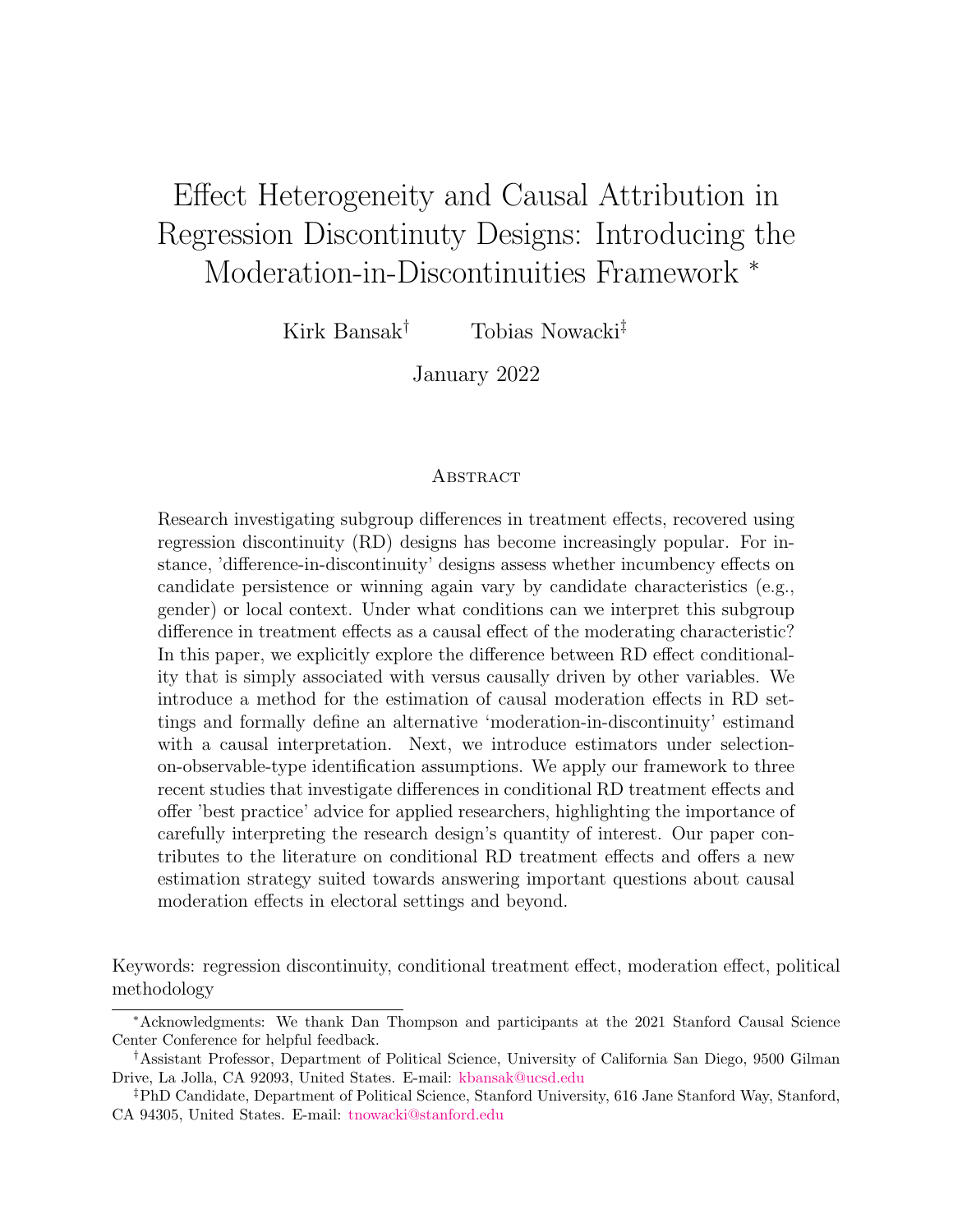## 1. INTRODUCTION

Originally proposed by [Thistlethwaite and Campbell](#page-38-0) [\(1960\)](#page-38-0), the regression discontinuity (RD) design has in recent years become one of the most popular, established methods used by social scientists for investigating causal effects. Often described as a form of "natural experiment" [\(Dunning,](#page-35-0) [2012;](#page-35-0) [Titiunik,](#page-38-1) [2021\)](#page-38-1), the RD design takes advantage of situations in which the delivery/receipt of an intervention or treatment depends upon whether a unit is above or below a predetermined (and often arbitrary) threshold on an observed covariate. Such situations exist across a wide variety of domains in human society, where decisions must often be made on the basis of administrative thresholds with respect to continuous variables, such as age, vote percentages, group or population sizes, etc.). Under certain conditions, the causal effect of the intervention or treatment can then be reliably estimated by comparing the trends of units close to and on either side of the threshold. In addition to the prevalence of situations that fit into the RD framework, the RD design's popularity has also been aided by evidence of its high internal validity, recovering estimates close to benchmarks from randomized experiments (e.g. [Chaplin et al.,](#page-35-1) [2018;](#page-35-1) [Cook and Wong,](#page-35-2) [2008\)](#page-35-2).

In political science, the RD design has in particular been used in electoral scholarship, as winning an election depends on whether or not a candidate's or party's vote share exceeds a predetermined threshold. This has allowed for political scientists to estimate the causal effects of candidate or party incumbency on reelection and a range of other downstream outcomes [\(Eggers et al.,](#page-36-0) [2015\)](#page-36-0). The RD design has also been used by political scientists to study various other phenomena as well [\(Abou-Chadi and Krause,](#page-34-0) [2020;](#page-34-0) [Anagol and Fujiwara,](#page-34-1) [2016;](#page-34-1) [Dunaiski,](#page-35-3) [2021;](#page-35-3) [Eggers,](#page-36-1) [2015;](#page-36-1) [Fujiwara,](#page-36-2) [2011;](#page-36-2) [Gerber et al.,](#page-36-3) [2011;](#page-36-3) [Kaplan et al.,](#page-37-0) [2019;](#page-37-0) [Pettersson-Lidbom,](#page-38-2) [2008;](#page-38-2) [Yoder et al.,](#page-39-0) [2021\)](#page-39-0).

As usage of the RD design has become more pervasive across the social sciences, with researchers often iterating in greater nuance and detail on topics investigated by prior scholarship, the analysis of heterogeneity in RD-based causal effects has also become increasingly popular. [\(Anderson,](#page-34-2) [2014;](#page-34-2) [Barrow et al.,](#page-34-3) [2020;](#page-34-3) [Card and Giuliano,](#page-35-4) [2016;](#page-35-4) [Hansen,](#page-36-4) [2015;](#page-36-4) [Jenkins et al.,](#page-37-1) [2016\)](#page-37-1) Such investigations, often presented under the label "difference-in-discontinuities",<sup>[1](#page-0-0)</sup> consider whether RD-based causal effects vary as a function of other characteristics or across different subsets of their populations of interest. This strand of research mirrors a similar focus that has expanded in experimental research on conditional average treatment effects and treatment effect heterogeneity (see e.g. [Gerber and Green,](#page-36-5) [2012;](#page-36-5) [Imai](#page-37-2)

<sup>&</sup>lt;sup>1</sup>[Though note that the term "difference-in-discontinuities" has been used by different scholars to describe](#page-37-2) [several slightly different designs, a point that will be revisited later.](#page-37-2)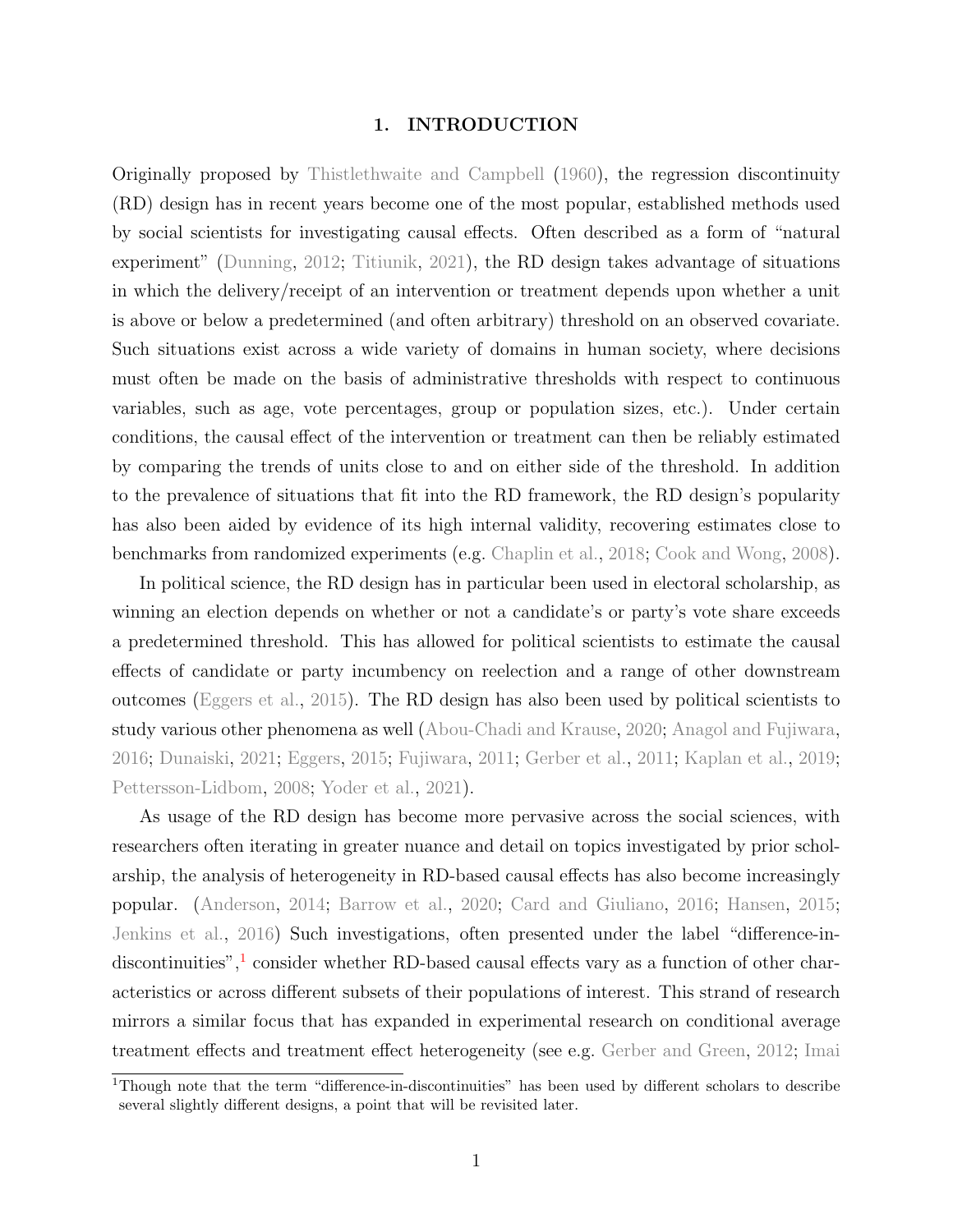[and Ratkovic,](#page-37-2) [2013;](#page-37-2) [Ratkovic,](#page-38-3) [2021;](#page-38-3) [Ratkovic and Tingley,](#page-38-4) [2017;](#page-38-4) [Wager and Athey,](#page-38-5) [2018\)](#page-38-5).

Along these lines in political science, a number of electoral RD studies have investigated how the effect of incumbency varies conditional upon the characteristics of the candidate, party, or local context [\(Bernhard and de Benedictis-Kessner,](#page-34-4) [2021;](#page-34-4) [de Benedictis-Kessner,](#page-35-5) [2018;](#page-38-6) [Eggers and Spirling,](#page-36-6) [2017;](#page-37-3) [Lopes da Fonseca,](#page-37-3) 2017; Núñez, 2018; [Olson,](#page-38-7) [2020;](#page-38-7) [Wasser](#page-39-1)[man,](#page-39-1) [2018,](#page-39-1) [2021\)](#page-39-2). For instance, [Wasserman](#page-39-1) [\(2018\)](#page-39-1) finds a stark gender gap in candidates' persistence after losing an election at the local level in California: losing an election decreases the chance of running again by 50% for women than it does for men, although the gender gap may attenuate in more senior electoral settings [\(Bernhard and de Benedictis-Kessner,](#page-34-4) [2021;](#page-34-4) [Wasserman,](#page-39-2) [2021\)](#page-39-2). Similarly, [Brown et al.](#page-34-5) [\(2020\)](#page-34-5) offer evidence that women are less likely to rise through the ranks of the office pipeline: the effect of being elected to the state legislature on their probability of ever winning a seat in Congress is far smaller than the equivalent for men.

However, once there is evidence of conditionality of the RD effect, interpreting the nature of that conditionality is a separate matter. Specifically, the question is whether one can attribute any RD effect differences across subgroups to the causal influence of the conditioning variables themselves. For instance, in the case of different incumbency effects across gender, what is the actual *causal* role of gender? Is the difference in the RD effect simply associated with gender, or it is causally due to gender (or voters' perceptions of gender)? This is a distinction that is important from both policy and theoretical perspectives. For instance, the causal source of the incumbency effect gender gap (and whether or not it is due to gender itself) has implications for how widely it would manifest across different contexts. Indeed, while [Wasserman](#page-39-1) [\(2018\)](#page-39-1) finds a gender gap in candidates' post-loss persistence at the local level, both [Bernhard and de Benedictis-Kessner](#page-34-4) [\(2021\)](#page-34-4) and [Wasserman](#page-39-2) [\(2021\)](#page-39-2) find gender parity in the effect of losing at the level of statewide offices. These divergent results provide suggestive evidence that any difference in conditional effects across gender may be due not to gender alone, but also the election context and correlated candidate attributes (e.g., experience); [Wasserman](#page-39-2) [\(2021\)](#page-39-2) suggests that her statewide and local results are different because candidates at the state level have more experience. However, rigorous assessment of this possibility would require specialized analysis.

Unfortunately, studies that investigate patterns of conditionality in RD effects are often unclear on (a) whether or not their underlying claim is that the conditionality is actually causally driven by the conditioning variable, and (b) whether or not the research design and estimation procedures employed can actually provide reliable evidence to that effect.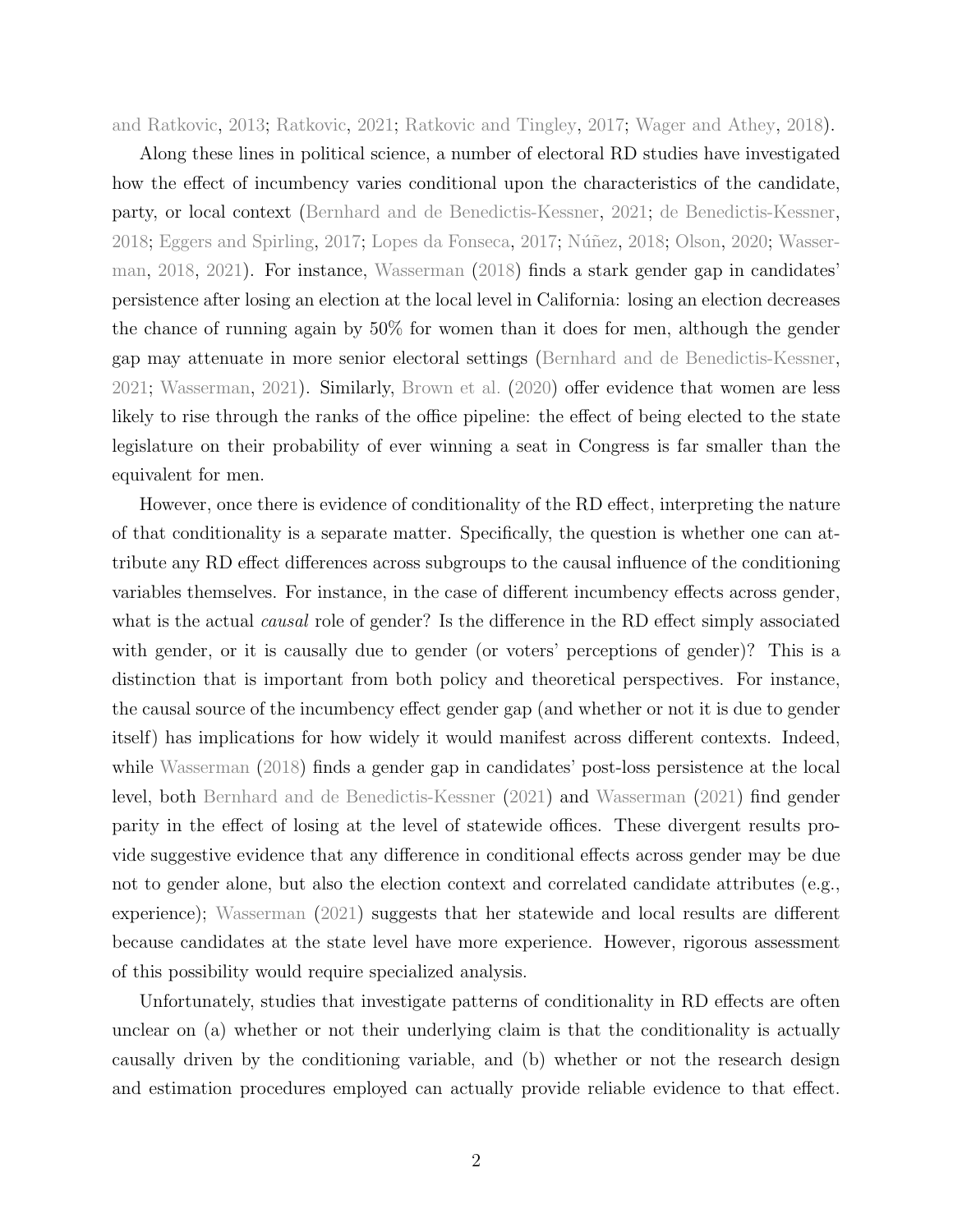It appears that a key barrier in this regard is not simply the conceptual complexity of distinguishing between the different types of conditionality, but also the challenges of knowing how to formalize and estimate each type and under what conditions that can (or cannot) be done. As a result, the nature of the conditionality of RD effects is often discussed and analyzed by applied scholars in ways that are confusing and/or not sufficiently explicit, making it difficult to know what final conclusions can be drawn. In some studies, the theoretical role of the conditioning variable may not be explicitly discussed at all, leaving the reader to wonder what the precise quantity or phenomenon of interest is. In other studies, the theoretical motivation for investigating a particular moderator variable involves a specific mechanism or more general process that implies a causal influence of that moderator variable, but the empirical analyses are undertaken in such a way that suggests otherwise, leading to a confusing mismatch between theory and empirics. In yet other studies, the authors may be clear about their quantity of interest, and they may theoretically motivate their empirical strategy, but insufficient formalization is provided to convincingly establish that the research design and estimation procedures do indeed map onto their quantity of interest. In sum, the norms and practices currently employed when researchers discuss and investigate RD effect conditionality are prone to confusion.

This paper seeks to help address these issues, allowing applied scholars investigating conditional RD effects to be more explicit in their quantities of interest, more intentional in their empirical analyses, and more precise in the interpretation of their results and the resulting theoretical and/or policy implications. We explicitly explore the difference between RD effect conditionality that is simply associated with vs. causally driven by other variables. To make this distinction explicit and formal, we define two alternative estimands that capture this difference within the potential outcomes framework. The first, which we term the Heterogeneity-in-Discontinuities, refers to the difference in RD effects across observed levels of some other variable. The second, which we term Moderation-in-Discontinuities, refers to the difference in RD effects that is actually caused by (in a counterfactual sense) the the other variable. We lay out different sets of identification assumptions that are required for each estimand, along with corresponding estimation procedures. In doing so, we emphasize the additional challenges involved in both identification and estimation of the Moderation-in-Discontinuities estimand, highlighting the carefulness and caution that applied researchers must take in interpreting evidence of RD effect conditionality. As part of this, we discuss key considerations and present diagnostics for considering the plausibility of the identification assumptions behind the Moderation-in-Discontinuities estimand. To illustrate the methods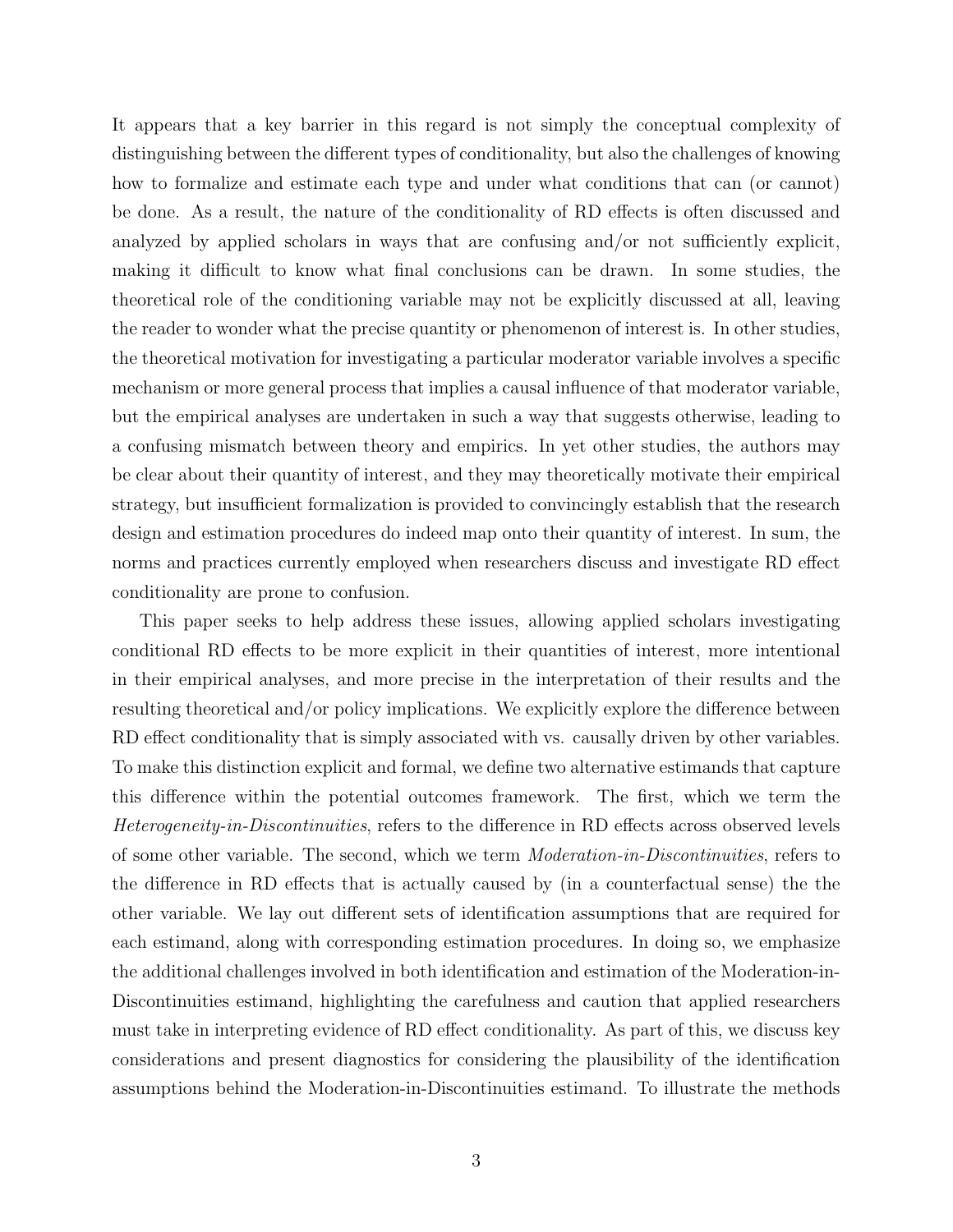and further highlight the challenges involved, we present X applications with varying degrees of plausibility that Moderation-in-Discontinuities is identified. We conclude that it is possible to generate reasonable evidence of Moderation-in-Discontinuities in some contexts, but that in other contexts there is little to no plausibility of doing so, and applied researchers need to be more careful in their analysis and interpretation of RD effect conditionality.

# 2. MOTIVATION AND RELATED WORK

#### <span id="page-4-0"></span>2.1. Motivating Examples

Both the Heterogeneity-in-Discontinuities and the Moderation-in-Discontinuities estimand can be important and policy-relevant quantities – depending on the research question and theorized mechanism at hand. Yet, researchers are, unfortunately, often imprecise in distinguishing between the two estimands in their interpretation of results. In other cases, even where practitioners are more careful, we might care about a more robust causal interpretation of the conditioning variable, as it pertains to the policy-relevant question. In this section, we provide (two) motivating examples that highlight why we consider this distinction critical.

First, consider the role of gender in conditioning the effect of losing on candidates' decision to run again [\(Cipullo,](#page-35-6) [2021;](#page-35-6) [Wasserman,](#page-39-1) [2018\)](#page-39-1). We want to understand whether women are differentially less likely to run again if they lose an election – any such gender difference might contribute to the persistent underrepresentation of women in politics. Multiple mechanisms can account for a differentially greater attrition among women – not all of which are causally derived from gender. Women might be less likely to run again due to voter bias, or more negative experiences during their first campaign. In these cases, politicians' gender is the causal moderator of the difference in persistence. Equally plausibly, however, women might be less likely to run again if, on average, they are older, or if they have more precarious careers (from which they can afford less time off). In such cases, the causal mechanism originates from sources correlated with, but distinct from gender, even though women running again less frequently is an observable consequence.

Understanding the root cause of the gender differential is crucial for policy implications: if being a women has a true, causal effect on candidate persistence, policymakers may want to address this issue by explicitly promoting more women as candidates (or maybe this would imply that gender quotas are more effective). If, on the other hand, the true conditioning effect results from a variable that is simply correlated with gender – for example, age or prior experience – policymakers may want to consider alternative ways of addressing the problem. That said, the descriptive difference in RD effects may still be interesting and important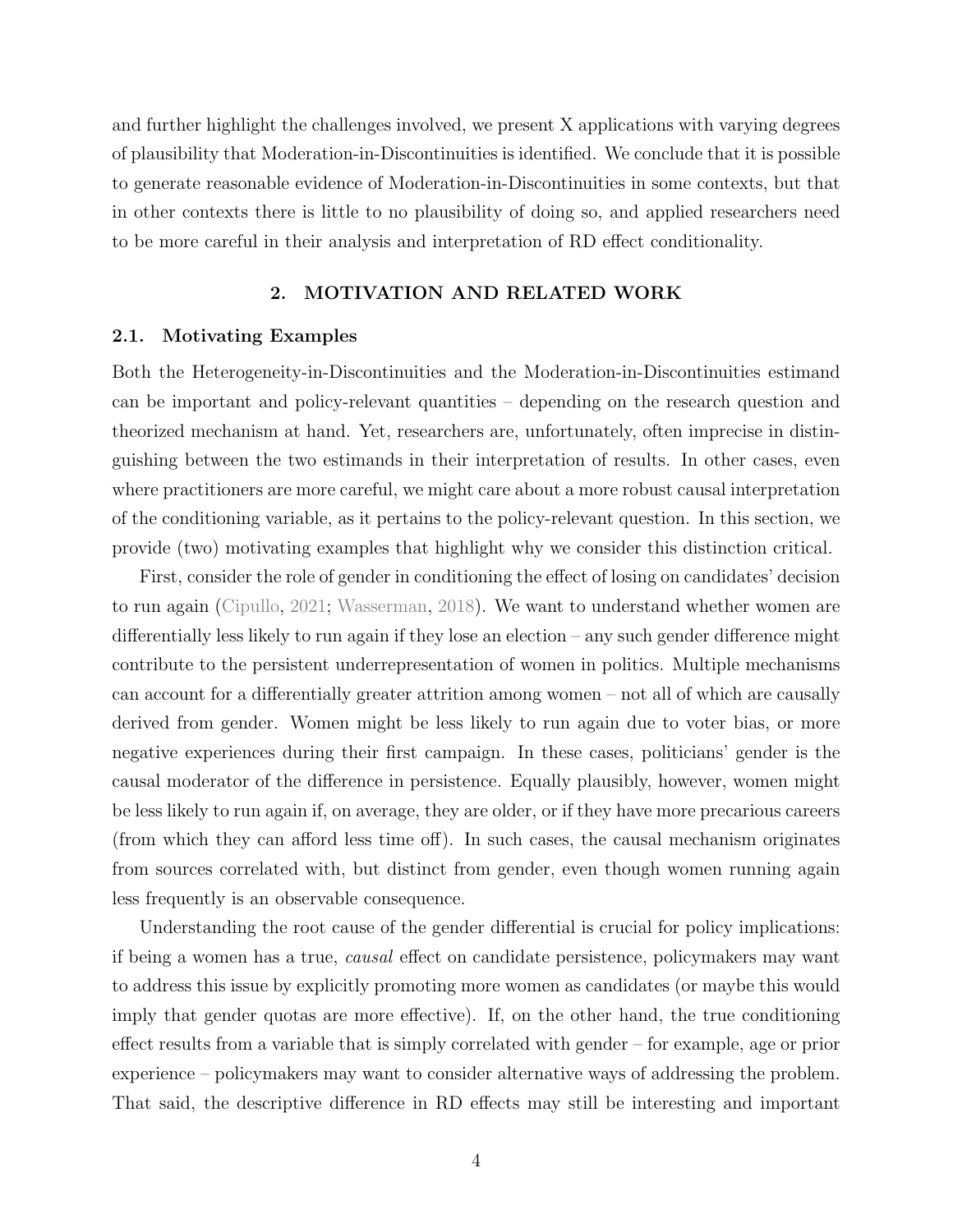(e.g., to evaluate downstream consequences of diminished female representation). In sum, we may have reason to care about both the descriptive heterogeneity in effects as well as the causally interpretable moderation in effects. Crucially, the two quantities are important for different reasons, and so we need to be careful in distinguishing them.

Another application of Heterogeneity-in-Discontinuities studies how the timing and nature of elections affect the magnitude of incumbency advantages: we want to understand whether particular electoral environments can diminish electoral accountability.We might infer from the difference in incumbency advantages across parties [\(Eggers,](#page-36-1) [2015\)](#page-36-1), election cycles [\(de Benedictis-Kessner,](#page-35-5) [2018\)](#page-35-5) or primary regimes [\(Olson,](#page-38-7) [2020\)](#page-38-7) that some elected officeholders enjoy greater electoral safety once elected (implying potentially diminished accountability, or allowing legislators to extend their time horizon). Here, too, the distinction between the two quantities of interest is critical for our understanding of why this difference persists, and informs possible implications for policymakers: If reformers wished to address this discrepancy, we need to know whether the difference in effects is caused by the highlighted characteristic, or merely a correlational byproduct of some other mechanism – for example, certain parties or off-cycle elections attracting lower-quality candidates.

In most empirical work to date, this important distinction between the two quantities of interest is not as clearly made as it can (and should) be. Unsurprisingly, there is wide heterogeneity in how carefully researchers distinguish between the descriptive difference in effects between subgroups, and a causal interpretation of said difference. Often, while authors refrain from direct causal claims, the explication is ambiguous or omits the distinction. Consider, for example [Bohlken](#page-34-6) [\(2018\)](#page-34-6):

Table 3 examines whether the occurrence of co-partisan elite targeting after a state election depends on whether the MP belongs to the state ruling party (i.e., the party of her state's chief minister).

Here, the interpretation of results doest not explicitly attribute a causal role to the moderator (MP belongs to the state ruling party), but the use of 'depends' also implies a role for the moderator beyond heterogeneous treatment effects. Such ambiguity is, unfortunately, common, and aggravated by the lack of a unified formal framework to discuss RD effect conditionality.

Even where scholars diligently stress that the conditioning variable of interest may be correlated with other factors, they do not offer a formalization for the identification assumptions necessary to recover a causal interpretation. Consider, for example, the following two quotes from [de Benedictis-Kessner](#page-35-5) [\(2018\)](#page-35-5) and [Wasserman](#page-39-1) [\(2018\)](#page-39-1), respectively: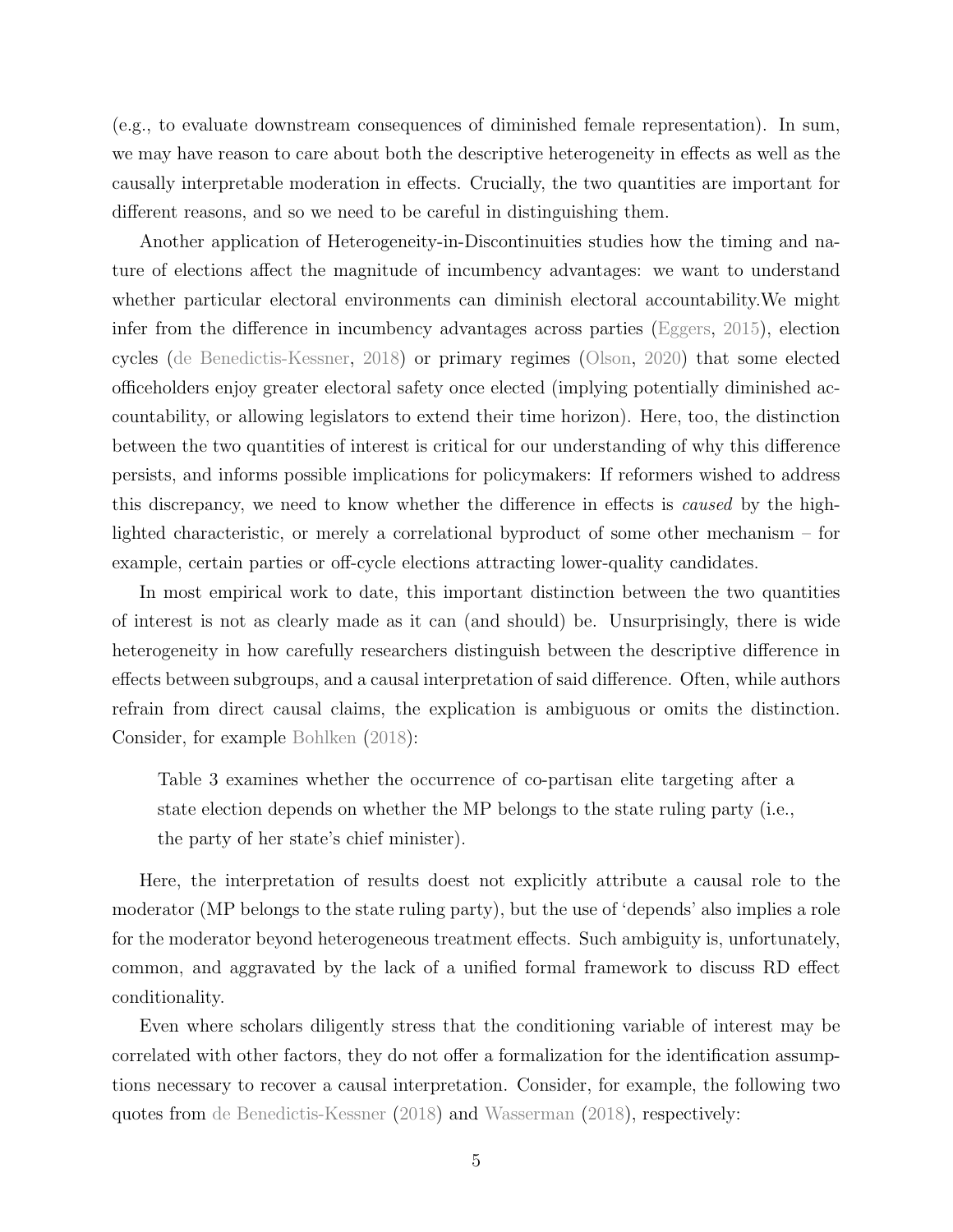However, these results are only a descriptive difference between those elections that are on-cycle and those that are off-cycle, and subject to some degree of selection bias. For instance, cities that have on-cycle elections might also just elect worse-quality incumbents than cities with off-cycle elections. These incumbents might then perform worse in their subsequent elections. Additionally, cities that have on-cycle elections might have different features than those cities with offcycle elections. Some cities even determine their own election timing, and the factors influencing this decision might be the cause of these differences in the incumbency advantage. Identifying the true effect of £election timing on the incumbency advantage requires circumventing this selection problem.

Although RD relies on the continuity of candidate covariates throughout the threshold for winning, the identifying assumption does not ensure covariate continuity across subgroups. This means that among close losing candidates, male and female candidates may have different characteristics that can potentially contribute to their divergent responses.

These examples illustrate the importance of carefully distinguishing between Heterogeneityin-Discontinuities and Moderation-in-Discontinuities estimands. Heterogeneity-in-discontinuiies designs are widely used and easily specified. In the remainder of the paper, we offer a new framework for identifying and estimating Moderation-in-Discontinuities designs.

# 2.2. "Difference-in-Discontinuities" and its Variants

The term "difference-in-discontinuities" has often been employed by researchers investigating RD effect conditionality. However, usage of this term has been highly variable—an example of the inconsistent norms and practices in this area. The term has alternatively been used to describe either an estimand or an estimation strategy/approach, with studies often not being explicit or clear about this distinction. Even more confusingly, the term has been used to refer to entirely different underlying estimands of interest. The following provides a lengthy discussion of the term difference-in-discontinuities, characterizes (and distinguishes between) the different ways in which the term has been used, and makes explicit how the variants of the difference-in-discontinuities relate to the quantities of interest in this study.

The first way in which the term difference-in-discontinuities has been used deals with the investigation of the difference in RD effects across two (or more) subsets of the data or population of interest. This relates directly to the investigation of treatment effect heterogeneity or conditional average treatment effects in regression discontinuity designs (e.g.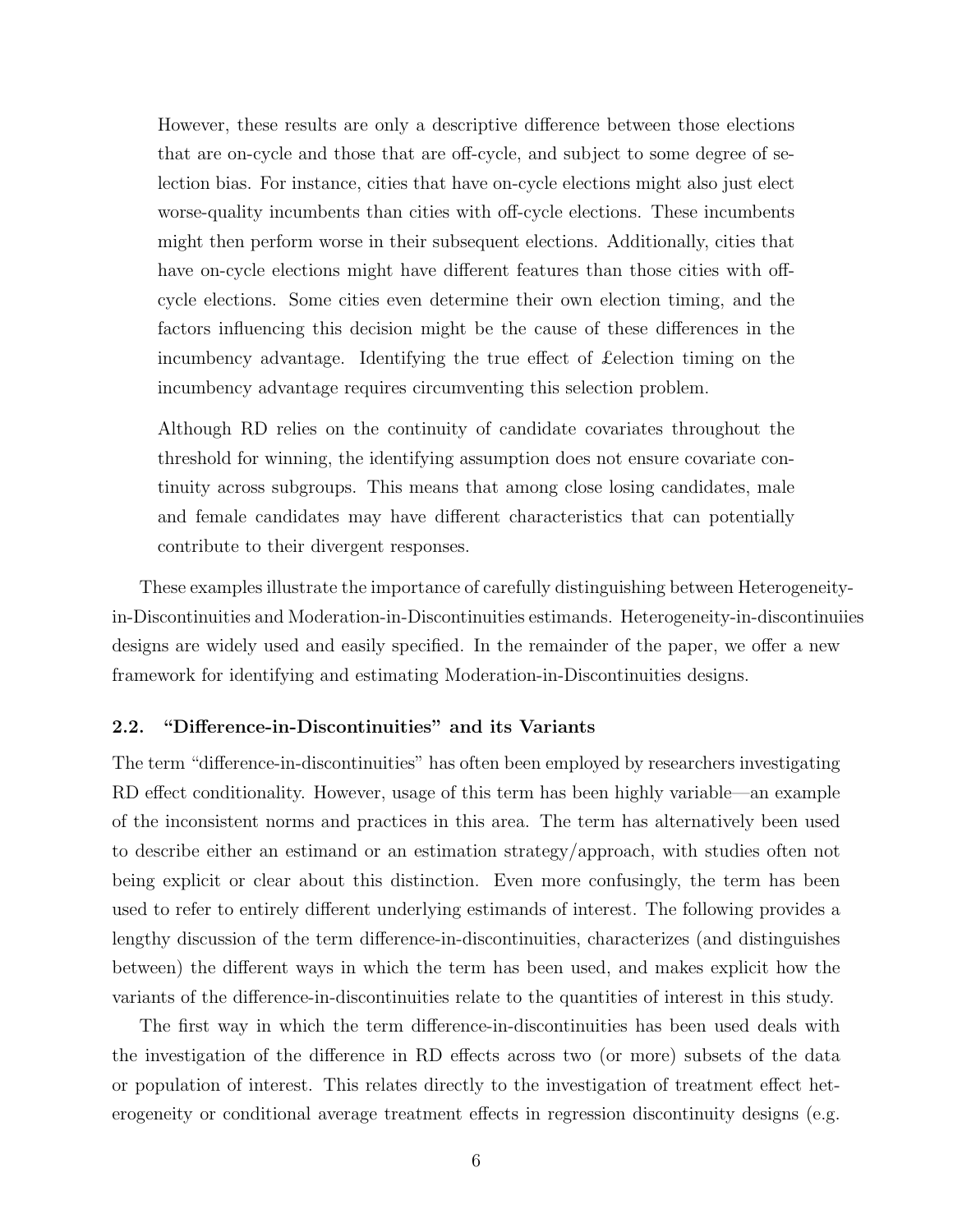[Becker et al.,](#page-34-7) [2013;](#page-34-7) [Hsu and Shen,](#page-37-4) [2019\)](#page-37-4); it is essentially comparing multiple, separate conditional RD effects. Most frequently, this looks at the difference in RD effects across subsets of the population as defined by particular background characteristics (e.g. [Card and Giuliano,](#page-35-4) [2016;](#page-35-4) [Desai and Frey,](#page-35-7) [2021;](#page-35-7) [Lalive,](#page-37-5) [2007;](#page-37-5) ?). Additionally, this framework has also been used to investigate the difference in RD effects across different contexts (e.g. to help unpack compound treatments) [\(Card and Giuliano,](#page-35-4) [2016\)](#page-35-4). This usage of the term corresponds to the Heterogeneity-in-Discontinuities estimand presented and formalized in the present study.

A second way in which the term difference-in-discontinuities has been used builds on the first, but uses time as the conditioning variable. That is, some studies have estimated a change in an RD effect of interest across two time periods [\(Chicoine,](#page-35-8) [2017;](#page-35-8) [De Benedetto](#page-35-9) [and De Paola,](#page-35-9) [2019;](#page-37-6) [Grembi et al.,](#page-36-7) [2016;](#page-36-7) Kantorowicz and Köppl–Turyna, 2019; Köppl-[Turyna and Kantorowicz,](#page-37-7) [2020\)](#page-37-7), where those time periods are associated with some other change/policy intervention. (These studies rely on estimating the effect at the discontinuity in two different time periods, because in  $t = 0$ , observations on either side of the threshold may still have a baseline difference in  $Y_0$  if things other than the intended treatment change at the discontinuity. ) At first appearances, this is in principle the same as in the first case, as the only difference is the specific variable that is being used as the conditioner. However, it is worthwhile to distinguish this from the first because, when doing this, such studies have different motivations than simply seeking heterogeneity of the RD effect across time. Instead, some studies applying this approach have sought to imply that that change/policy actually has a causal influence on the RD effect (cites). This, of course, would only be the case if the only thing that changed over the two time periods was the policy, so such claims are not necessarily immediately plausible. In other cases, however, while the estimator may be this variant of a "difference-in-discontinuities," the estimand may be something entirely different. For instance, this approach has been paired with additional assumptions such that the estimator instead identifies a causal effect of the policy variable itself that is changing over the two periods [\(Grembi et al.,](#page-36-7) [2016\)](#page-36-7).

Finally, a third way in which the term difference-in-discontinuities has been used refers to attempts to incorporate a more extensive panel data structure, along the lines of generalized difference-in-differences methods, into the regression discontinuity design. The motivation behind leveraging time more richly in this manner is precisely to attempt to estimate a causal effect of some other variable on the RD effect. However, in practice, the ways in which this has been done has lacked standardization and formal clarity, with the differencein-differences elements layered into the RD specification being motivated more by intuition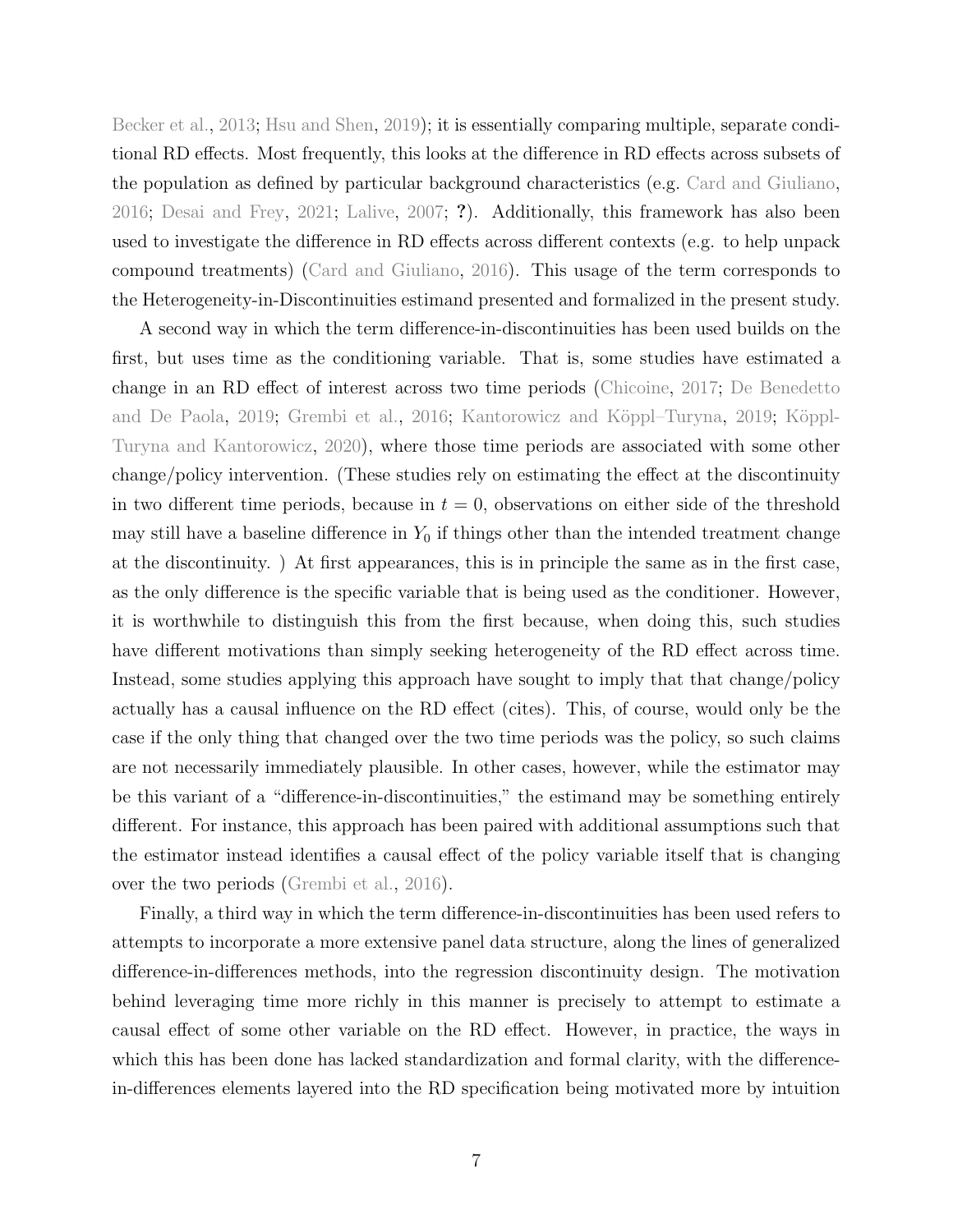and heuristic rather than a solidly rigorous formalization. This is not entirely surprising. For one, as will be shown below, there are important subtleties in formalizing the causal effect of some variable on an RD effect even in the absence of a panel structure—and in the absence of needing to make parallel trends of other difference-in-differences-type assumptions. Second, generalized difference-in-differences and panel event modeling is an area of research that is currently active, fast-changing, and (as recent papers have shown) sufficiently complicated on its own without being further integrated with another identification strategy like RD.

This paper will distinguish between two fundamentally different types of RD effect conditionality, focusing its attention specifically on quantities of interest that do not build around or rely on a panel data structure. In doing so, we will be attentive to rigorously defining these different estimands and distinguishing those estimands from estimation approaches. First, the term Heterogeneity-in-Discontinuities will refer to an estimand that captures a difference in RD effects that manifests across values of a conditioning variable, but where there is no presumed causal influence of the conditioning variable on the RD effect. (This is along the lines of the first way described above in which the term difference-in-discontinuities has been used.) Second, this paper will present an alternative estimand termed Moderation-in-Discontinuities that specifically focuses on the causal influence of the conditioning variable on the RD effect—i.e. allowing for heterogeneity in an RD effect across a conditioning variable to be causally attributed to that conditioning variable. As mentioned above, both estimands will be defined explicitly outside of the panel context, though note that this does not completely preclude the use of time as a variable in the identification strategies and estimation procedures. Specifically, time may be considered as either the primary conditioning variable or as part of a covariate adjustment strategy. However, this paper does not focus on using time to take advantage of panel-data features and assumptions, such as parallel trends, as in the third variant of "difference-in-discontinuities" described in the previous paragraph.

# 2.3. Other Related Work

The present study also relates to other methodological and applied research using the RD design. As has already been alluded to, and as will be formalized later, the quantities of interest in this study entail the use of covariates, in addition to the forcing variable. Hence, there are links to previous methodological research on the inclusion of covariates in RD designs [\(Calonico et al.,](#page-34-8) [2019;](#page-34-8) Frölich and Huber, [2019\)](#page-36-8). However, these studies focus on the inclusion of covariates for the purposes of increasing the statistical precision of the the RD effect estimator, as well as to aid in achieving identification in the RD design (e.g. to control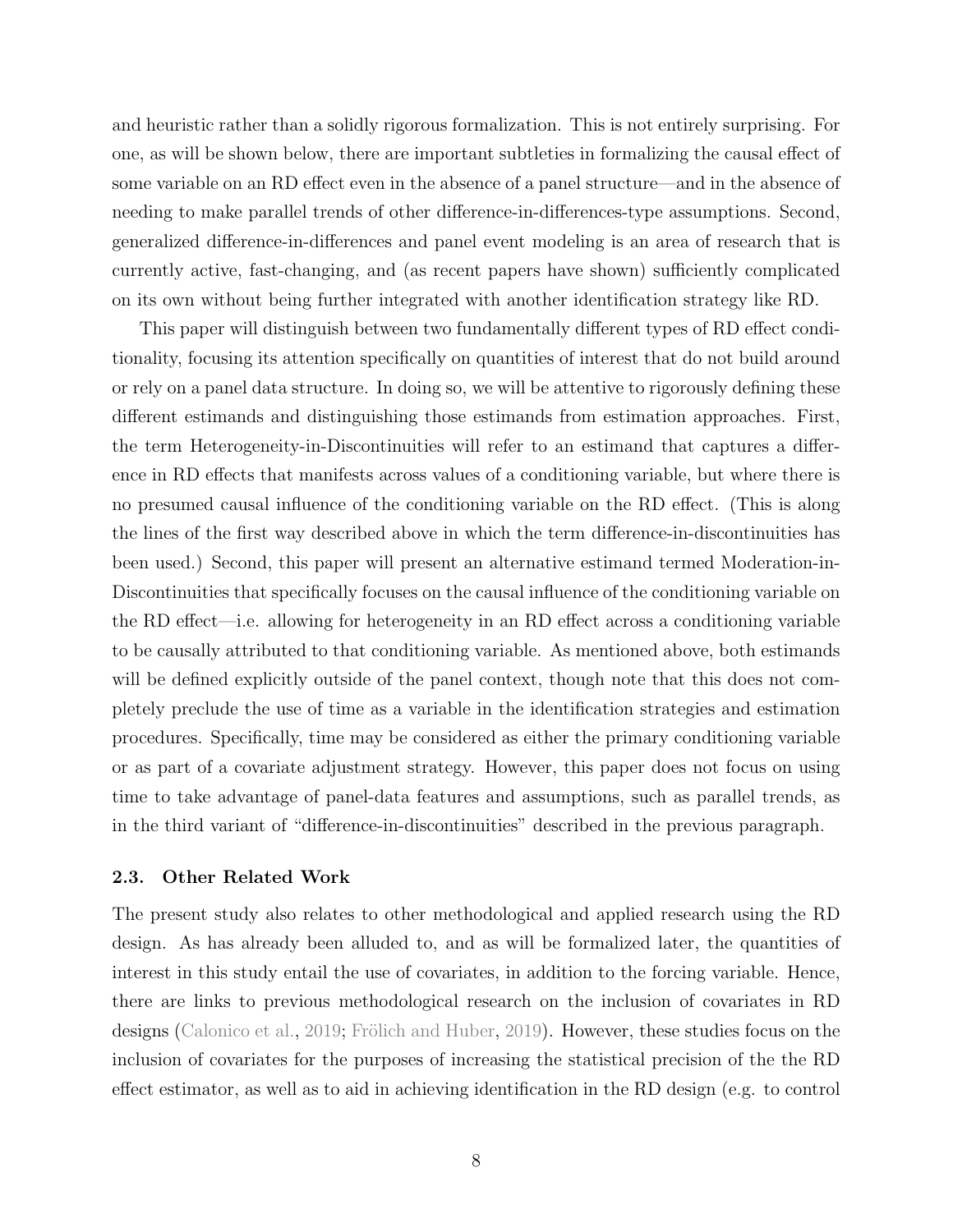for discontinuities in the potential outcomes or the covariate distribution at the cutoff). The use of covariates proposed and formalized in these studies contrasts with the present purposes. Here, it is assumed that conditions are met such that the aggregate RD effect of interest itself is identified (and estimable) without covariate adjustment, and the inclusion of covariates is not motivated by considerations of statistical precision. Instead, covariates are employed to investigate, identify, and estimate different forms of RD effect conditionality, as will be explained in greater formality in the next section.

Another related line of research has investigated the use of the RD design to specifically identify and estimate the effects of other variables (i.e. variables other than the treatment defined by the running variable). This has been particularly popular in election RD studies, with the strategy of leveraging close elections to estimate at the cutpoint the causal effects of race, partisan affiliation, and other characteristics of winning candidates on various downstream outcomes (for an overview, see [Marshall,](#page-37-8) [2019\)](#page-37-8). However, the validity of this strategy has been called into question by [Marshall](#page-37-8) [\(2019\)](#page-37-8), who highlights the inferential and estimation challenges of isolating the causal effect of a variable at the cutpoint, especially when that variable can affect the running variable. While the underlying quantity of interest in that line of research is different from the focus here, the Moderation-in-Discontinuities estimand that will be presented is defined in such a way that implicitly interfaces with and takes into account the issues articulated by [Marshall](#page-37-8) [\(2019\)](#page-37-8). Specifically, the estimand will formally allow for the conditioning variable of interest to have an effect on the running variable.

In another relevant piece of research, [Feigenbaum et al.](#page-36-9) [\(2017\)](#page-36-9) propose a clever approach using a multidimensional regression discontinuity design with an eye toward identification and estimation of the causal effect of a conditioning variable (majority-party status) on an RD effect (incumbency advantage). Hence, their theoretical quantity of interest relates closely in spirit with the Moderation-in-Discontinuities estimand that will be defined here. However, the links are much less close from the perspective of formalization, and the approach they propose appears to be highly specific to the context of studying majority-party control, rather than serving as a more general framework.

In another relevant piece of research, [Jenkins et al.](#page-37-1) [\(2016\)](#page-37-1) combine propensity scores with a design focused on RD effect heterogeneity. As they explain, the "PS weights induce comparability between Head Start and OK pre-K children [(i.e. units across each level of the conditioning covariate)], allowing us to make a statistical comparison of the two treatment effects in the same RD model." On the one hand, this strategy is strongly suggestive of an interest in the causal influence of the conditioning variable on the RD effect. On the other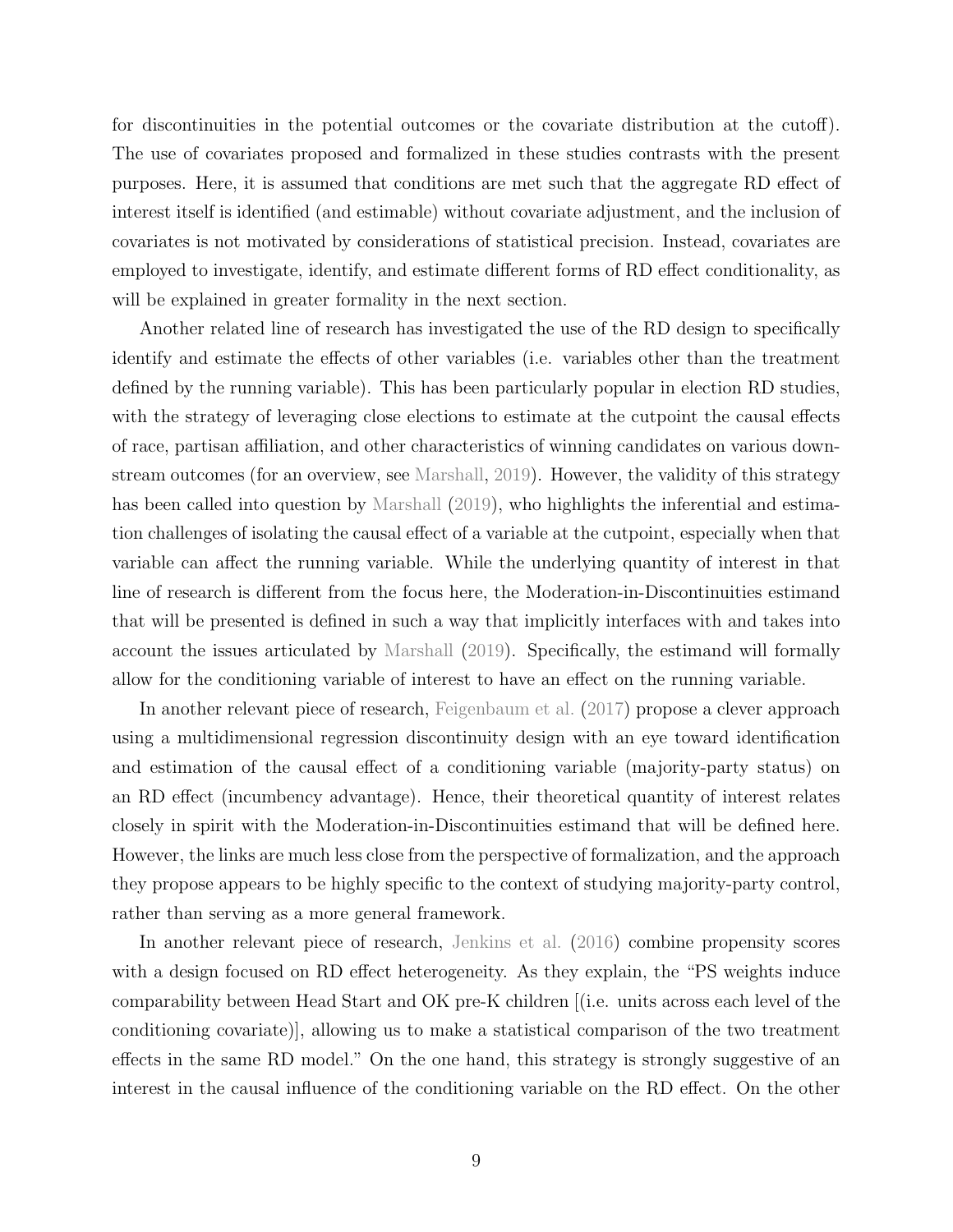hand, however, while the econometric specification is explicated, the precise estimand of interest is less clear and never formalized. Nonetheless, the estimation strategy appears to very much be in the spirit of what we call Moderation-in-Discontinuities below, as will be developed and further explained in detail later.

## 3. NOTATION AND SETUP

As in previous formalizations of the regression discontinuity design (e.g. [Imbens and Lemieux,](#page-37-9) [2008\)](#page-37-9), this study employs the potential outcomes framework of [Neyman](#page-38-8) [\(1923\)](#page-38-8) and [Rubin](#page-38-9) [\(1974\)](#page-38-9) to define causal effects. The previous scholarship has focused on potential outcomes defined with respect to a treatment, specifically  $Y_i(t)$ , with  $t \in \{0,1\}$  representing possible values of the treatment. In contrast, here we posit for each unit i the existence of  $Y_i(t, s) \in \mathbb{R}$ for  $t \in \{0,1\}$  and  $s \in \mathcal{S}$ , where s represents the possible values of a third (pre-treatment) variable, which is the primary conditioning variable of interest and which we will call the moderator. S denotes its support. The potential outcome  $Y_i(t, s)$  denotes the outcome unit i would experience if that unit had treatment status  $t$  and moderator value  $s$ . For simplicity, let  $S = \{0, 1\}$ , yielding potential outcomes  $Y_i(0, 0), Y_i(1, 0), Y_i(0, 1), Y_i(1, 1)$ .

Further, for each unit let  $Y_i \in \mathbb{R}$  denote the observed outcome, where the relationship between the observed outcome and potential outcomes is governed by  $Y_i = Y_i(T_i, S_i)$ . As in the standard sharp regression discontinuity context, the observed treatment  $T_i \in \{0,1\}$ is assigned on the basis of a particular pre-treatment covariate (i.e. the running or forcing variable) denoted here by  $X_i \in \mathbb{R}$ , such that  $T_i = \mathbf{1}(\{X_i > c\})$  for some cutoff  $c \in \mathbb{R}$ . In addition,  $W_i \in \mathcal{W}$  denotes a vector of other observed pre-treatment covariates, which we will refer to as the "control set." Further,  $S_i \in \{0,1\}$  denotes the observed value of another pre-treatment covariate of focal interest, termed the moderator as described already above, which is believed to have some relationship with the causal effect of the treatment on the outcome.

Finally, precision in this formalization also requires considering the relationship between S and X. Investigations of RD effect conditionality typically proceed upon the (often implicit) premise that the conditioning variable is prior to or not otherwise affected by the running variable—such analyses would otherwise imply conditioning on a post-treatment variable. We will also follow this practice and rule out the possibility of a causal effect of X on S. However, applied research is often ambiguous about whether or not  $S$  affects  $X$ , which can lead to confusion and difficulty in interpreting results (for a similar argument, see [Marshall,](#page-37-8) [2019\)](#page-37-8). Here, we will explicitly allow for the possibility that the moderator S has a causal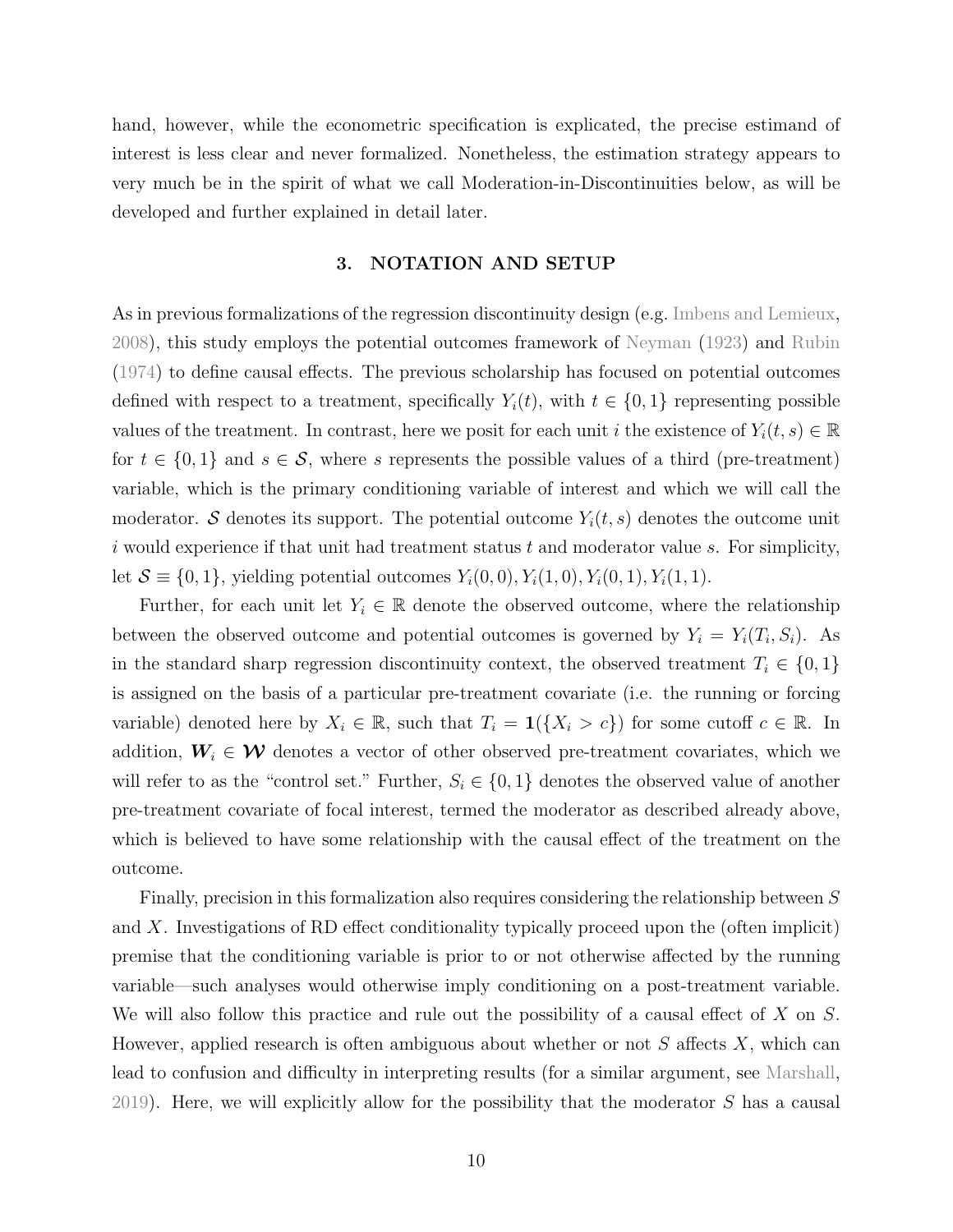effect on the running variable X. Formally, this implies the existence of  $X_i(s) \in \mathbb{R}$  for  $s \in \{0,1\}$ . Similar to the case of the potential outcomes  $Y_i(t, s)$ , the relationship between the observed  $X_i$  and the counterfactual  $X_i(s)$  is governed by  $X_i = X_i(S_i)$ . Note that this setup also nests the special case where there is no causal relationship between  $S$  and  $X$ , in which case  $X_i(0) = X_i(1) = X_i \ \forall \ i$ .

With these definitions in place, we posit a data-generating distribution on the tuples  $(Y_i(0,0), Y_i(1,0), Y_i(0,1), Y_i(1,1), X_i(0), X_i(1), S_i, W_i)$ . Now, suppose we observe  $i = 1, ..., N$ independent and identically distributed samples of the form  $(Y_i, X_i, S_i, W_i)$ . For each unit  $i$ , a tuple is drawn from the aforementioned distribution. As described above, for any unit  $i, T_i = \mathbf{1}(\{X_i > c\})$ , and the observed  $Y_i$  and  $X_i$  are determined by  $Y_i(T_i, S_i)$  and  $X_i(S_i)$ , respectively.

#### 4. HETEROGENEITY-IN-DISCONTINUITIES

#### 4.1. Estimand

Using the notation above, the first estimand that we define is what we call the Heterogeneityin-Discontinuities:

DEFINITION 1 (HETEROGENEITY-IN-DISCONTINUITIES)

$$
E[Y_i(1, S_i) - Y_i(0, S_i)|X(S_i) = c, S_i = 1] - E[Y_i(1, S_i) - Y_i(0, S_i)|X(S_i) = c, S_i = 0]
$$
  
= 
$$
E[Y_i(1, 1) - Y_i(0, 1)|X = c, S_i = 1] - E[Y_i(1, 0) - Y_i(0, 0)|X = c, S_i = 0]
$$

Since the potential outcomes in this estimand employ only the observed values  $S_i$  for s, this estimand could equivalently be accommodated by the traditional RD design notation in which potential outcomes are defined only with respect to the treatment as  $Y_i(t)$ . In that case, this "reduced form" version of the estimand would be  $E[Y_i(1) - Y_i(0)|X = c, S_i =$  $1]-E[Y_i(1)-Y_i(0)|X=c, S_i=0]$ . (The reason the definition is not presented exclusively in this reduced form, however, is to explicitly highlight the role that S does (and does not play) and to draw a more direct comparison with the Moderation-in-Discontinuities estimand that will be presented later.)

The Heterogeneity-in-Discontinuities estimand falls directly under the umbrella of what has been discussed as treatment effect heterogeneity or conditional average treatment effects in regression discontinuity designs [\(Hsu and Shen,](#page-37-4) [2019\)](#page-37-4). For applied researchers conducting analysis of conditional RD effects by estimating separate RD effects across different subsets, the most common route for analyzing RD effect conditionality in applied work, this analysis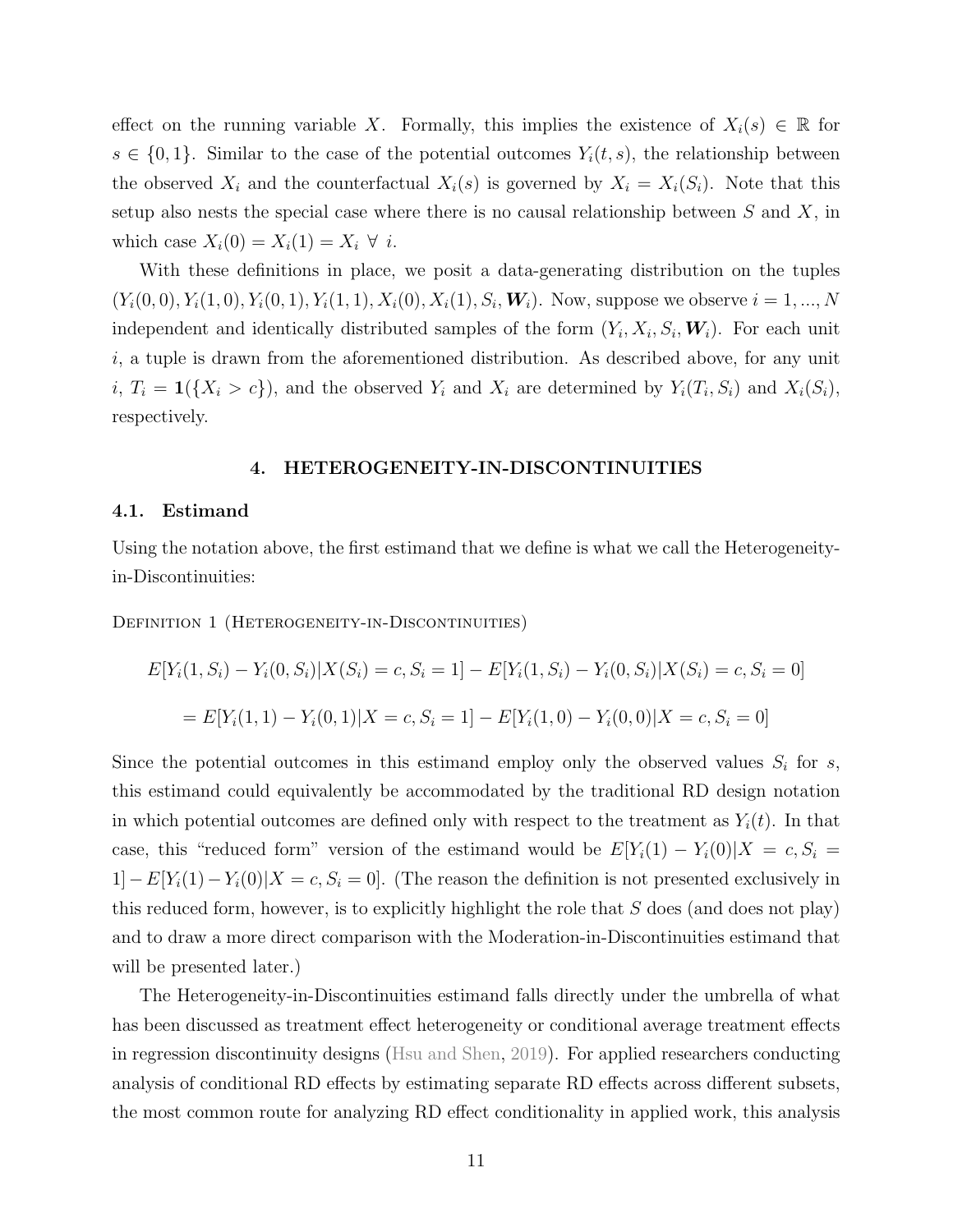maps onto the Heterogeneity-in-Discontinuities—whether the researcher knows/intends this or not.

## 4.2. Identification and Estimation

Identification of the Heterogeneity-in-Discontinuities can proceed from the standard RD formulation attributed to [Hahn et al.](#page-36-10) [\(2001\)](#page-36-10) (see also [Imbens and Lemieux,](#page-37-9) [2008\)](#page-37-9), which rests on the assumption of continuous conditional expectation functions through the cutpoint. Adapted to the present context, the necessary assumption is as follows:

<span id="page-12-0"></span>Assumption 1 (Subset Continuity of Conditional Expectation Functions)

$$
E[Y_i(t, S_i)|X_i = x, S_i = s]
$$

are continuous in x for all  $t \in \{0,1\}$  and  $s \in \{0,1\}$ .

As can be seen, this continuity assumption proceeds by conditioning on S and is limited to continuity in the expectation of potential outcomes only for the observed values of S upon which the conditioning takes place. As such, it is analogous to the continuity assumption applied in the standard RD design, but simply applying that assumption to two separate subsets (defined by observable values of S).

Under this assumption, for any  $s \in \{0, 1\}$ :

$$
E[Y_i(1, S_i)|X_i = c, S_i = s] = \lim_{x \downarrow c} E[Y_i(1, s)|X_i = x, S_i = s] = \lim_{x \downarrow c} E[Y_i|X_i = x, S_i = s]
$$

And similarly, again for any  $s \in \{0, 1\}$ :

$$
E[Y_i(0, S_i)|X_i = c, S_i = s] = \lim_{x \uparrow c} E[Y_i|X_i = x, S_i = s]
$$

Hence, the Heterogeneity-in-Discontinuities estimand is identified as such:

<span id="page-12-1"></span>
$$
E[Y_i(1, S_i) - Y_i(0, S_i)|X = c, S_i = 1] - E[Y_i(1, S_i) - Y_i(0, S_i)|X = c, S_i = 0]
$$
  
= 
$$
\left(\lim_{x \downarrow c} E[Y_i|X_i = x, S_i = 1] - \lim_{x \uparrow c} E[Y_i|X_i = x, S_i = 1]\right)
$$
  
- 
$$
\left(\lim_{x \downarrow c} E[Y_i|X_i = x, S_i = 0] - \lim_{x \uparrow c} E[Y_i|X_i = x, S_i = 0]\right)
$$
 (1)

This is tantamount to identifying two separate RDD-treatment effects—one for units with  $S_i = 1$  and one for units with  $S_i = 0$ —and then taking their difference.

Similarly, estimating the Heterogeneity-in-Discontinuities estimand can proceed following normal RD estimation strategies, but applied separately for each subset  $S_i = 0$  and  $S_i = 1$ .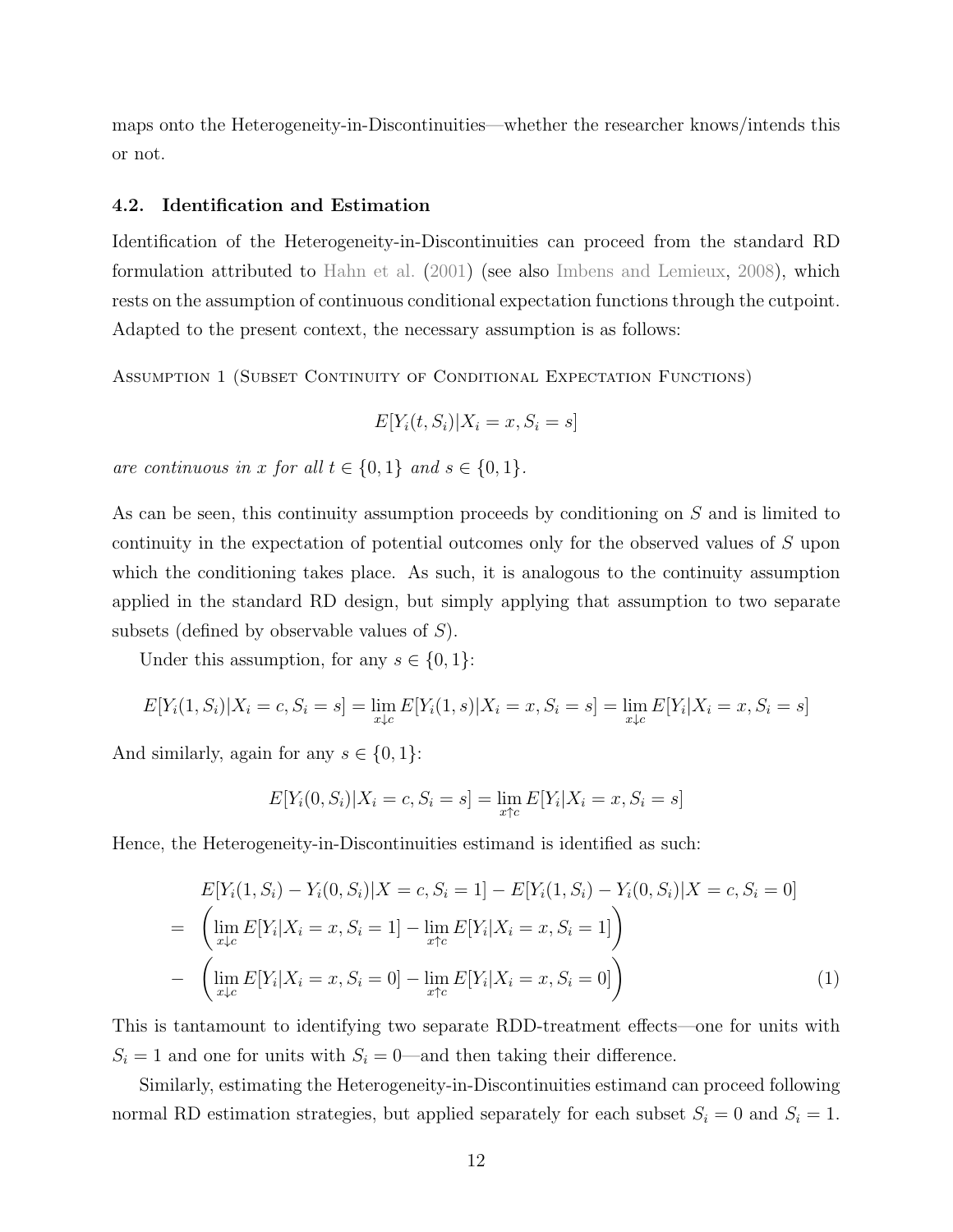For instance, a regression model can be employed, and the estimand can in fact be recovered by a single regression model for  $E[Y_i|S_i, X_i]$ . Working within the predominant RD estimation framework employed by applied researchers, adapting standard approaches to specifically recover the Heterogeneity-in-Discontinuities quantity leads to the following model, where the expected relationship between the outcome and running variable is allowed to vary on each side of the cutoff according to best practices in RD modeling more generally:

$$
E[Y_i|S_i, X_i] = \alpha_0 + \alpha_1 \tilde{X}_i + \alpha_2 S_i + \alpha_3 \tilde{X}_i \cdot S_i +
$$
  

$$
\beta_0 T_i + \beta_1 T_i \cdot \tilde{X}_i + \beta_2 T_i \cdot S_i + \beta_3 T_i \cdot \tilde{X}_i \cdot S_i
$$

where  $\tilde{X}_i = X_i - c$ . This model can then be estimated using a local linear regression (e.g. fitting this regression for data within a certain bandwidth of  $X$ , if using a local linear regression with a rectangular kernel). Under this model,  $\beta_2$  identifies the Heterogeneity-in-Discontinuities estimand of interest. Note that this is mathematically equivalent to specifying two analogous standard RD regression models separately for each subset  $S_i = 0$  and  $S_i = 1$ , and then taking the difference between their RD effects.

#### 5. MODERATION-IN-DISCONTINUITIES

In contrast to the Heterogeneity-in-Discontinuities estimand's focus on differences in the RD effect (of the treatment on the outcome) across observed values of the moderator, one might instead want to know the difference in RD effects that might result by counterfactual intervention upon  $S_i$ . In other words, rather than knowing whether a difference in RD effects simply manifests observationally across values of  $S_i$ , the question is whether  $S_i$  itself causes a difference in RD effects. And whereas there is a reduced form version of the Heterogeneity-in-Discontinuities estimand that makes use of the simple potential outcomes defined only with respect to  $t$ , the expanded potential outcomes defined with respect to both  $t$  and  $s$  are critical for understanding and formalizing this alternative phenomenon, which we term the Moderation-in-Discontinuities. As will be seen throughout this section, there are substantial additional complications involved in both identifying and estimating the Moderation-in-Discontinuities, relative to the Heterogeneity-in-Discontinuities.

#### 5.1. Estimand

The Moderation-in-Discontinuities is defined as follows:

DEFINITION 2 (MODERATION-IN-DISCONTINUITIES)

$$
E[Y_i(1,1) - Y_i(0,1)|X(1) = c] - E[Y_i(1,0) - Y_i(0,0)|X(0) = c]
$$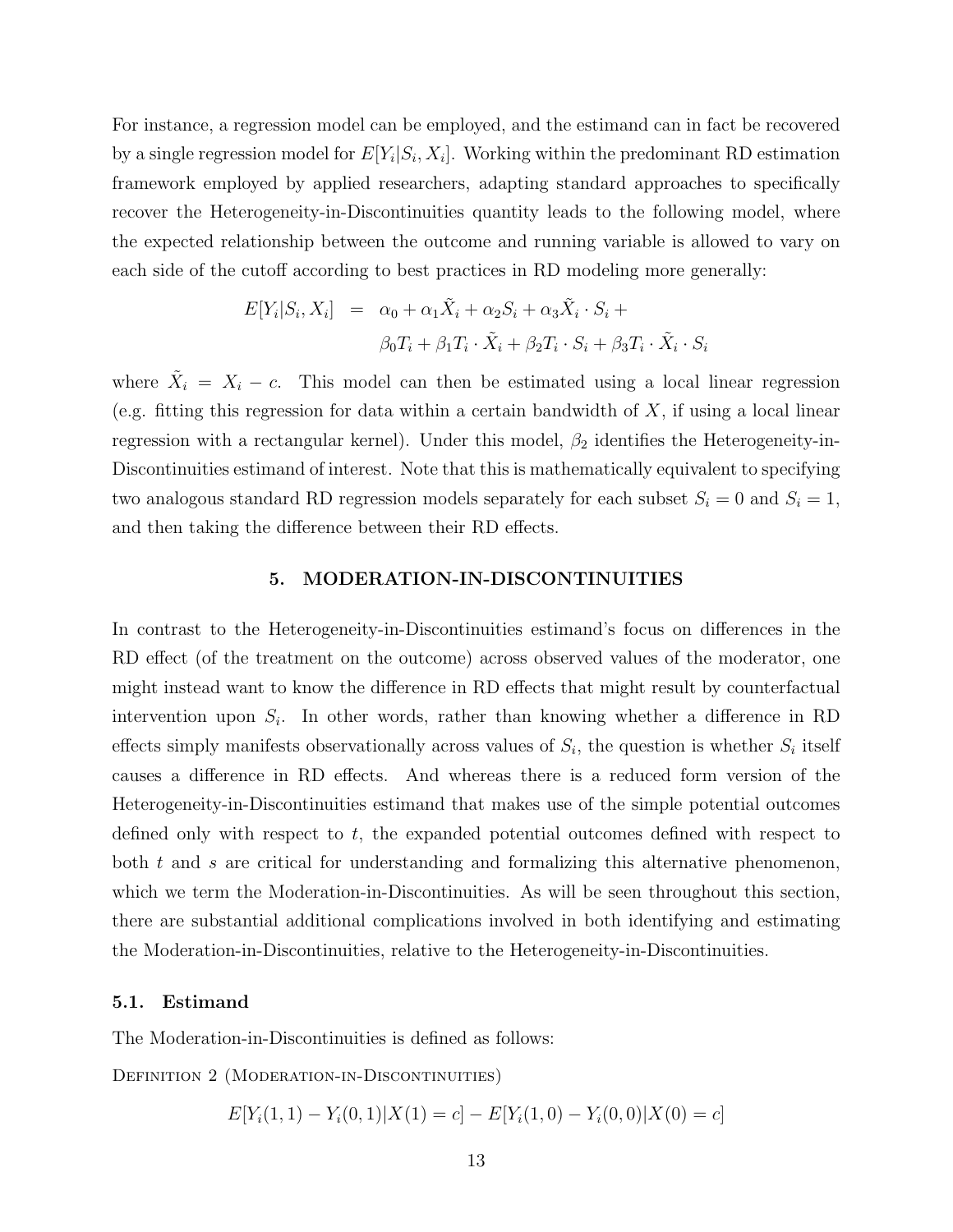For the Moderation-in-Discontinuities to be a relevant and interesting estimand, it must be that the moderator of interest is itself mutable at the level of individual observations. This is in contrast to the Heterogeneity-in-Discontinuities estimand, and it should be one of the first considerations for applied researchers when deciding on their target estimand. It is also important to consider that the mutability of a particular variable or characteristic also depends upon how an observation is defined. For example, it may be argued that racial identity is a characteristic that is not sufficiently open to mutability, thereby hindering analysis of the causal dynamics of race from a counterfactual perspective. This may be the case if each unit of observation is a particular individual person. However, racial identity is clearly mutable for other units of observation—such as individual résumés, as in audit experiments, or individual electoral contests, where it is no strain on one imagination to consider a counterfactual election with a candidate that was similar in all ways except of a different race.

As already noted above, this setup allows for the possibility that  $S$  affects  $X$ , which is why the expressions condition on  $X(1)$  and  $X(0)$ . This estimand captures how the effect of the treatment on the outcome at the cutpoint c would change if all units took moderator value  $S =$ 1 vs.  $S = 0$ . Of course, in the case where S affects X, because different counterfactual values of the moderator also imply different values of  $X$ , the units that have a value of  $X$  within any specified distance from  $c$  will not necessarily be the same under different counterfactual values of S. Hence, it important to interpret the Moderation-in-Discontinuities as a moderation to the effect at the cutpoint (i.e. the discontinuous jump in the CEFs), not the moderation of an effect for any individual particular observation.<sup>[2](#page-0-0)</sup> While this may at first impression seem odd, note that in the case of the more intuitive Heterogeneity-in-Discontinuities estimand, the effect of the treatment on the outcome is being compared for entirely different sets of units altogether. Further, this is a natural extension of the localness of a normal RD effect that is, it captures the effect of the treatment on the outcome *at the cutpoint c*, which is not the effect for any particular observation and would not necessarily be the same under some other value of the cutpoint.<sup>[3](#page-0-0)</sup>

In addition, note that the definition also covers the special case where there is no causal re-

 ${}^{2}$ This also relates to the observations made by [Marshall](#page-37-8) [\(2019\)](#page-37-8), who highlights the challenges of identifying the causal effect of  $S$  itself on the outcome at the cutpoint if  $S$  also has a causal effect on the running variable. The formalization of the Moderation-in-Discontinuities estimand presented here hence implicitly echoes [Marshall'](#page-37-8)s concerns.

<sup>&</sup>lt;sup>3</sup>To further consider the implications as in a normal RDD, and whether or one can extrapolate any findings beyond the cutpoint c, one must consider how different are the slopes of the potential outcomes in expectation on the left and right for each moderator value.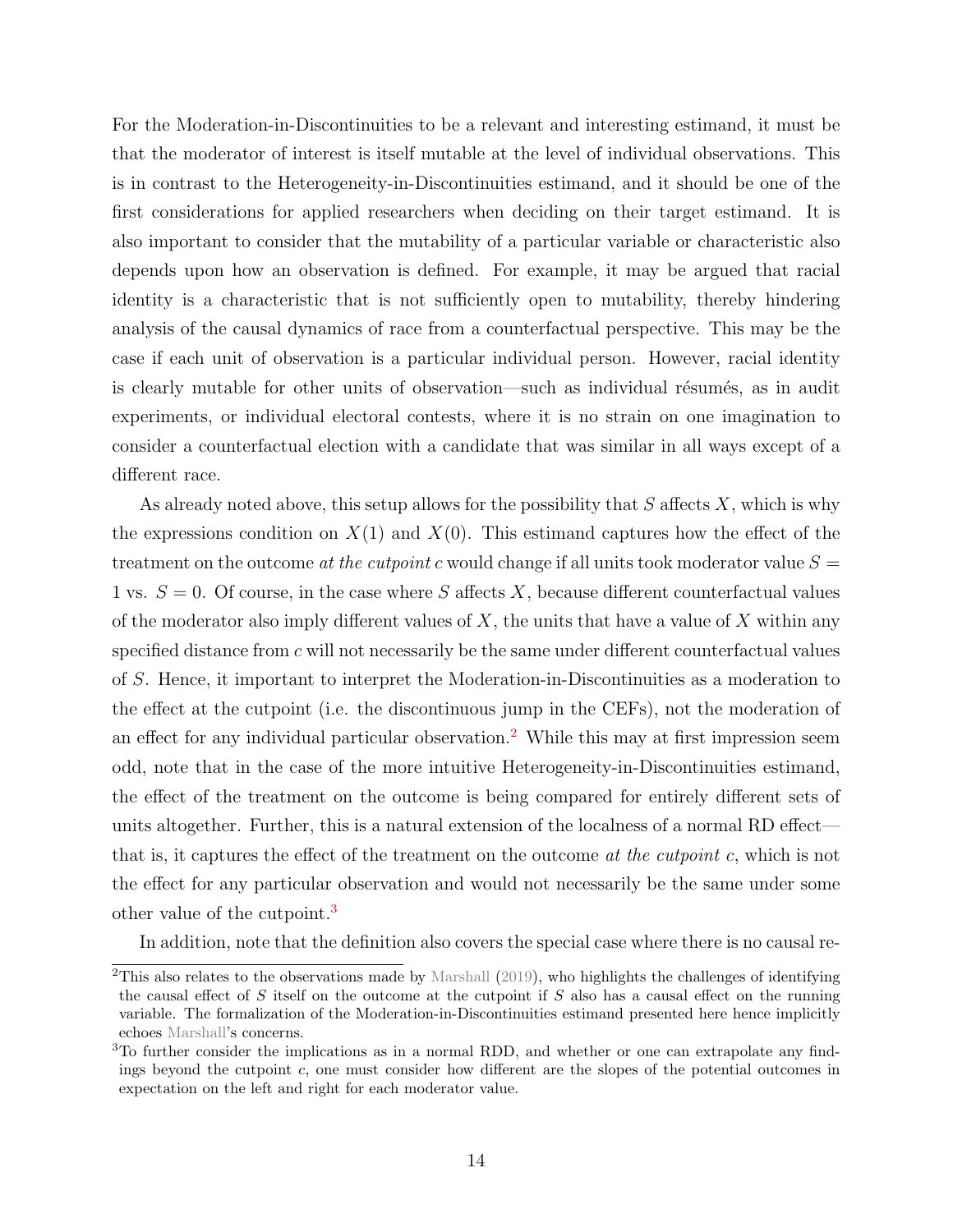lationship between S and X. In that case, the estimand simplifies to  $E[Y_i(1,1)-Y_i(0,1)|X=$  $c] - E[Y_i(1,0) - Y_i(0,0)|X = c].$ 

## 5.2. Identification and Estimation

Identification of the Moderation-in-Discontinuities estimand requires additional and more stringent assumptions than the Heterogeneity-in-Discontinuities estimand. In addition, there are a number of different identification strategies with alternate sets of assumptions that could be applied, each proceeding from different statistical design/model setups and implying different estimation procedures. The following section will begin by describing a strategy to identify and estimate the Moderation-in-Discontinuities when the moderator has been randomized (or can otherwise be assumed to be unconditionally exogenous). Note that in most applications, it may be unlikely that one's moderator of interest is random. Nonetheless, this setting is an important starting point for understanding the differences (and connections) between Moderation-in-Discontinuities and Heterogeneity-in-Discontinuities. It will also serve as an illuminating reference point for the Moderation-in-Discontinuities strategy presented in the section immediately following, which does not rely on a random moderator.

#### 5.2.1. Strategy with Exogenous Moderator

Similar to the identification of the Heterogeneity-in-Discontinuities presented above, identification of the Moderation-in-Discontinuities also follows the standard RD formulation based upon continuous conditional expectation functions. However, a slightly different version of continuity is required here, represented in the following assumption:

<span id="page-15-0"></span>Assumption 2 (Full Continuity of Conditional Expectation Functions)

$$
E[Y_i(t,s)|X_i(s) = x]
$$

are continuous in x for all  $t \in \{0,1\}$  and  $s \in \{0,1\}$ .

Note that this continuity assumption is technically more stringent than the version of continuity required for identification of Heterogeneity-in-Discontinuities represented in As-sumption [1.](#page-12-0) As described earlier, the Heterogeneity-in-Discontinuities' version of continuity is analogous to the continuity assumption applied in the standard RD design, but simply applying that assumption different subsets defined by observable values of S. In contrast, the continuity assumption required for the Moderation-in-Discontinuities is with respect to the expectation of all potential outcomes  $Y(t, s)$ , unconditional upon observable values of S. At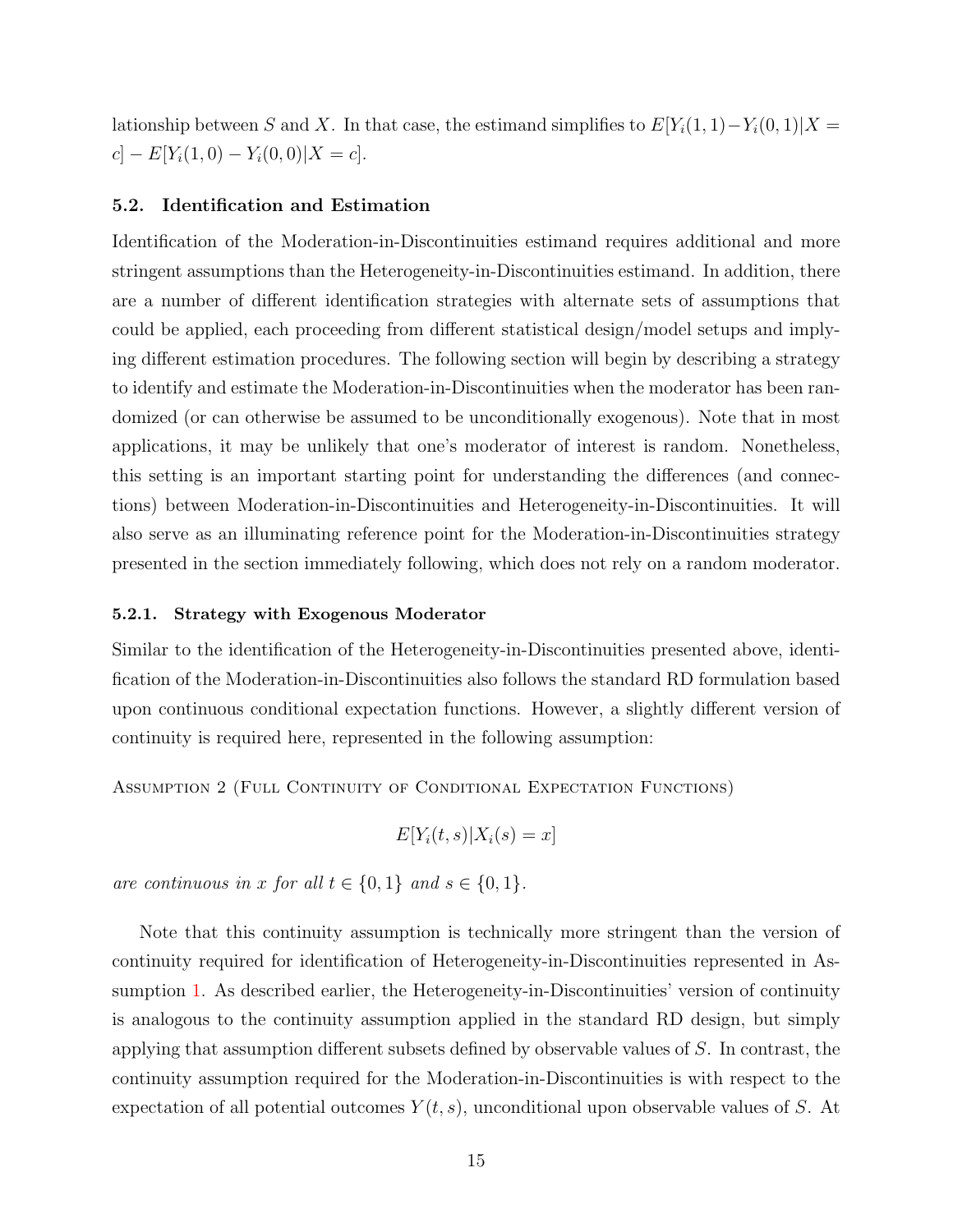the same time, however, it is unclear that the version of continuity required for Moderationin-Discontinuities is actually more demanding as a practical matter, as discussed in more detail later in Section [6.3.](#page-23-0)

In addition, this strategy proceeds by positing the exogeneity of the moderator (most plausible when the moderator has been explicitly randomized). Specifically, the following assumption is made:

Assumption 3 (Independence of the Moderator)

$$
(Y_i(t,s), X_i(s)) \perp S_i
$$

Under these assumptions, for any  $s \in \{0, 1\}$ :

$$
E[Y_i(1, s)|X_i(s) = c] = \lim_{x \downarrow c} E[Y_i(1, s)|X_i(s) = x]
$$

$$
= \lim_{x \downarrow c} E[Y_i(1, s)|X_i(s) = x, S_i = s] = \lim_{x \downarrow c} E[Y_i|X_i = x, S_i = s]
$$

And similarly, again for any  $s \in \{0, 1\}$ :

$$
E[Y_i(0, s)|X_i(s) = c] = \lim_{x \uparrow c} E[Y_i | X_i = x, S_i = s]
$$

Hence, under these assumptions, the Moderation-in-Discontinuities estimand is identified as such:

<span id="page-16-0"></span>
$$
E[Y_i(1,1) - Y_i(0,1)|X(1) = c] - E[Y_i(1,0) - Y_i(0,0)|X(0) = c]
$$
  
= 
$$
\left(\lim_{x \downarrow c} E[Y_i|X_i = x, S_i = 1] - \lim_{x \uparrow c} E[Y_i|X_i = x, S_i = 1]\right)
$$
  
- 
$$
\left(\lim_{x \downarrow c} E[Y_i|X_i = x, S_i = 0] - \lim_{x \uparrow c} E[Y_i|X_i = x, S_i = 0]\right)
$$
 (2)

Note that the quantity that identifies the Moderation-in-Discontinuities estimand in equation [\(2\)](#page-16-0) is precisely the same quantity that identifies the Heterogeneity-in-Discontinuities estimand in equation  $(1)$ . Hence, the implication is that, given the randomization of the moderator, the Heterogeneity-in-Discontinuities is indeed the Moderation-in-Discontinuities and can be interpreted as such.<sup>[4](#page-0-0)</sup> (Of course the two are not the same in the absence of an exogenous/randomized moderator; in that case, while the Heterogeneity-in-Discontinuities

<sup>4</sup>As described earlier, this also corresponds to the use of the "difference-in-discontinuities" approach to estimate two-period before-after RD effects—i.e. before and after some policy—and assuming time is of no consequence (cites). Such an approach is tantamount to assuming the policy  $(S)$  is randomly assigned, in which case the Heterogeneity-in-Discontinuities is the Moderation-in-Discontinuities; however, the plausibility of such an assumption in the case of policy change over time is a separate question.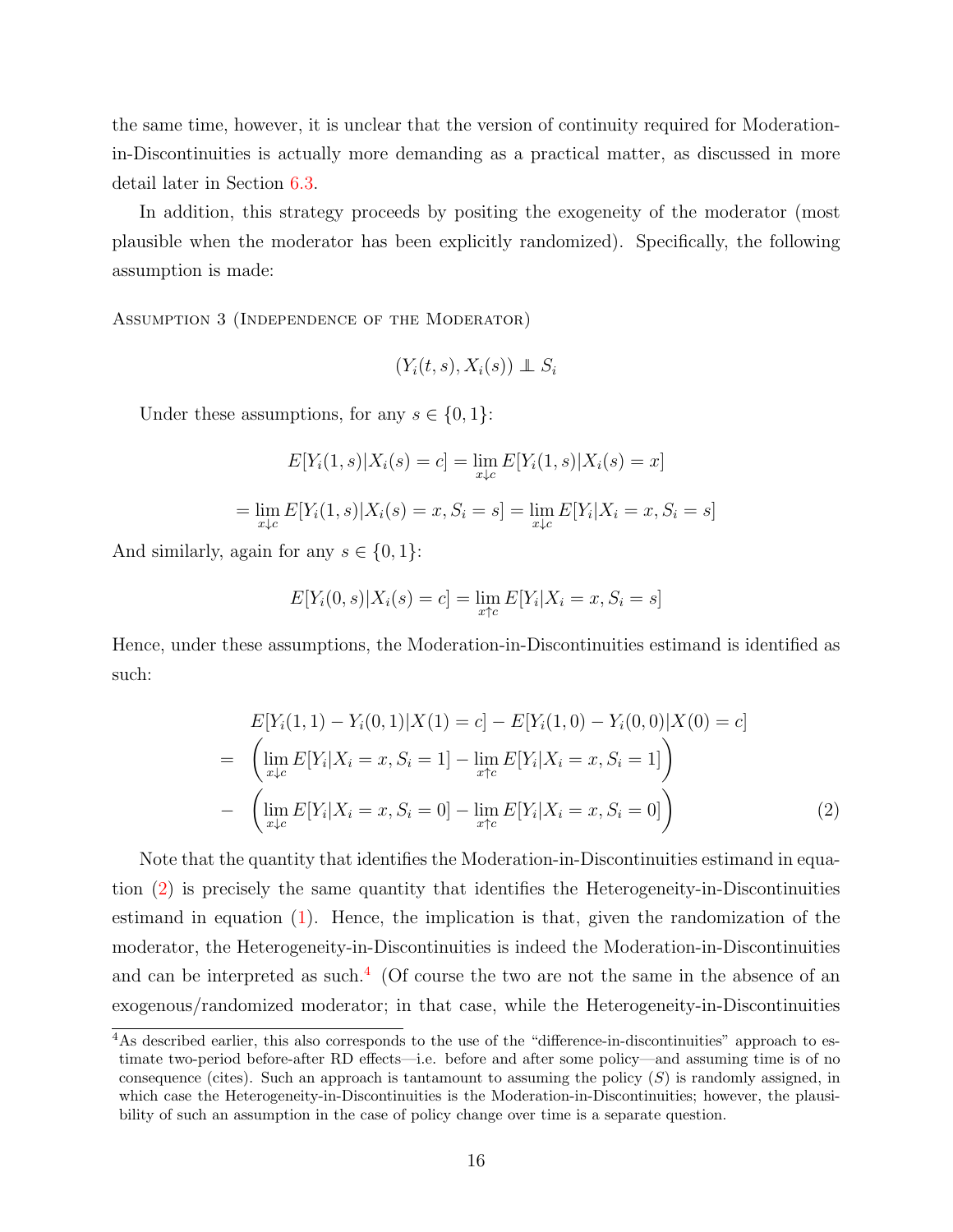estimand is identified as above, the Moderation-in-Discontinuities estimand must be identified through other means that does not equate with the identifying quantity in equations [\(1\)](#page-12-1) and [\(2\)](#page-16-0).)

Given that the quantity that identifies the Heterogeneity-in-Discontinuities estimand also identifies the Moderation-in-Discontinuities estimand when the moderator has been randomized, the estimation procedure can also follow that used in the Heterogeneity-in-Discontinuities context. That is,  $E[Y_i|S_i, X_i]$  can again be modeled as follows:

<span id="page-17-0"></span>
$$
E[Y_i|S_i, X_i] = \alpha_0 + \alpha_1 \tilde{X}_i + \alpha_2 S_i + \alpha_3 \tilde{X}_i \cdot S_i +
$$
  

$$
\beta_0 T_i + \beta_1 T_i \cdot \tilde{X}_i + \beta_2 T_i \cdot S_i + \beta_3 T_i \cdot \tilde{X}_i \cdot S_i
$$

where  $\tilde{X}_i = X_i - c$ . Under this model with the additional assumption that the moderator has been randomized,  $\beta_2$  now identifies the Moderation-in-Discontinuities estimand of interest. As before, estimation can be done via a local linear regression.

#### 5.2.2. Strategy with Conditionally Independent Moderator

Like the previous, this strategy also follows the standard RD formulation based upon continuous conditional expectation functions. However, in contrast to the previous, this strategy relies upon conditional independence of the moderator, along with an accompanying requirement for common support.

Specifically, in addition to Assumption [2,](#page-15-0) the following assumptions are made:

Assumption 4 (Moderator Conditional Independence)

$$
Y_i(t,s) \perp \!\!\!\! \perp S_i \mid (X_i(s), \boldsymbol{W}_i)
$$

for all  $t \in \{0, 1\}$  and  $s \in \{0, 1\}$ .

ASSUMPTION [5](#page-0-0) (MODERATOR COMMON SUPPORT)<sup>5</sup>

$$
0 < Pr(S_i = 1 | X_i, \mathbf{W}_i) < 1
$$

Under these assumptions, for any  $s \in \{0, 1\}$ :

$$
E[Y_i(1,s)|X_i(s) = c] = E_W[E[Y_i(1,s)|X_i(s) = c, \mathbf{W}_i]]
$$

$$
= E_W \big[ E[Y_i(1,s)|X_i(s) = c, \mathbf{W}_i, S_i = s] \big] = E_W \big[ E[Y_i(1,s)|X_i = c, \mathbf{W}_i, S_i = s] \big]
$$

<sup>&</sup>lt;sup>5</sup>Note the possibility of weak support, such as  $Pr(S_i = 1 | X_i, W_i) < 1$ , with slightly modified estimand conditional on being (un)moderated.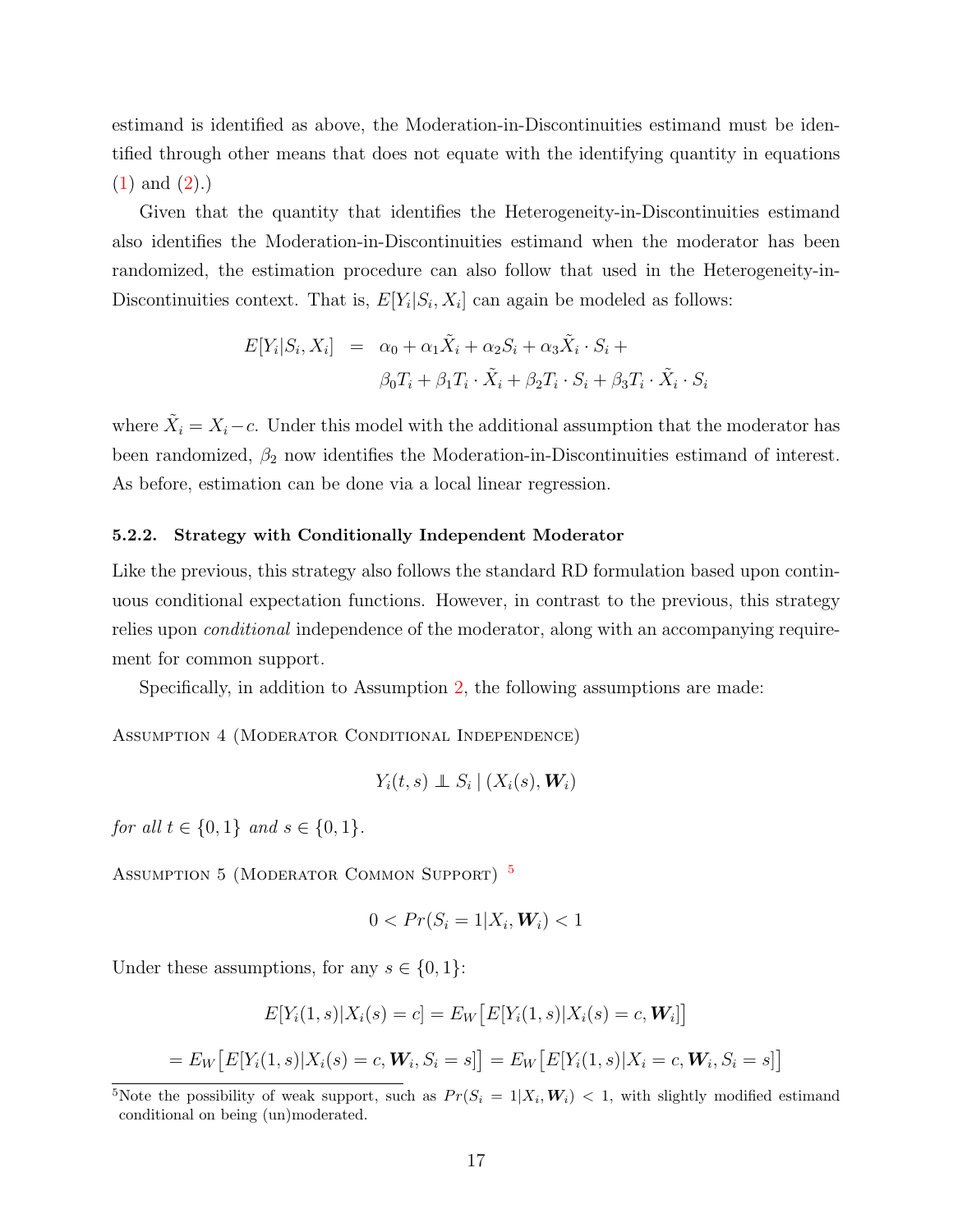$$
= \lim_{x \downarrow c} E_W \big[ E[Y_i(1, s) | X_i = x, \mathbf{W}_i, S_i = s] \big] = \lim_{x \downarrow c} E_W \big[ E[Y_i | X_i = x, \mathbf{W}_i, S_i = s] \big]
$$

And similarly, again for any  $s \in \{0,1\}$ :

$$
E[Y_i(0, s)|X_i(s) = c] = \lim_{x \uparrow c} E_W \big[ E[Y_i|S_i = s, X_i = x, \mathbf{W}_i] \big]
$$

Given that this identification strategy rests upon the moderator conditional independence, estimation requires covariate adjustment. To achieve this, one can build upon the local linear regression framework that is, as already described, commonly used to estimate simple RD effects. Below, we detail several variants of such an estimation approach with varying degrees of flexibility and parameterization.

LOCAL LINEAR REGRESSION. In specifying a regression model for  $E[Y_i|S_i, X_i, W_i]$ , a starting point would be a model that allows  $S$  and  $W$  to each independently (but not interactively) alter the expected relationship between outcome and the running variable. Further, these relationships should also be allowed to vary on each side of the cutoff, following best practices in RD modeling more generally. These criteria imply the following model, which can then be estimated using a local linear regression (e.g. fitting this regression for data within a certain bandwidth of  $X$ , if using a local linear regression with a rectangular kernel):

$$
E[Y_i|S_i, X_i, \mathbf{W}_i] = \alpha_0 + \alpha_1 \tilde{X}_i + \alpha_2 S_i + \alpha_3 \mathbf{W}_i + \alpha_4 \tilde{X}_i \cdot S_i + \alpha_5 \tilde{X}_i \cdot \mathbf{W}_i +
$$
\n(3)

$$
\beta_0 T_i + \beta_1 T_i \cdot \tilde{X}_i + \beta_2 T_i \cdot S_i + \beta_3 T_i \cdot \mathbf{W}_i + \beta_4 T_i \cdot \tilde{X}_i \cdot S_i + \beta_5 T_i \cdot \tilde{X}_i \cdot \mathbf{W}_i
$$

where  $\tilde{X}_i = X_i - c$ . Under this model,  $\beta_2$  identifies the Moderation-in-Discontinuities estimand of interest.

As can be seen, even in this baseline scenario only allowing for  $S$  and  $W$  to have independent influences, and hence ruling out interactions between  $S$  and  $W$ , the estimation specification still requires many other interactions in order to properly line up with the Moderation-in-Discontinuities estimand and its identification. In contrast, prior research attempting to recover estimates of a Moderation-in-Discontinuities effect have implemented RD specifications with the inclusion of select interactions that have not be fully justified or guided by a completely formalized framework (e.g. [Bazzi et al.,](#page-34-9) [2020;](#page-34-9) [Desai and Frey,](#page-35-7) [2021;](#page-35-7) [Olson,](#page-38-7) [2020\)](#page-38-7).

Local Linear Regression with Regularization. Given that this baseline specification already contains interactions between continuous X and potentially continuous variables contained in  $W$ , one might be concerned about noise and sensitivity due to overparameterization. Indeed, past research has highlighted the statistical problems induced by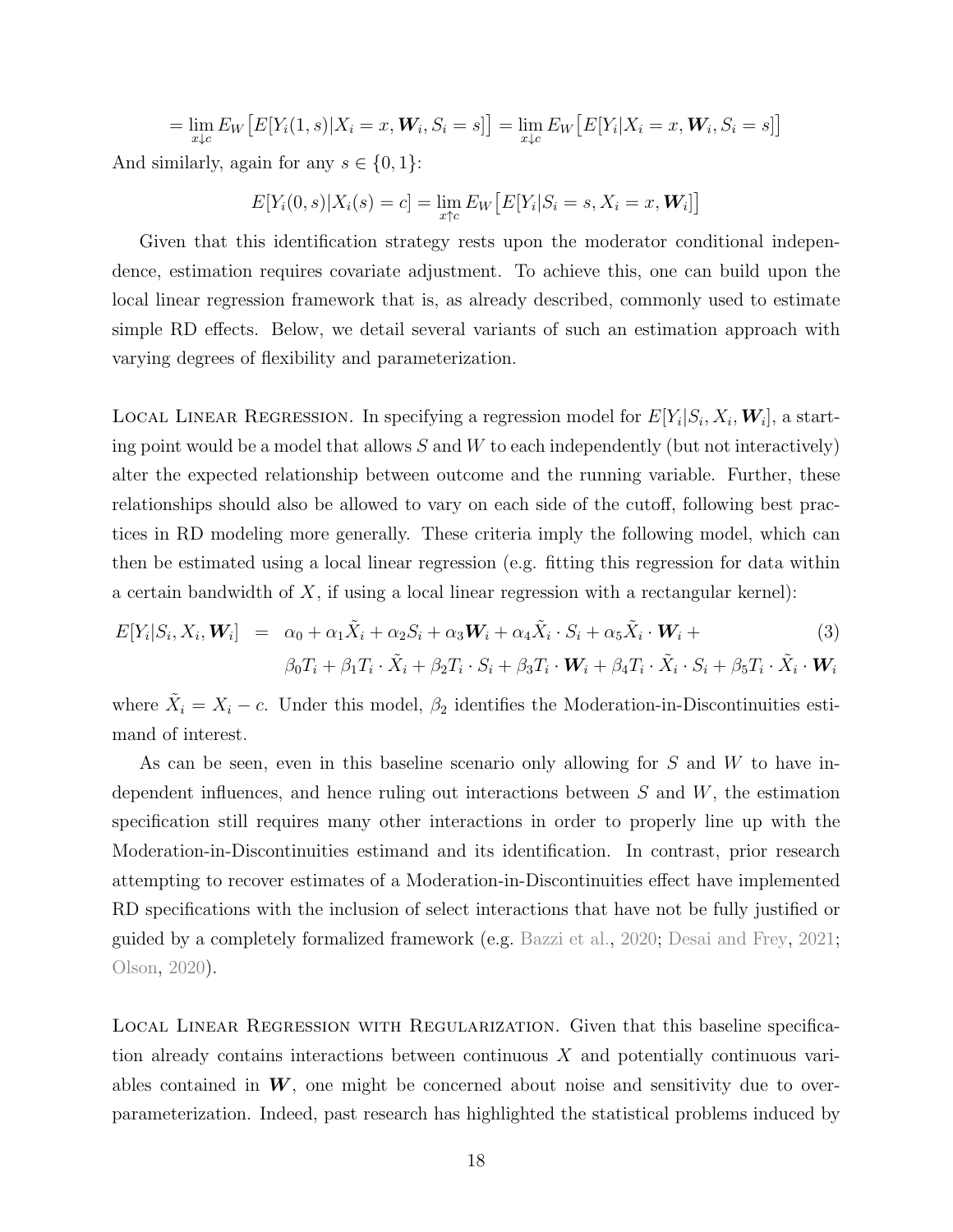the inclusion of higher-order polynomials of the running variable in a standard RD specification [Gelman and Imbens](#page-36-11) [\(2019\)](#page-36-11), which suggests taking particular care in the inclusion of interactions between continuous variables in the specification above.

To partially deal with these concerns, estimation of the regression model could also incorporate regularization penalties  $(\ell^1, \ell^2, \text{ or a combination})$  on the higher-order terms, with the penalty tuning parameter(s) chosen, for instance, via cross-validation. Taking such an approach, one might then feel more comfortable including even greater flexibility in the regression model specification by including additional interactions and/or polynomial terms. In particular, a natural next step would be to allow S and W to also operate interactively, leading to the following model:

<span id="page-19-0"></span>
$$
E[Y_i|S_i, X_i, \mathbf{W}_i] = \alpha_0 + \alpha_1 \tilde{X}_i + \alpha_2 S_i + \alpha_3 \mathbf{W}_i + \alpha_4 \tilde{X}_i \cdot S_i + \alpha_5 \tilde{X}_i \cdot \mathbf{W}_i +
$$
  
\n
$$
\alpha_6 S_i \cdot \mathbf{W}_i + \alpha_7 \tilde{X}_i \cdot S_i \cdot \mathbf{W}_i +
$$
  
\n
$$
\beta_0 T_i + \beta_1 T_i \cdot \tilde{X}_i + \beta_2 T_i \cdot S_i + \beta_3 T_i \cdot \mathbf{W}_i + \beta_4 T_i \cdot \tilde{X}_i \cdot S_i + \beta_5 T_i \cdot \tilde{X}_i \cdot \mathbf{W}_i +
$$
  
\n
$$
\beta_6 T_i \cdot S_i \cdot \mathbf{W}_i + \beta_7 T_i \cdot \tilde{X}_i \cdot S_i \cdot \mathbf{W}_i
$$
 (4)

In this case, the Moderation-in-Discontinuities estimand of interest is identified by  $\beta_2$  +  $\beta_6 E[\boldsymbol{W}_i].$ 

Local Linear Regression with a Matched Sample. Choices such as that between model [\(3\)](#page-17-0) and model [\(4\)](#page-19-0) above highlight the tradeoff between (a) trying to best approximate the unknown complexities of the true CEFs and (b) flexible functional form mis-specifications leading to estimation problems. The employment of regularization is meant to mitigate such a tradeoff; nonetheless, one may still be worried about functional form restrictions even with regularization. Hence, an alternative would be to undertake a non-parametric approach to conditioning upon the variables contained in  $W$  and then proceeding with estimation *after* that covariate adjustment is completed. Specifically, one could apply a local linear regression to matched sample.

The first step for doing this would be, separately on either side of cutpoint, to match units with  $S_i = 1$  to units with  $S_i = 0$  on  $X_i$  and  $W_i$ . Then, once that is completed, the following model could then be estimated via local linear regression:

$$
E[Y_i|S_i, X_i] = \alpha_0 + \alpha_1 \tilde{X}_i + \alpha_2 S_i + \alpha_3 \tilde{X}_i \cdot S_i +
$$
  

$$
\beta_0 T_i + \beta_1 T_i \cdot \tilde{X}_i + \beta_2 T_i \cdot S_i + \beta_3 T_i \cdot \tilde{X}_i \cdot S_i
$$

As can be seen, this is the same model used to estimate the Heterogeneity-in-Discontinuities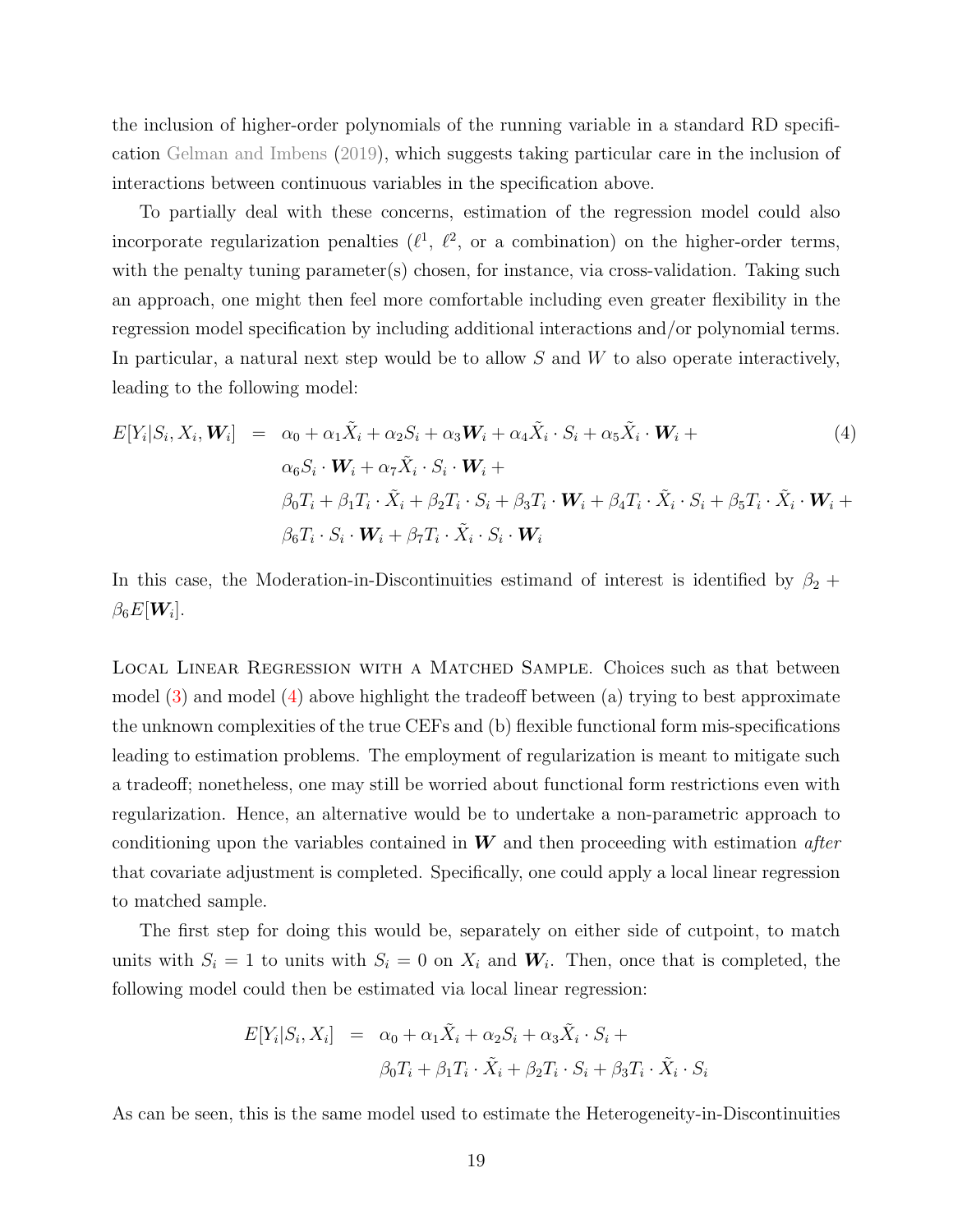estimand. Applied to a matched sample, however,  $\beta_2$  identifies the Moderation-in-Discontinuities estimand of interest.

As with the use of matching in any context, one needs to carefully consider the appropriate matching strategy given the data at hand, along with the resulting implications for what is being estimated (i.e. the target estimand to which the matched sample can then pertain). In particular, one could consider either two-way or one-way matching. Two-way or full matching would allow for the target estimand to remain unchanged, though it puts more demands on the data and can prove challenging in the face of imbalanced data and/or asymmetric overlap issues. Hence, one-way matching could be more justifiable or feasible, though the resulting analysis would recover an estimate of a slightly more restricted estimand: either Moderation-in-Discontinuities for the moderated (i.e. for units for which  $S = 1$ ), or Moderation-in-Discontinuities for the unmoderated (i.e. for units for which  $S = 0$ ).

#### 5.2.3. Alternative Strategy with Locally Randomized Running Variable

An alternative to the standard RD formulation based upon continuous conditional expectation functions is a design-based strategy that posits the running variable to be random for a subset of units, typically defined by some interval around the cutoff  $c$  (see [Cattaneo](#page-35-10) [et al.,](#page-35-10) [2015;](#page-35-10) [Eckles et al.,](#page-36-12) [2020;](#page-36-12) [Li et al.,](#page-37-10) [2015;](#page-37-10) [Mattei and Mealli,](#page-37-11) [2016\)](#page-37-11). The benefit of this "local randomization" approach, if one feels comfortable with the plausibility of a locally randomized running variable, is the ability to eliminate functional form dependence in the estimation. The Appendix Section [A.1](#page-40-0) describes this alternative strategy in more detail.

#### 5.3. Remarks: Relationship between S and X

A key question revolves around whether S affects X and how this affects the inference that can be drawn. First, it is important to note that  $S$  should not be able to affect  $W$ , as this would lead to the possibility of conditioning on a variable that is causally posterior to the moderator and hence prima facie call into question that credibility of the moderator conditional independence assumption, as in the more general situation of conditioning on a post-treatment variable. However, the identification results above hold regardless of whether or not S has a causal effect on X

The most conceptually clear situation would be one where S also does not or cannot affect X, which would mean  $X_i(0) = X_i(1) = X_i$  and implies a trivial simplification of the results above. This would be the case with an  $S$  that is randomized after  $X$  is realized (e.g. in an electoral RD, if  $X$  is based on previous election margin, randomizing something before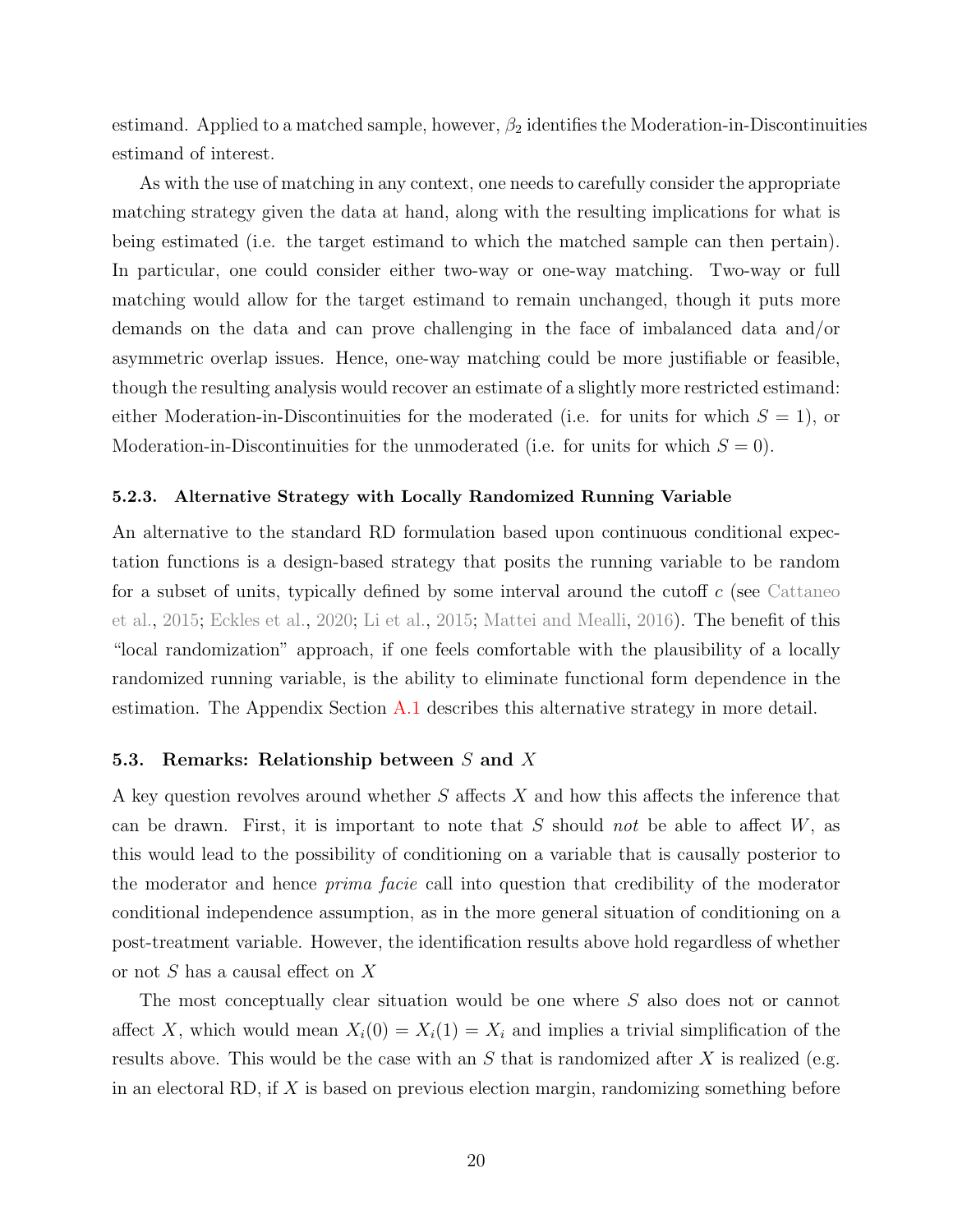the current election but after the previous election). This could also be the case even if  $S$  is not randomized, but there are conceptual/substantive reasons to suspect it does not affect X. This would also be the case if proceeding on the basis of a locally randomized running variable.

In the case where S does affect X, it is important to further highlight the specific form of the moderator conditional independence assumption, namely that it involves conditioning on  $X_i(s)$ . This is critical because, whereas  $X_i$  is clearly posterior to  $S_i$  in this situation,  $X_i(s)$ is prior to  $S_i$ . Further, to the extent that a unit would select into a particular value of  $S$ , it makes sense that conditioning on  $X(s)$  would aid in achieving the exogeneity of S, given that  $X(s)$  helps to capture the returns from selecting into  $S = s$ . One might also believe that the nonrandom part of the effect of S on X (i.e.  $X(1) - X(0)$ ) is a function of the variables contained in  $W$ , in which case conditioning on  $W$  along with  $X(s)$  also implicitly conditions on  $X(s')$ .

# 6. CAUTIONS WITH RESPECT TO THE MODERATION-IN-DISCONTINUITIES

As made clear above, the steps and conditions required for identification and estimation of the Moderation-in-Discontinuities are substantially more demanding than that for the Heterogeneity-in-Discontinuities. This section discusses the key hurdles and provides advice to help applied researchers consider whether their context and data allow for a meaningful and plausible investigation of the Moderation-in-Discontinuities.

#### 6.1. Conditional Independence

If the moderator has not been randomized, the assumption of conditional independence of the moderator is the core assumption upon which identification of the Moderation-in-Discontinuities rests. Just like with the standard causal identification of an average treatment effect with observational data via selection on observables, conditional independence is a strong and nonrefutable assumption.

Accordingly, researchers should approach this assumption with a sense of healthy skepticism and supplementary analyses to reason through its degree of plausibility. That is, unless there exists some administrative or other known mechanism underpinning the moderator, which is unlikely with the common scenarios and moderators in investigations of conditional RD effects, it may be audacious to believe that conditional independence is exactly met. The idea that, in real data, one's control set actually contains every possible required variable is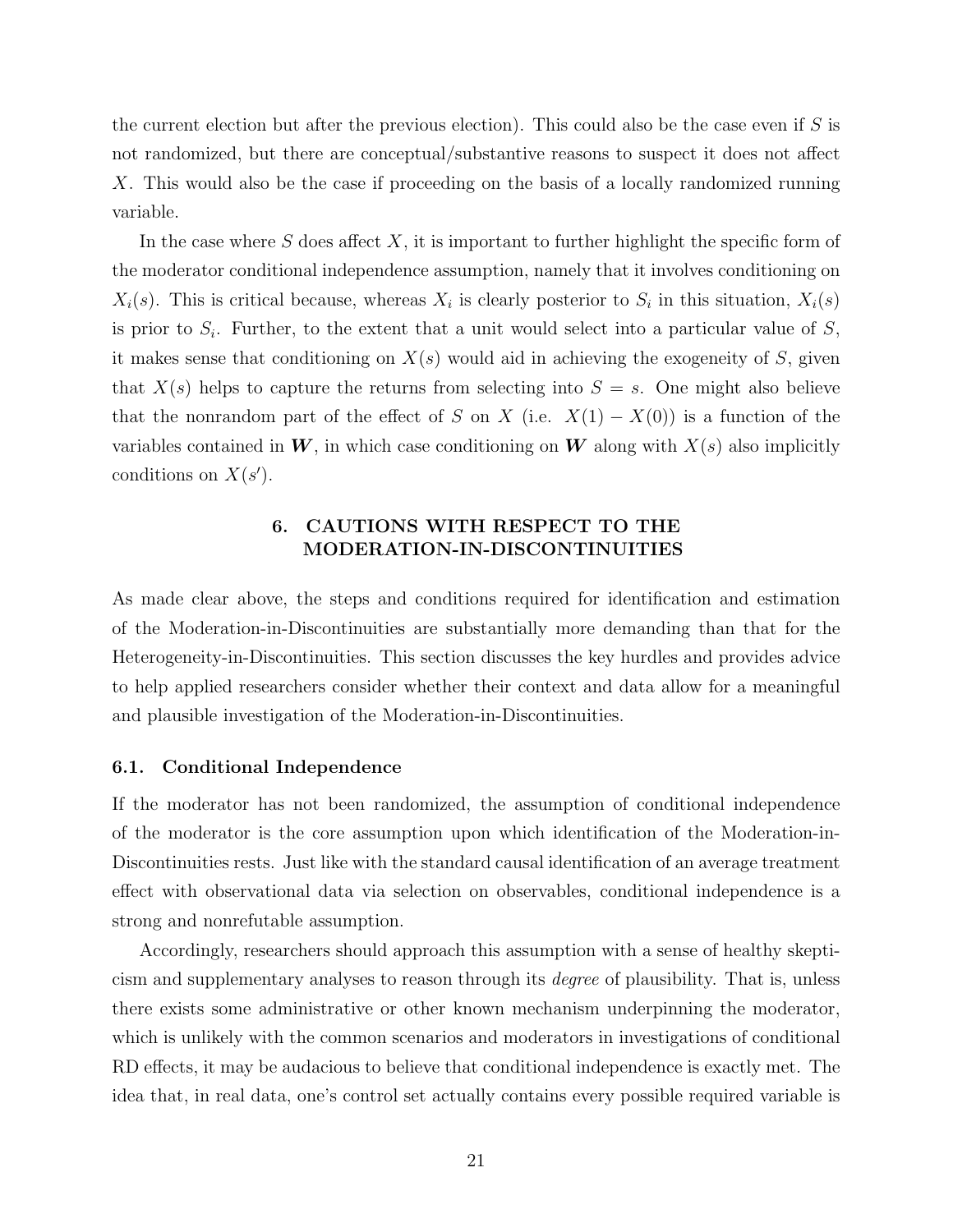simply not plausible. This is the same with identification of a simple ATE with observational data. At the same time, however, important evidence and insights can still be generated even in the absence of the full control set. In particular, it is vital to consider (a) the sensitivity of the Moderation-in-Discontinuities estimate to different/additional variables in the control set, which is an empirical matter, and (b) the variables that one believes are important to the theoretical control set but are not available in the data, which is a matter of theory and subject matter expertise. By reasoning through these two dimensions, researchers can offer meaningful insights on the plausibility of and degree to which the moderating variable itself is truly responsible for a difference in RD effects.

In sum, even if one is uncomfortable fully embracing the conditional independence assumption, one can still view the estimation of the Moderation-in-Discontinuities under this approach as a highly principled and structured approach for beginning one's investigation into the causal influence of the moderator. This can be combined with other types of evidence, additional analyses, and careful social scientific reason to provide a clearer (even if imperfect) picture of the causal phenomena potentially at play and to motivate future research with potentially more robust designs.

# 6.2. Common Support

In the standard causal identification of an average treatment effect via selection on observables, the common support (overlap) assumption is equally as important as (and can be viewed as a fundamental continuation of) conditional independence. Unfortunately, however, common support is often not discussed or probed as carefully in applied work—with an exception perhaps being applied work using matching and/or propensity-score-based methods, which naturally lend themselves toward diagnostics focused on overlap.

Common support is critical also for both the identification and estimation of the Moderationin-Discontinuities, and checking for common support should be a virtually automatic first step for researchers considering an investigation of Moderation-in-Discontinuities. Further, it is important to note that the common support assumption is conditional on both  $W$ and X. Fortunately, common support is an assumption that can be investigated through a range of diagnostics. In the present case, it is particularly important to check for evidence of common support at the the cutoff, though it is also important to assess overlap across the full range of X within the estimating bandwidth when functional form assumptions are implicit in the estimation strategy.

If there is insufficient common support found with respect to either X or  $W$ , then it is not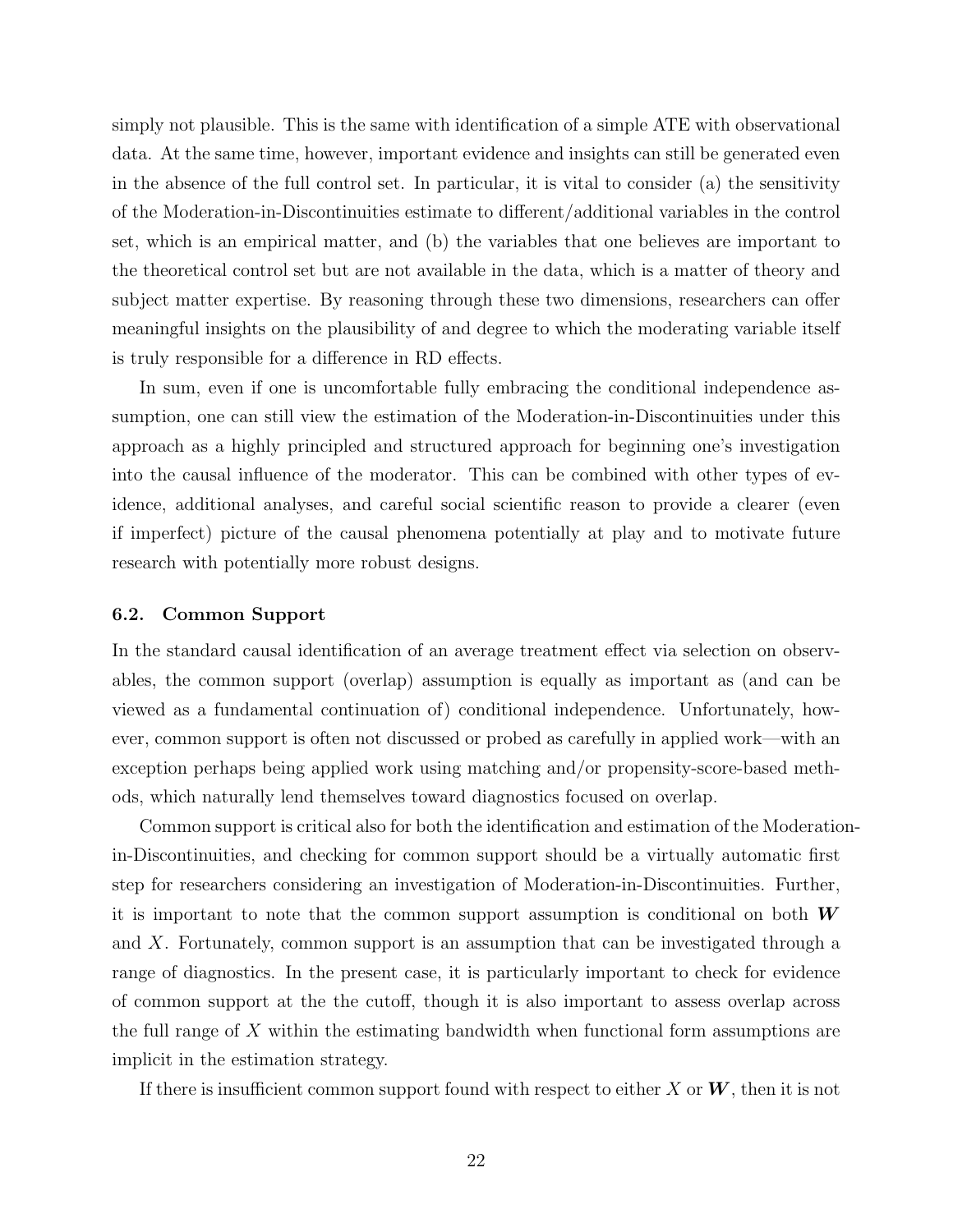worthwhile to even proceed with estimating a Moderation-in-Discontinuities effect, unless one is comfortable with extrapolation based on extreme reliance on functional form assumptions. In such a case, it is simply not feasible to investigate the Moderation-in-Discontinuities, it is either not identified or otherwise not plausibly estimable with the available data.

# <span id="page-23-0"></span>6.3. Continuity

As noted earlier, the assumption of continuity required for the Heterogeneity-in-Discontinuities estimand is a simple extension of the continuity assumption applied in the standard RD design; the only difference is that the assumption is applied conditional upon observable values of S. In contrast, the Moderation-in-Discontinuities estimand requires a more expansive assumption of continuity in the expectation of all potential outcomes  $Y(t, s)$ , unconditional upon observable values of S. That being said, in both cases, the most serious practical threat to continuity remains sorting across the threshold. Furthermore, this threat is due to the possibility that units are sorting across the threshold (i.e. selecting into values of X around the threshold c) in order to affect their treatment status  $T$ . As in the standard RD context, it remains the case for both the Heterogeneity-in-Discontinuities and Moderationin-Discontinuities that  $T$  is defined with respect to the  $X$ , whereas  $S$  is not (and recall that our setup also rules out the possibility of a causal effect of  $X$  on  $S$ ).

Hence, the incorporation of the moderator variable should not materially change the nature (or level of threat to) the continuity assumption for either the Heterogeneity-in-Discontinuities or Moderation-in-Discontinuities, relative to the standard RD effect estimand. Indeed, it is hard to think of realistic situations in which the continuity assumption would be met for one of these three estimands (standard RD effect, Heterogeneity-in-Discontinuities, and Moderation-in-Discontinuities) but not met for the others. As such, it makes sense for researchers to approach the assumption of continuity in the same ways they would for the standard RD design, theorizing on the usual concern of sorting across the threshold and applying standard diagnostics (e.g. [McCrary,](#page-37-12) [2008;](#page-37-12) [Cattaneo et al.,](#page-35-11) [2020;](#page-35-11) [Hartman,](#page-37-13) [2021;](#page-37-13) for an overview, see [Cattaneo and Titiunik,](#page-35-12) [2021\)](#page-35-12).

# 7. APPLICATIONS

How does existing research stand with respect to the issues discussed in this paper? To address this question, we evaluated previous studies focused on conditional RD effects – both in the electoral setting and outside of it – in light of the framework introduced above.

To start, Table A.1 in Section [B.1](#page-4-0) summarizes prominent examples of recent research in-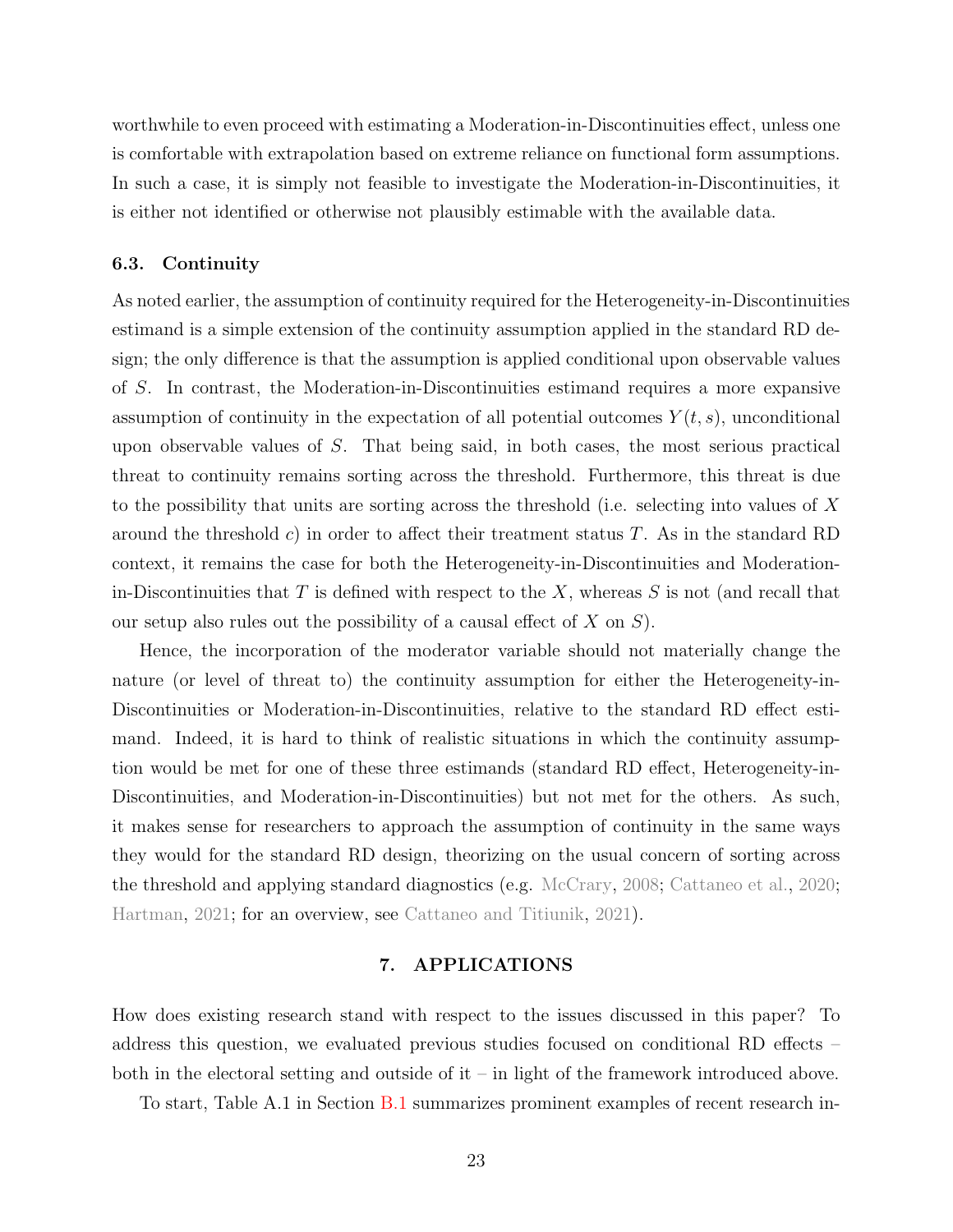vestigating conditional RD effects across economics, education, and political science. Overall, our review of recent papers suggests the following:

- 1. Few papers are clear about the specific estimand they are interested in and/or how to interpret their estimates, with respect to the causal role of the conditioning variable.
- 2. Though some papers include interactions with covariates in their estimation strategy, they do not do so in a formally justified way.
- 3. Only one of the papers we examined reports any kind of overlap analysis.
- 4. The control set  $W$  is finite and non-exhaustive, meaning that even after our checks, interpretation warrants caution.

We illustrate a more detailed application of our framework using two papers, where we have been able to replicate the research design and extend it with a sufficiently rich set of controls,  $W$ . We demonstrate how applied research can benefit from our contribution by distinguishing clearly between Heterogeneity-in-Discontinuities and Moderation-in-Discontinuities, and assess the level of confidence with which the conditional RD effects that these applications find can be attributed to a causal effect of the conditional variable (moderator) itself.

# 7.1. Gender Gap in Winning On Persistence

Are women less persistent in running for office when losing an election? A line of very recent work [\(Bernhard and de Benedictis-Kessner,](#page-34-4) [2021;](#page-34-4) [Wasserman,](#page-39-1) [2018,](#page-39-1) [2021\)](#page-39-2) studies this question in the context of the United States employing a Heterogeneity-in-Discontinuities design. Outside of the US, [Cipullo](#page-35-6) [\(2021\)](#page-35-6) uses the same design to study the gender gap in persistence in Italian mayoral candidates. In this section, we replicate and extend [Cipullo](#page-35-6)  $(2021)$ , reporting estimates of the estimands presented earlier.<sup>[6](#page-0-0)</sup>

# 7.1.1. Original Design and Interpretation

[Cipullo](#page-35-6) [\(2021\)](#page-35-6), following [Wasserman](#page-39-1) [\(2018\)](#page-39-1) and [Bernhard and de Benedictis-Kessner](#page-34-4) [\(2021\)](#page-34-4) in the context of U.S. local elections, studies whether the attrition effect of losing an election

<sup>&</sup>lt;sup>6</sup>In order to replicate the paper, we collected data on Italian municipal elections ourselves and merged it with the Italian Ministry of Interior's Dataset on Elected Officeholders. Data for most election losers is recorded because most mayoral candidates end up serving as town councillors instead, and are therefore retained in the official data. While both the design and data sources closely follow Cipullo, small discrepancies may remain as we did not have access to the author's replication data.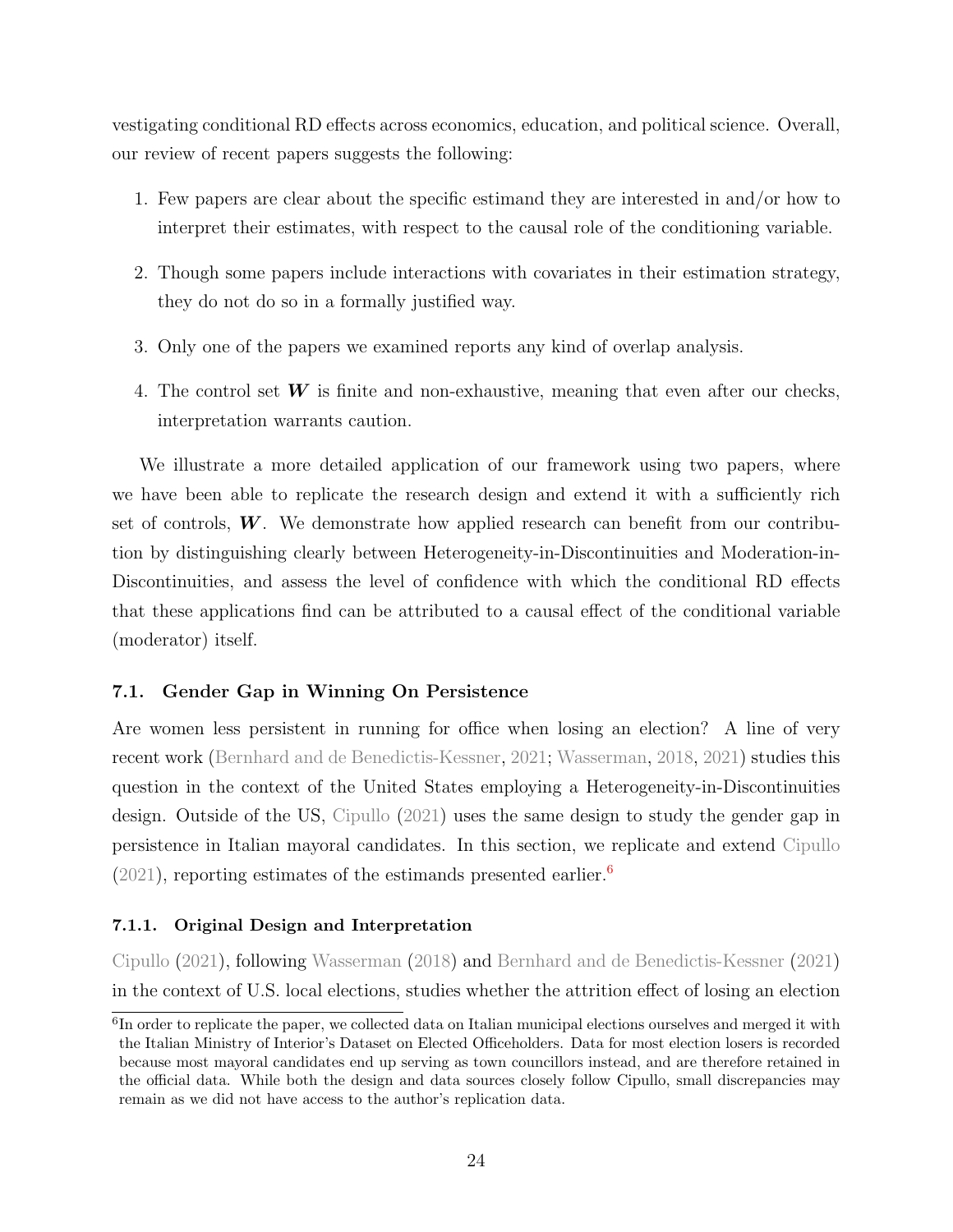on the probability to run again is differentially greater for female candidates in U.S. House races and Italian mayoral races. As discussed above, there are multiple reasons why women might suffer from greater attrition – only some of which are directly attributable to gender. Women might, for example, be subject to more negative campaign experiences; they might also, on average, be more averse to competition [\(Wasserman,](#page-39-1) [2018\)](#page-39-1). Alternative explanations center on variables correlated with, but distinct from gender: women might be older, run for more or less competitive offices, or attempt to enter politics with less experience. This distinction between possible mechanisms is a textbook case for our framework and underlines the importance of carefully specifying the theorised role of gender, which, in turn, has implications for which estimand is the right quantity of interest.

Though not explicitly spelled out, we consider the implied estimand of the paper to be the Moderation-in-Discontinuities. [Cipullo](#page-35-6) [\(2021\)](#page-35-6) applies the design in order to examine the 'sticky floor hypothesis', which states that underrepresented groups, such as women, face greater difficulties in being elected; a later interpretation of the key estimate of interest also infers that 'gender differences in future returns from participating in an election depend crucially on the challenges that women face [...]' (p. 23)'. Despite being interested in the Moderation-in-Discontinuities, [Cipullo](#page-35-6) [\(2021\)](#page-35-6) does not discuss the difference between the two estimands. It is worth contrasting this with [Wasserman](#page-39-1) [\(2018\)](#page-39-1) who, studying the same question in the US, is commendably explicit about the fact that male and female candidates likely differ on a number of dimensions, and therefore intends to estimate the heterogeneity in causal RD effects.[7](#page-0-0)

Despite the paper's stated interest in the Moderation-in-Discontinuities, [Cipullo](#page-35-6) [\(2021\)](#page-35-6)'s key specification intending to capture gender differences in attrition tracks our Heterogeneityin-Discontinuities estimator closely. The specification uses candidates' margin of victory as the running variable, and assigns the treatment to candidates who barely lost; both treatment and running variable are also interacted with a dummy for female candidates in order to capture the heterogeneity. As a departure from our vanilla estimator, [Cipullo](#page-35-6) [\(2021\)](#page-35-6) also uses election year fixed effects interacted with both the running variable and the treatment indicator.[8](#page-0-0) The proposed specification only tracks the Moderation-in-Discontinuities if con-

<sup>7</sup>[Wasserman](#page-39-1) [\(2018\)](#page-39-1) proceeds to probe potential mechanisms that depend on covariates potentially correlated with gender, such as women potentially running in more competitive races. She finds that the attrition gap attenuates in elections to more senior offices, thus providing evidence that renders explanations based on fundamental behavioral differences between men and women less likely. This, underlines the interpretation of the gender difference as a Heterogeneity-in-Discontinuities.

<sup>&</sup>lt;sup>8</sup>Although this specification could be seen as a moderation-in-discontinuities estimator with year indicators as the only variables in the control set, such an interpretation would be far-fetched as it would require that the only difference between men and women is that they run in separate years.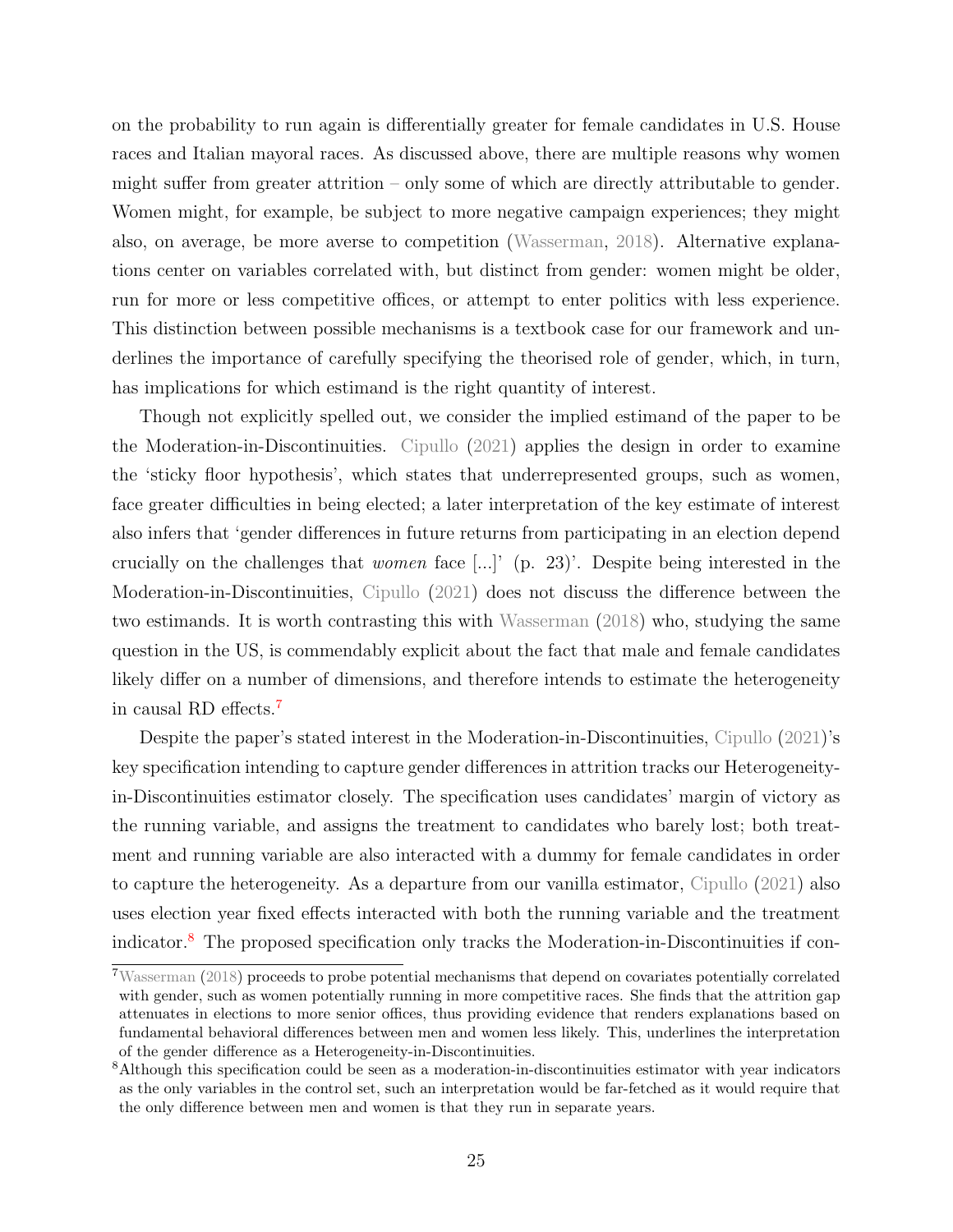ditional independence holds otherwise, which, based on previously mentioned alternative mechanisms, is unlikely to hold. Overall, the discrepancy between the estimand of interest (MiD) and the estimator (HiD) is illustrative of many papers in the literature.

#### 7.1.2. Applying Our Framework

As a next step, we apply the framework presented above to [Cipullo](#page-35-6) [\(2021\)](#page-35-6). We assess overlap and fit moderation-in-discontinuities estimators in order to increase our confidence about capturing the intended estimand of interest.

Introducing Control Set. We replicate and extend Cipullo's results by collecting our own data on Italian mayors and extending it with a viable control set. Our conditioning variables in this application comprise candidates' age, education level, whether they were born in the municipality or not, and the municipality's logged population. We acknowledge that, in the face of limited data available, this control set is far from exhaustive. Even so, it can serve as a useful first-order check on adjudicating the precise role of gender in studying differential attrition.

Overlap assessment. We begin by assessing the overlap of covariates between male and female candidates in our sample. Figure [2](#page-28-0) plots the distribution of matched propensity scores for both genders, restricted to matched pairs that fall within a given bandwidth (Appendix [C.1](#page-43-0) reports the distribution of propensity scores before matching). We observe high overlap and robustness to bandwidth choices. This indicates that male and female candidates in our data set have broadly similiar characteristics, which is desirable, and allows us to proceed with the estimation of Moderation-in-Discontinuities.

Robustness to MiD Estimators. Next, we assess whether the gender gap changes in magnitude when we estimate the Moderation-in-Discontinuities (as opposed to the Heterogeneityin-Discontinuities). Figure [2](#page-28-0) reports the estimates at different bandwidths for the vanilla heterogeneity-in-discontinuity specification along with various moderation-in-discontinuity estimators discussed earlier. We see that, overall, the magnitude of the estimate does not change significantly across specifications. In other words, even when we account for the control set, the gender difference in the effect of winning on running again persists.

We emphasize that we should be careful in interpreting the gender gap as a causal effect of gender, because our control set is limited in scope. Nonetheless, applying our framework strengthens confidence in the results and can help to credibly rule out a number of mecha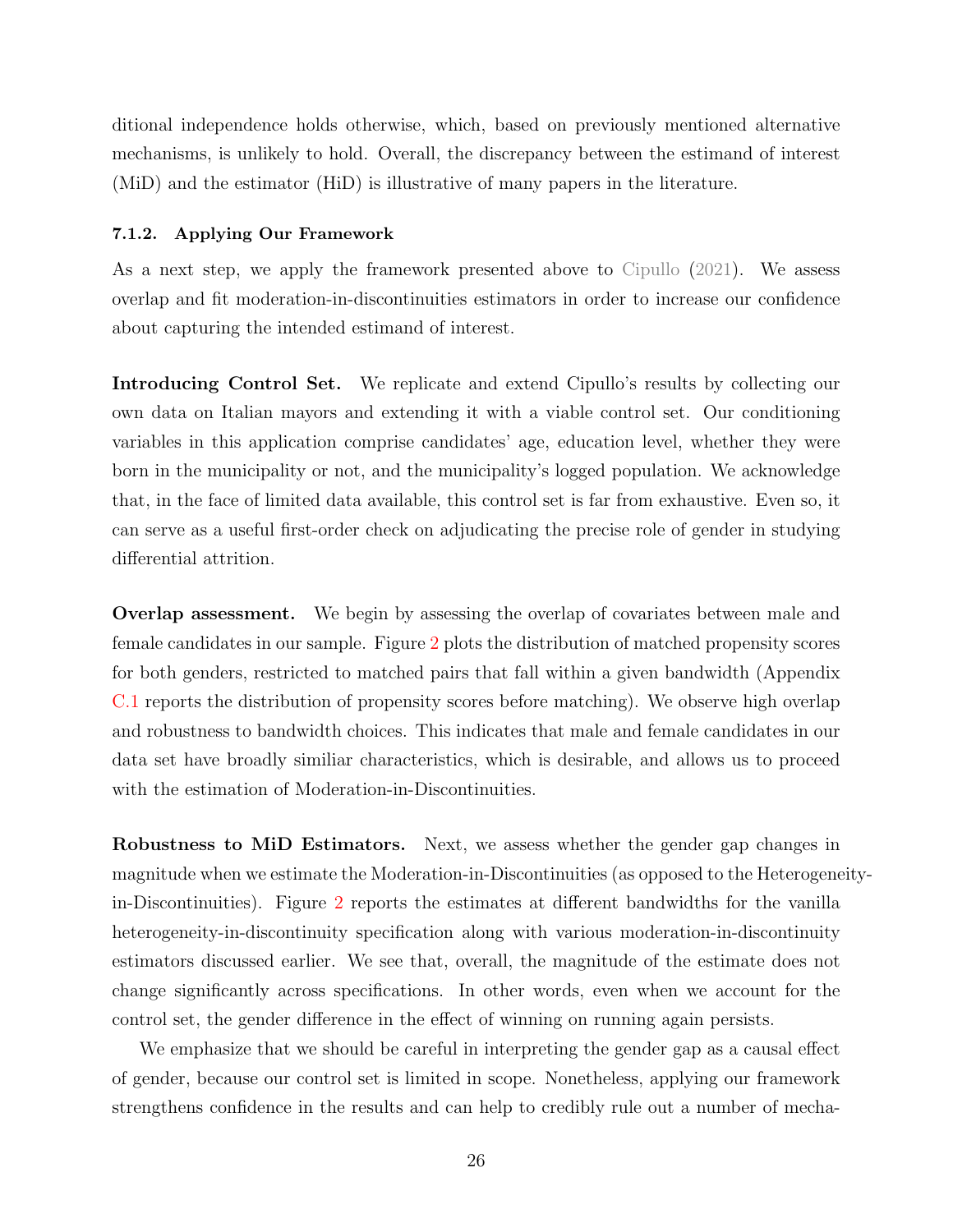nisms that rely on gender correlates (e.g., women being older and therefore less likely to run again). We see this application as a key example of how our framework can help applied researchers distinguish between the two estimands, and how estimation can proceed if the estimand of interest is the Moderation-in-Discontinuities.



Figure 1: Assessing overlap among observations in [Cipullo](#page-35-6) [\(2021\)](#page-35-6), by bandwidth. We plot the distribution of propensity scores (measuring how likely an observation is female) after matching on the full control set.

# 7.2. The Effect of Poverty Levels on Right-Wing Party Policies

Our second application studies whether the difference in implemented pro-poor policies between left-wing and right-wing mayors attenuates in poorer towns. [Desai and Frey](#page-35-7) [\(2021\)](#page-35-7) argue that '[r]ight-wing parties are only competitive in very poor areas if they implement pro-poor policies that voters most often identify with the Left [...]' (p. 2), and offer evidence in the form of a design similar to the Heterogeneity-in-Discontinuities design applied to Brazilian municipalities. We discuss the ambiguity in the intended estimand, and estimate a meaningful difference between the heterogeneity-in-discontinuities and the moderationin-discontinuities. We believe this application is illustrative of a lack of formalization and theoretical clarity about the estimand that is, unfortunately, common across many papers studying RD effect conditionality.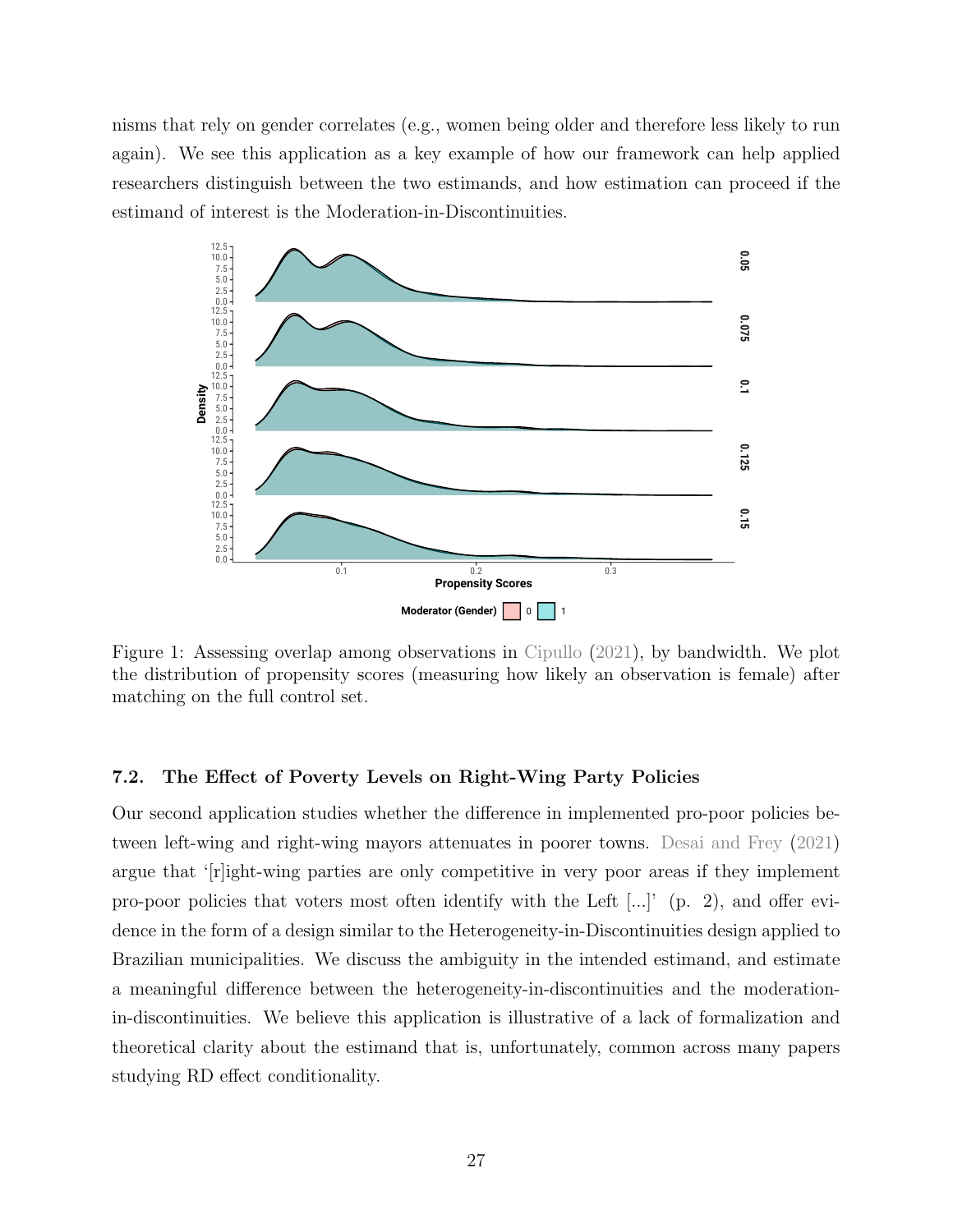<span id="page-28-0"></span>

Figure 2: Moderation-in-Discontinuities estimates on the effect of direct primaries on incumbency advantages by gender in Italian Mayoral Elections, following [Cipullo](#page-35-6) [\(2021\)](#page-35-6)

# 7.2.1. Original Design and Interpretation

[Desai and Frey](#page-35-7) [\(2021\)](#page-35-7) are interested whether right-wing mayors spend less on pro-poor policies than left-wing mayors, and whether the policy difference attenuates in poorer municipalities. The key theoretical argument posits that right-wing parties need to implement pro-poor policies – defined by municipality spending on education, health, housing, and sanitation – in high-poverty localities in order to match voters' preferences and win. As a result, there is little policy differentiation between left-wing and right-wing winners. But for such a promise to be credible, right-wing parties may also want to field candidates that are more representative of the electorate (e.g., poorer or less educated). In low-poverty towns, by contrast, there is no policy differentiation or education differentiation. The authors hypothesise that the contrast in policy differentiation is because of poverty; their empirical hypothesis is informed by a game theoretic model in which the comparative static with respect to poverty drives the key result. But high- and low-poverty towns may differ with respect to other characteristics, such as geography, climate, or literacy. If that is the case, we may observe a policy equivalence in high-poverty areas simply because budgets are more constrained, or because a more remote location requires greater spending on sanitation basics irrespective of being targeted towards poverty, or simply because of a lack of alternative items to spend the budget on.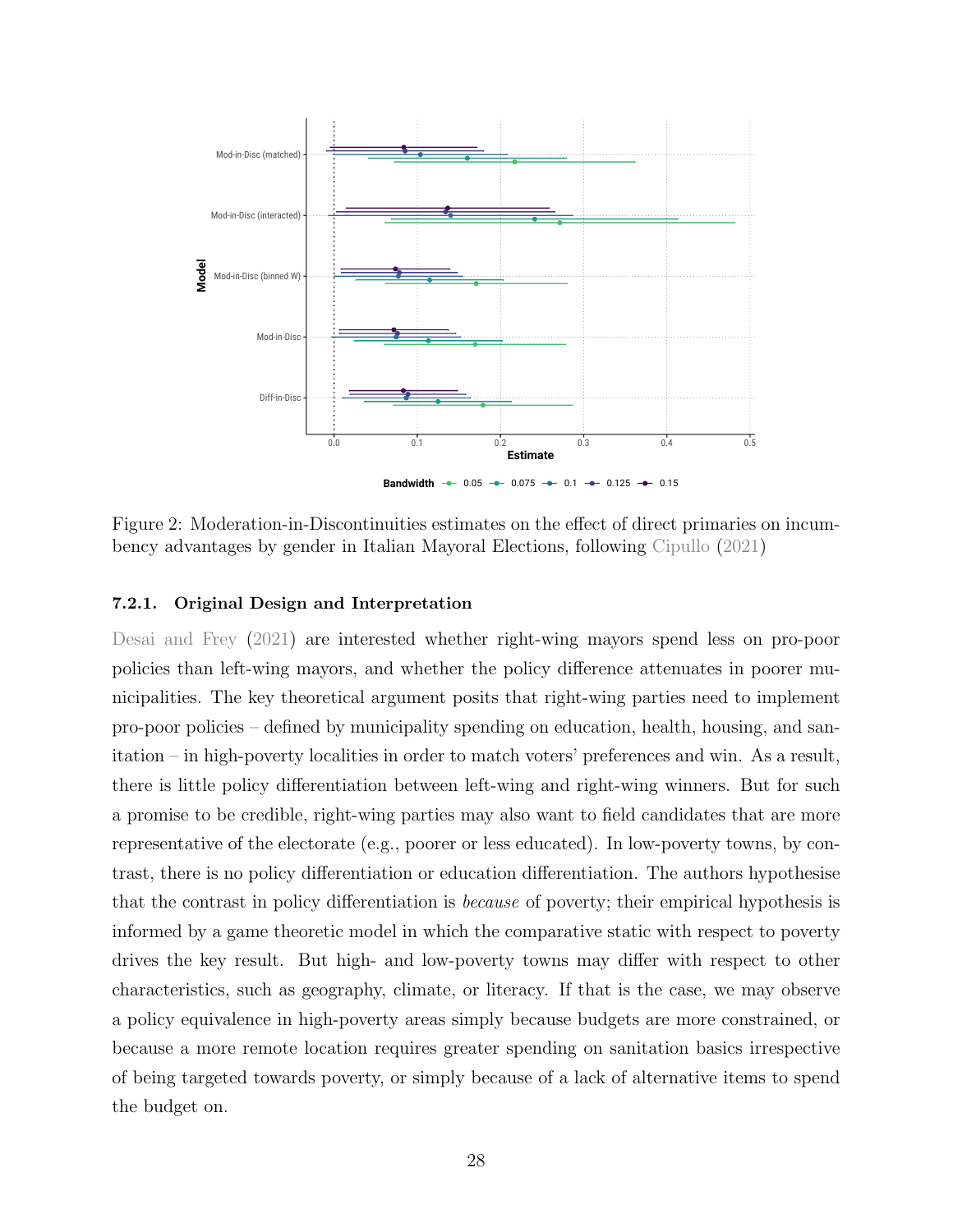The paper does not clearly state which estimand it hopes to track empirically. The theoretical model in the paper implies that the quantity of interest is the Moderation-in-Discontinuities – the moderating effect of high-poverty towns on the causal effect of electing a right-wing (vs. left-wing) mayor. On the other hand, when introducing the empirical design, the authors declare their interest in estimating the RD effect of electing a right-wing mayor in the two subsamples (high- and low-poverty), which maps onto the heterogeneityin-discontinuities estimand. This kind of ambiguity is common across surveyed papers.

A related issue concerning the estimand, following Marshall (2021), is that the design compares election winners of one kind (left-wing) with election winners of another kind (right-wing). If the goal is to estimate the effect of a right-wing mayor independent of their individual characteristics (e.g. age, education etc.), this design would be biased. Instead, we think of the 'treatment' here as a compound treatment of everything that may be different between left-wing and right-wing candidates (following Hall (2015) and Marshall (2021)). For the purpose of this application, we then constrain our discussion about the moderating mechanism to town-level variables, i.e. attributes that differ between high- and low-poverty towns.

The authors use a specification that is similar to, but does not fully map onto our proposed heterogeneity-in-discontinuities estimator. They interact the running variable (margin of victory for right-wing candidate) and treatment indicator (right-wing candidate won) with the conditioning variable, low-poverty; in addition, they also add election year fixed effects and a several contest- and town-level covariates as linear, addive regressors (i.e., without interactions). These additional parameters are not formally justified and leave the implemented estimator without a clear mapping to either main estimand. We also highlight that the authors report results using triangular kernels throughout, and for a limited selection of bandwidths. (We replicated the results using uniform kernels and a wide range of bandwidths in Appendix [C.2,](#page-45-0) and found that the original results are sensitive to higher bandwidths.)

# 7.2.2. Applying Our Framework

Next, we apply our framework in order to evaluate whether our formal estimators yield divergent results.

Control Set. The authors' original data comes with an extensive set of town-level control variables, ranging from municipalities' GDP and geography to past vote shares in higherorder elections. In our replication, we focus on the following municipality-level controls as that are susceptible to feature an independent moderation effect on winners' policy decisions: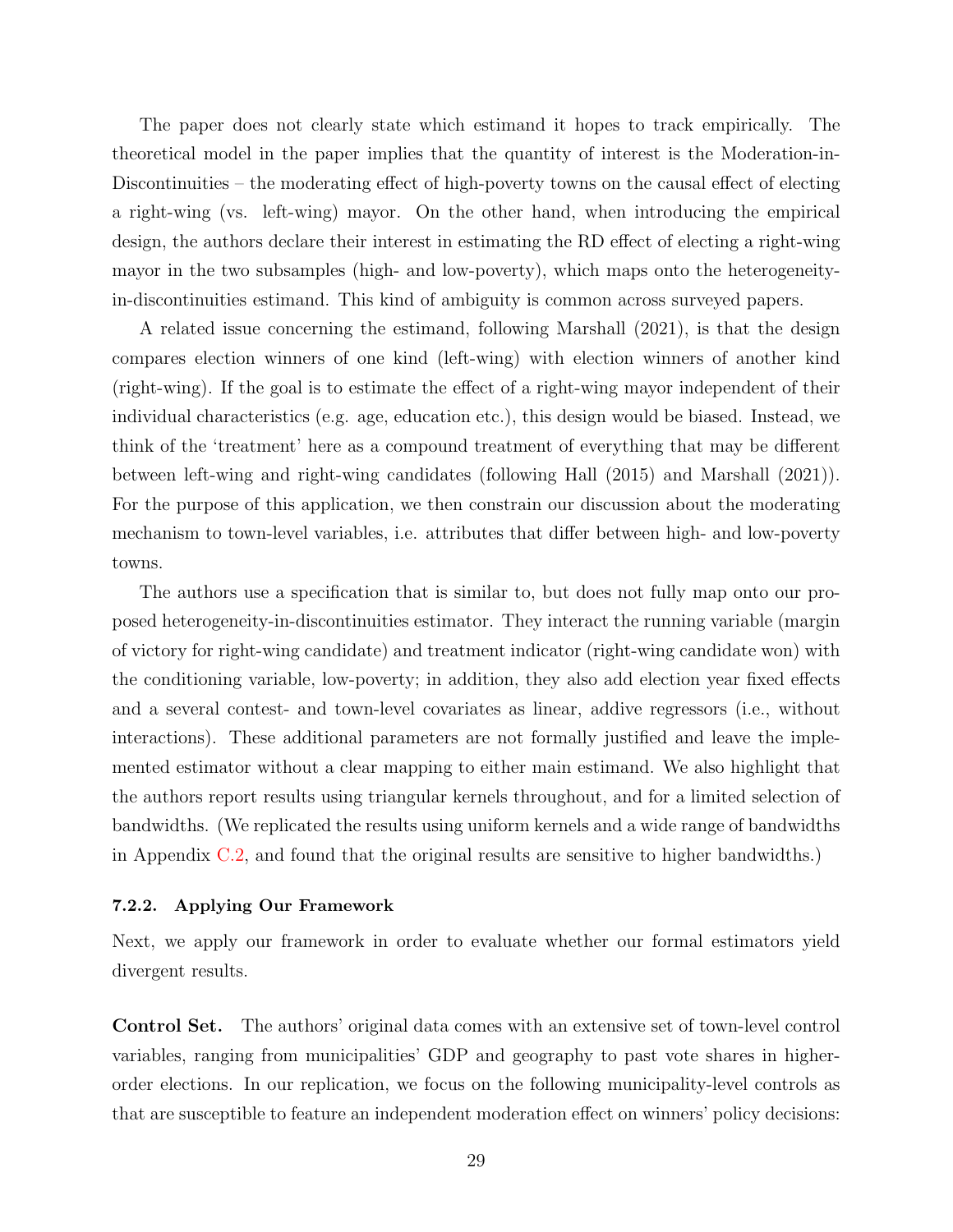the size of the past budget; the vote share the left obtained in past presidential elections; inequality (Gini); GDP per capita; population (logged), and, finally, longitude and latitude.<sup>[9](#page-0-0)</sup> We use this control set to assess overlap and estimate moderation-in-discontinuities effects as introduced earlier in the paper.

<span id="page-30-0"></span>

Figure 3: Assessing overlap among observations in [Desai and Frey](#page-35-7) [\(2021\)](#page-35-7), by bandwidth. We plot the distribution of propensity scores (measuring how likely an observation is in the moderated group) after matching on the full control set (including election year as a continuous covariate).

Overlap Assessment. Figure [3](#page-30-0) reports the distribution of propensity scores for highpoverty (unmoderated) and low-poverty (moderated) municipalities after matching with replacement (results for matching without replacement and pre-matching are reported in Appendix ??). Even when allowing for matching with replacement, we do not find good overlap. This result alone threatens the ability to interpret RD effect conditionality as the causal effect of the moderator, as it suggests that wealthy and poor municipalities differ significantly along the dimensions captured by our control set. The example highlights the importance of the overlap check to assess the plausibility of alternative moderating variables that may account for the contrast.

<sup>9</sup>We also leave out year fixed effects because dealing with time as a conditioning variable is difficult. Appendix [C.3](#page-46-0) shows results where we retain longitude, latitude and population as the only conditioning variables, with similar results to Figure [4.](#page-32-0)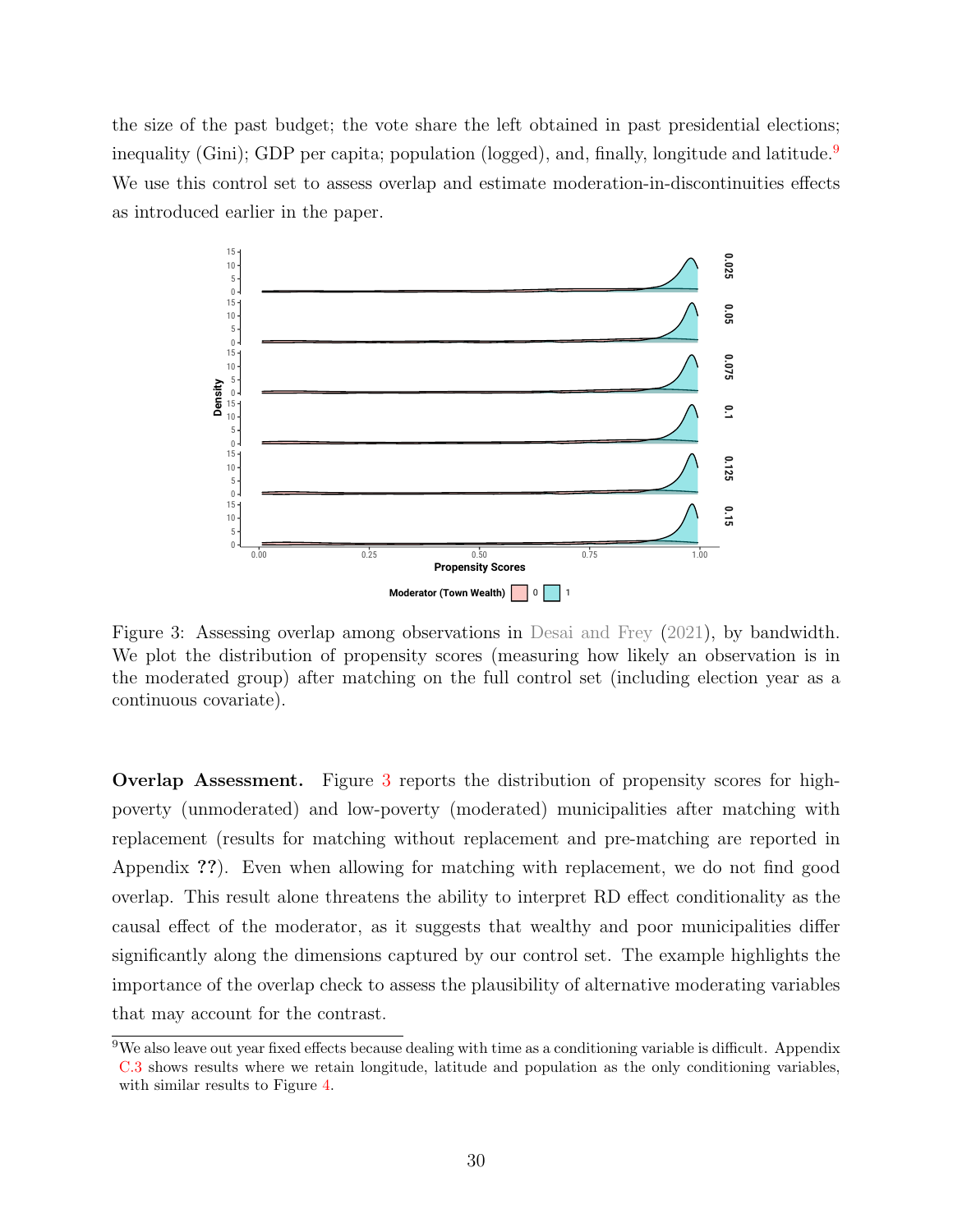Robustness to MiD Estimators. Despite finding little overlap in the earlier check, we proceed with fitting our estimators for the purpose of illustrating our framework. We caution, however, that applied researchers ought not to interpret MiD estimates as credible if the overlap is as sparse as in this case. Figure [4](#page-32-0) presents our estimates. Our heterogeneityin-differences estimate matches the original paper's results close to the authors' preferred bandwidths (0.052), though our confidence intervals are larger due to the omission of linearly added control variables and year fixed effects, as well as the use of a uniform kernel. In wealthier towns, electing a right-wing mayor (as opposed to electing a left-wing mayor) decreases the share of pro-poor spending in the local budget by a greater magnitude. As we move towards wider bandwidths, however, the heterogeneity-in-discontinuities estimates attenuate towards zero.

In the vanilla MiD, the sign of the coefficient of interest flips compared to previous results: the effect of a right-wing mayor on pro-poor spending grows in richer towns. Across all bandwidths, however, these estimates are statistically insignificant. When matching without replacement, we get results that are substantively similar to the original Heterogeneity-in-Discontinuities estimand; this should not be surprising given the poor overlap. Finally, when matching with replacement, the estimates hover around zero for most bandwidths; for the very small bandwidth of 0.025, the moderation effect grows very large in magnitude and positive.

Our analysis points to the following conclusions. First, the application highlights the importance of carefully and formally distinguishing between the two estimands of interest. Second, we stress the importance of assessing observations' overlap with respect to the moderator in order to justify any credible interpretation of estimates as moderation-in-discontinuities. Third, even aside from overlap concerns, the moderation-in-discontinuities estimates may be fundamentally different from the heterogeneity-in-discontinuities ones, casting doubt on clear causal interpretations of the moderation 'effect'. In this particular application, the results suggest we cannot rule out the possibility that a factor correlated with town wealth (e.g., geography) may be responsible for the observed heterogeneity.

# 8. DISCUSSION AND CONCLUSIONS

In this paper, we introduce and discuss an important distinction between two quantities of interest when assessing effect conditionality in regression discontinuity designs. We distinguish between the Heterogeneity-in-Discontinuities estimand, which maps onto the local average treatment effect conditional on a given characteristic (e.g, the effect of winning an election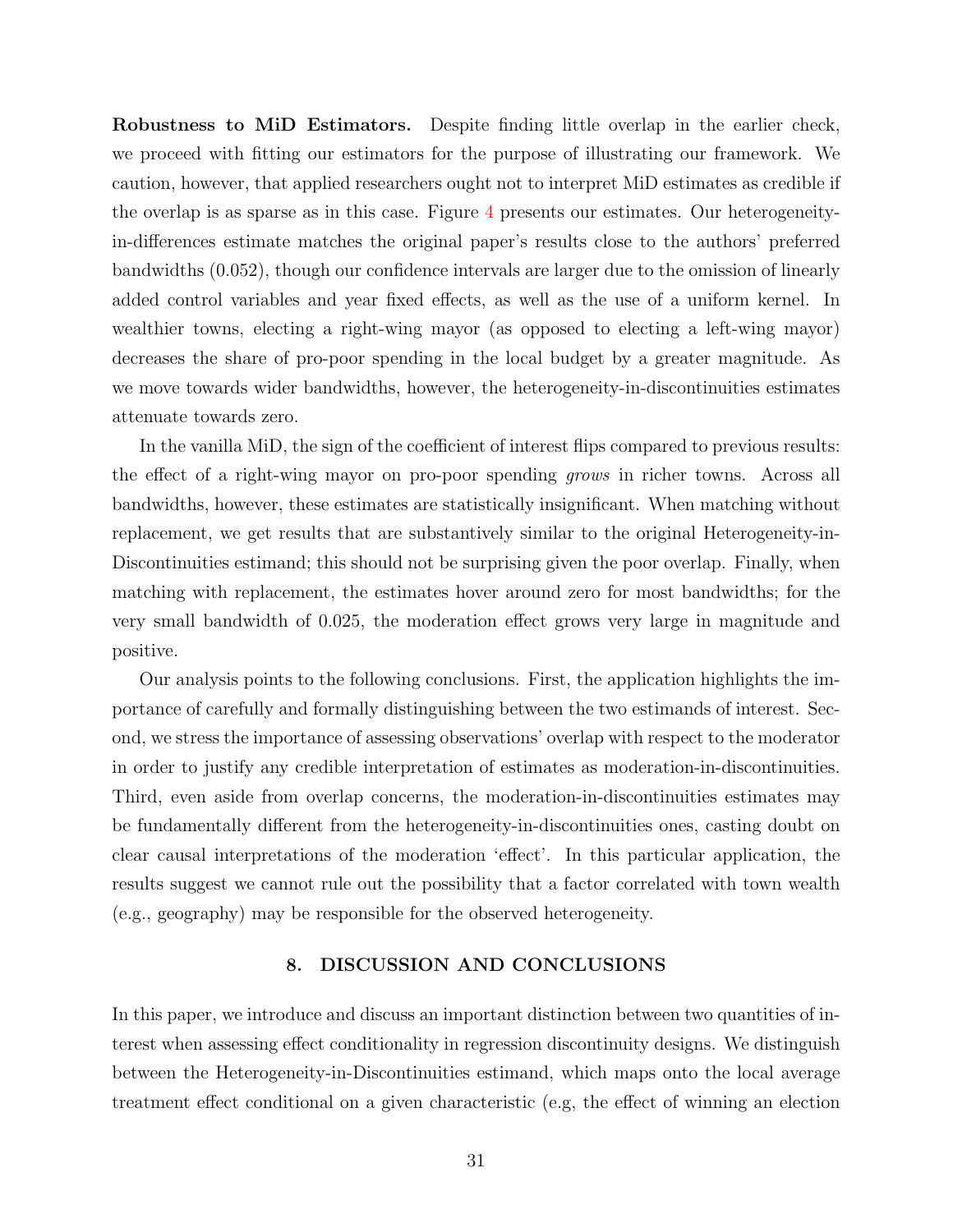<span id="page-32-0"></span>

Figure 4: Moderation-in-Discontinuities estimates on the moderation effect of town poverty on the effect of electing a right-wing mayor on pro-poor policies, following [Desai and Frey](#page-35-7) [\(2021\)](#page-35-7).

for women in the sample), and the Moderation-in-Discontinuities, which recovers the moderation effect of the defining characteristic that causes the treatment effect to change (the effect of winning an election for women because they are women). Separating the two estimands is not just important for conceptual reasons, but can help researchers and policymakers draw more precise conclusions from their findings.

We introduce a formalized framework to describe the two estimands in greater detail and offer multiple strategies to recover the Moderation-in-Discontinuities under conditional independence assumptions. In light of existing applied research often being ambiguous about the estimand of interest, we offer practical advice and apply our framework to two recent papers. Our results illustrate the need to formalize and discuss the estimand of interest when targeting RD effect conditionality; when interested in Moderation-in-Discontinuities, researchers should also heed the importance of checking overlap assumptions and the use of appropriate estimators that track the estimand.

Our work comes with an important caveat. We stress that in many settings, the conditional independence assumption may not be credible, or gathering an appropriate control set may not be feasible. At other times, our Moderation-in-Discontinuities estimators may be too demanding in terms of statistical power. In those cases, a credible estimate of the Moderation-in-Discontinuities may not be possible, and researchers should discuss this pos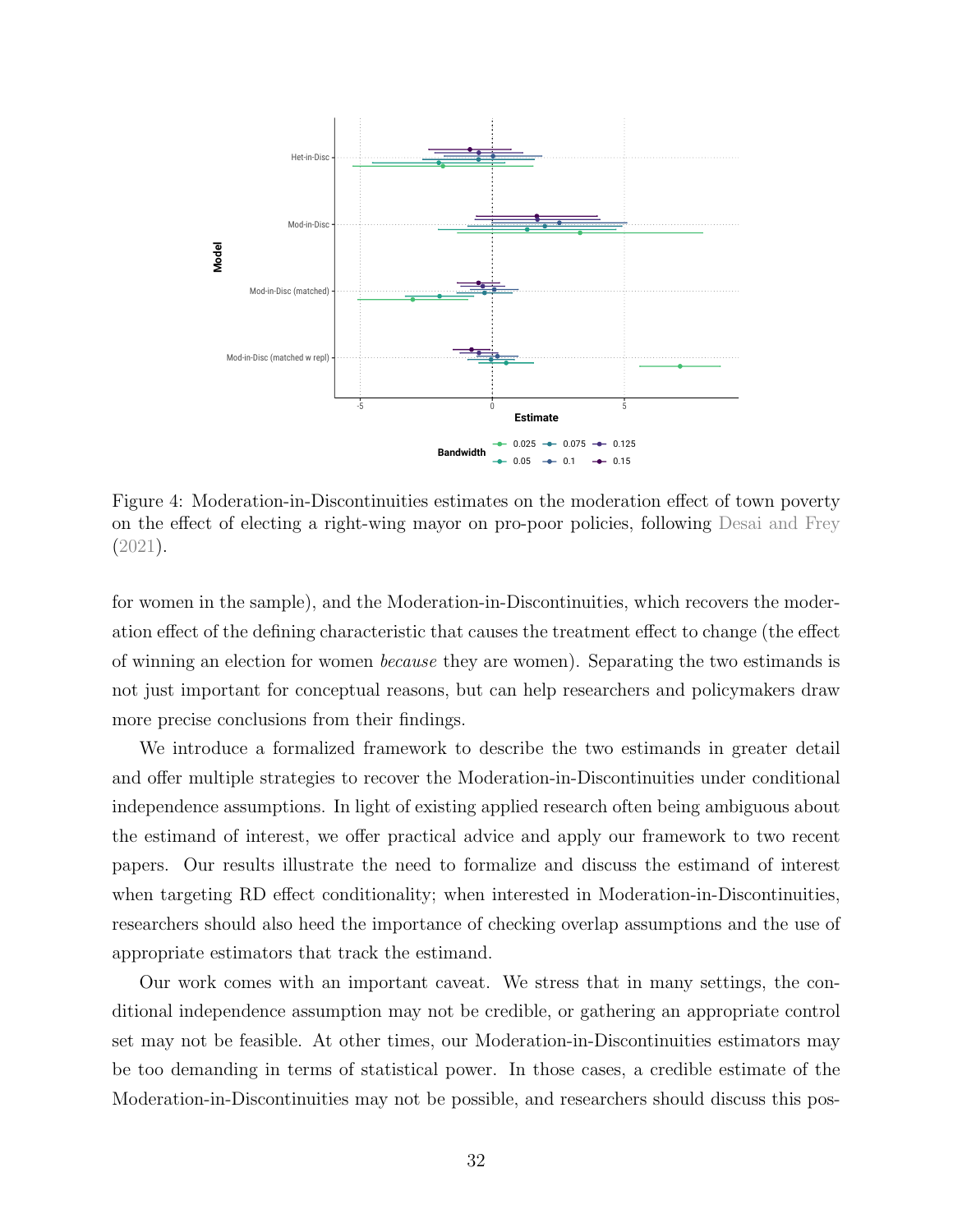sibility openly rather than returning to the Heterogeneity-in-Discontinuities. Despite these challenges, our frameework introduces new methodological vocabulary, an important conceptual distinction along with useful estimation strategies that can benefit researchers across many social science settings where RD effect conditionality is of interest.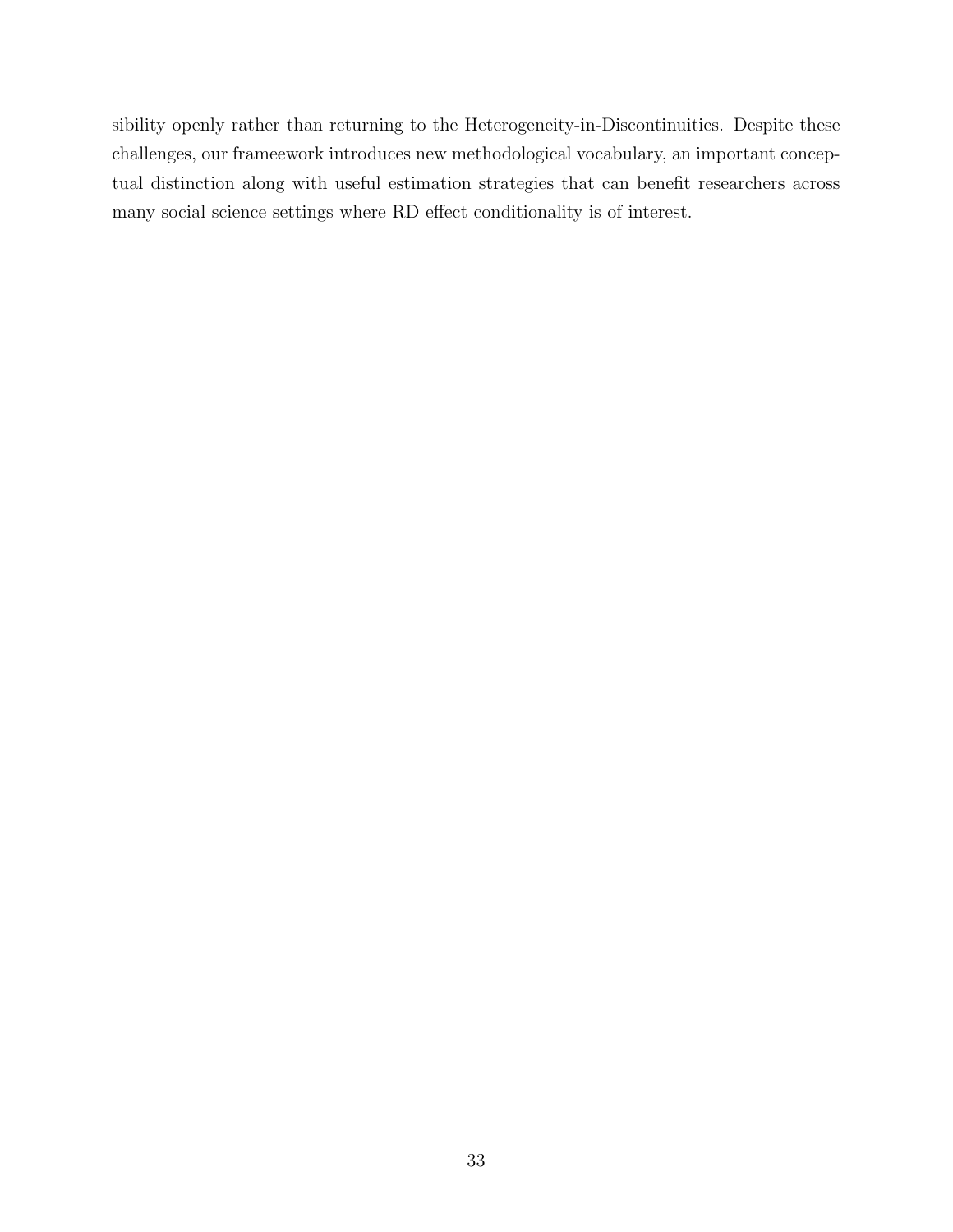## References

- <span id="page-34-0"></span>Abou-Chadi, T. and Krause, W. (2020). The causal effect of radical right success on mainstream parties' policy positions: A regression discontinuity approach. British Journal of Political Science, 50(3):829–847.
- <span id="page-34-1"></span>Anagol, S. and Fujiwara, T. (2016). The Runner-Up Effect. *Journal of Political Economy*, 124(4):927–991.
- <span id="page-34-2"></span>Anderson, M. L. (2014). Subways, Strikes, and Slowdowns: The Impacts of Public Transit on Traffic Congestion. The American Economic Review, 104(9):2763–2796.
- <span id="page-34-10"></span>Bansak, K. (2021). Estimating causal moderation effects with randomized treatments and non-randomized moderators. Journal of the Royal Statistical Society: Series A (Statistics in Society),  $184(1):65-86$ .
- <span id="page-34-3"></span>Barrow, L., Sartain, L., and de la Torre, M. (2020). Increasing Access to Selective High Schools through Place-Based Affirmative Action: Unintended Consequences. American Economic Journal: Applied Economics, 12(4):135–163.
- <span id="page-34-9"></span>Bazzi, S., Koehler-Derrick, G., and Marx, B. (2020). The institutional foundations of religious politics: Evidence from indonesia. The Quarterly Journal of Economics, 135(2):845– 911.
- <span id="page-34-7"></span>Becker, S. O., Egger, P. H., and Von Ehrlich, M. (2013). Absorptive capacity and the growth and investment effects of regional transfers: A regression discontinuity design with heterogeneous treatment effects. American Economic Journal: Economic Policy, 5(4):29– 77.
- <span id="page-34-4"></span>Bernhard, R. and de Benedictis-Kessner, J. (2021). Men and women candidates are similarly persistent after losing elections. Proceedings of the National Academy of Sciences, 118(26).
- <span id="page-34-6"></span>Bohlken, A. T. (2018). Targeting Ordinary Voters or Political Elites? Why Pork Is Distributed Along Partisan Lines in India. American Journal of Political Science, 62(4):796– 812.
- <span id="page-34-11"></span>Bronzini, R. and Iachini, E. (2014). Are incentives for r&d effective? evidence from a regression discontinuity approach. American Economic Journal: Economic Policy, 6(4):100–134.
- <span id="page-34-5"></span>Brown, R., Mansour, H., O'Connell, S., and Reeves, J. (2020). Gender differences in political career progression. IZA Document Paper No. 12569.
- <span id="page-34-8"></span>Calonico, S., Cattaneo, M. D., Farrell, M. H., and Titiunik, R. (2019). Regression discontinuity designs using covariates. Review of Economics and Statistics, 101(3):442–451.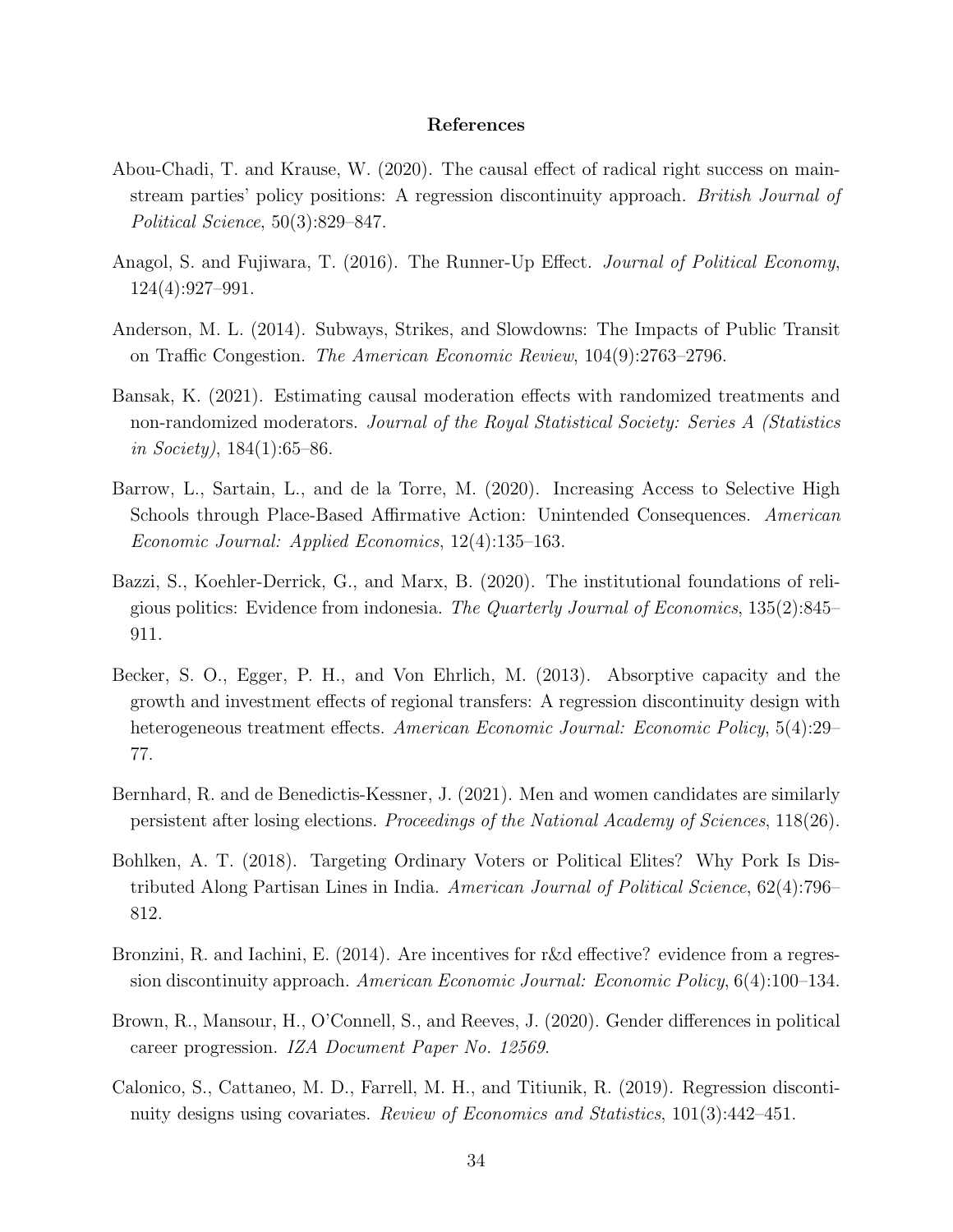- <span id="page-35-4"></span>Card, D. and Giuliano, L. (2016). Can Tracking Raise the Test Scores of High-Ability Minority Students? American Economic Review, 106(10):2783–2816.
- <span id="page-35-10"></span>Cattaneo, M. D., Frandsen, B. R., and Titiunik, R. (2015). Randomization inference in the regression discontinuity design: An application to party advantages in the us senate. Journal of Causal Inference, 3(1):1–24.
- <span id="page-35-11"></span>Cattaneo, M. D., Jansson, M., and Ma, X. (2020). Simple local polynomial density estimators. Journal of the American Statistical Association, 115(531):1449–1455.
- <span id="page-35-12"></span>Cattaneo, M. D. and Titiunik, R. (2021). Regression discontinuity designs. arXiv preprint arXiv:2108.09400.
- <span id="page-35-1"></span>Chaplin, D. D., Cook, T. D., Zurovac, J., Coopersmith, J. S., Finucane, M. M., Vollmer, L. N., and Morris, R. E. (2018). The internal and external validity of the regression discontinuity design: A meta-analysis of 15 within-study comparisons. *Journal of Policy* Analysis and Management, 37(2):403–429.
- <span id="page-35-8"></span>Chicoine, L. E. (2017). Homicides in Mexico and the expiration of the US federal assault weapons ban: A difference-in-discontinuities approach. Journal of economic geography, 17(4):825–856.
- <span id="page-35-6"></span>Cipullo, D. (2021). Gender Gaps in Political Careers: Evidence from Competitive Elections.
- <span id="page-35-2"></span>Cook, T. D. and Wong, V. C. (2008). Empirical tests of the validity of the regression discontinuity design. Annales d'Economie et de Statistique, pages 127–150.
- <span id="page-35-9"></span>De Benedetto, M. A. and De Paola, M. (2019). Term limit extension and electoral participation. Evidence from a diff-in-discontinuities design at the local level in Italy. European Journal of Political Economy, 59:196–211.
- <span id="page-35-5"></span>de Benedictis-Kessner, J. (2018). Off-cycle and out of office: Election timing and the incumbency advantage. The Journal of Politics, 80(1):119–132.
- <span id="page-35-7"></span>Desai, Z. and Frey, A. (2021). Can Descriptive Representation Help the Right Win Votes from the Poor? Evidence from Brazil. American Journal of Political Science,  $n/a(n/a)$ .
- <span id="page-35-3"></span>Dunaiski, M. (2021). Is compulsory voting habit-forming? Regression discontinuity evidence from Brazil. Electoral Studies, 71:102334.
- <span id="page-35-0"></span>Dunning, T. (2012). Natural experiments in the social sciences: a design-based approach. Cambridge University Press.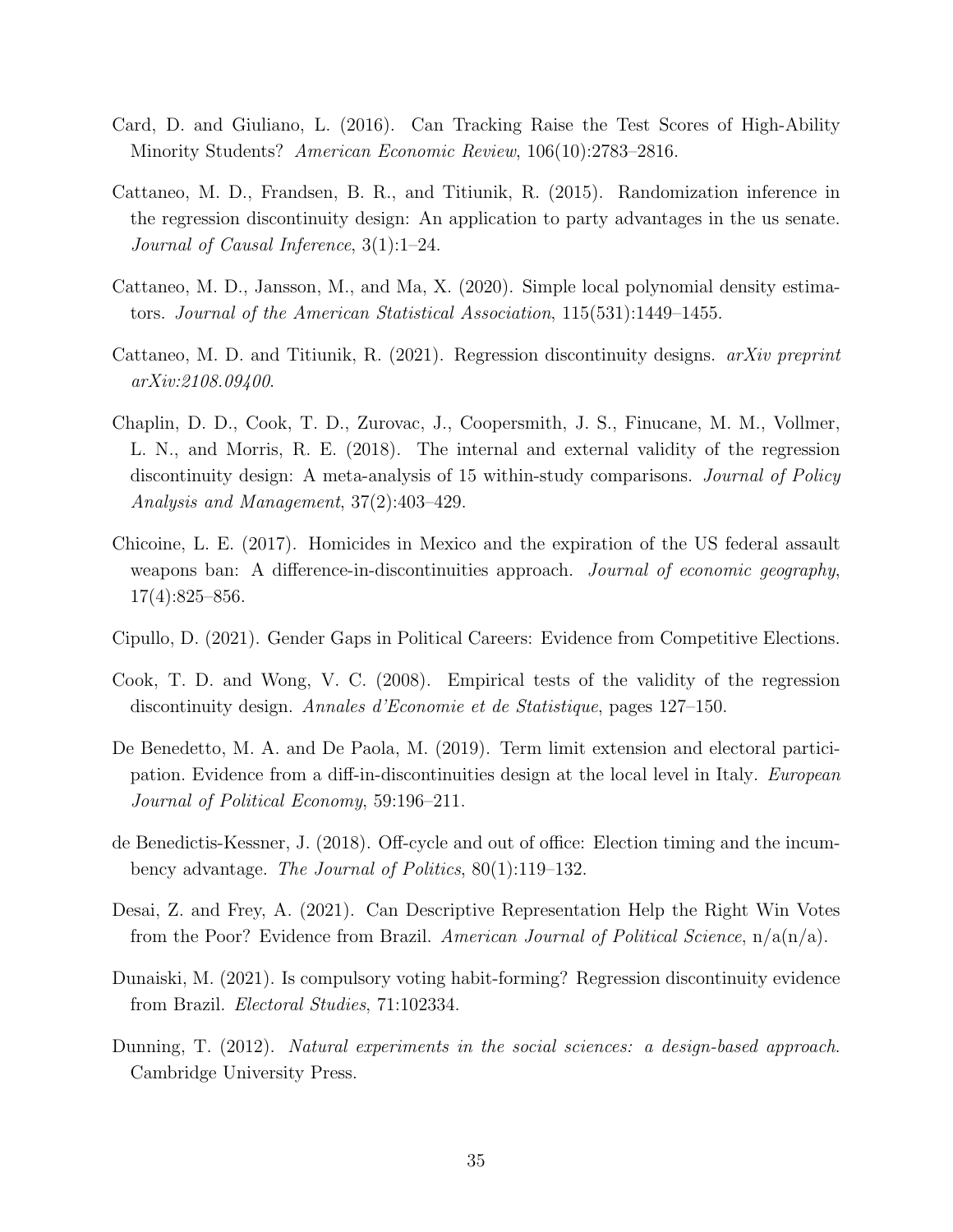- <span id="page-36-12"></span>Eckles, D., Ignatiadis, N., Wager, S., and Wu, H. (2020). Noise-induced randomization in regression discontinuity designs. arXiv preprint arXiv:2004.09458.
- <span id="page-36-1"></span>Eggers, A. C. (2015). Proportionality and turnout: Evidence from French municipalities. Comparative Political Studies, 48(2):135–167.
- <span id="page-36-0"></span>Eggers, A. C., Fowler, A., Hainmueller, J., Hall, A. B., and Snyder Jr, J. M. (2015). On the validity of the regression discontinuity design for estimating electoral effects: New evidence from over 40,000 close races. American Journal of Political Science, 59(1):259–274.
- <span id="page-36-6"></span>Eggers, A. C. and Spirling, A. (2017). Incumbency effects and the strength of party preferences: Evidence from multiparty elections in the united kingdom. The Journal of Politics, 79(3):903–920.
- <span id="page-36-9"></span>Feigenbaum, J. J., Fouirnaies, A., Hall, A. B., et al. (2017). The majority-party disadvantage: revising theories of legislative organization. Quarterly Journal of Political Science, 12(3):269–300.
- <span id="page-36-8"></span>Frölich, M. and Huber, M. (2019). Including covariates in the regression discontinuity design. Journal of Business & Economic Statistics, 37(4):736–748.
- <span id="page-36-2"></span>Fujiwara, T. (2011). A Regression Discontinuity Test of Strategic Voting and Duverger's Law. Quarterly Journal of Political Science, 6(3-4):197–233.
- <span id="page-36-11"></span>Gelman, A. and Imbens, G. (2019). Why high-order polynomials should not be used in regression discontinuity designs. Journal of Business & Economic Statistics,  $37(3):447-$ 456.
- <span id="page-36-5"></span>Gerber, A. S. and Green, D. P. (2012). Field Experiments: Design, Analysis, and Interpretation. New York: W. W. Norton & Company.
- <span id="page-36-3"></span>Gerber, A. S., Kessler, D. P., and Meredith, M. (2011). The Persuasive Effects of Direct Mail: A Regression Discontinuity Based Approach. The Journal of Politics, 73(1):140–155.
- <span id="page-36-7"></span>Grembi, V., Nannicini, T., and Troiano, U. (2016). Do fiscal rules matter? American Economic Journal: Applied Economics, pages 1–30.
- <span id="page-36-10"></span>Hahn, J., Todd, P., and Van der Klaauw, W. (2001). Identification and estimation of treatment effects with a regression-discontinuity design. Econometrica, 69(1):201–209.
- <span id="page-36-4"></span>Hansen, B. (2015). Punishment and Deterrence: Evidence from Drunk Driving. The American Economic Review, 105(4):1581–1617.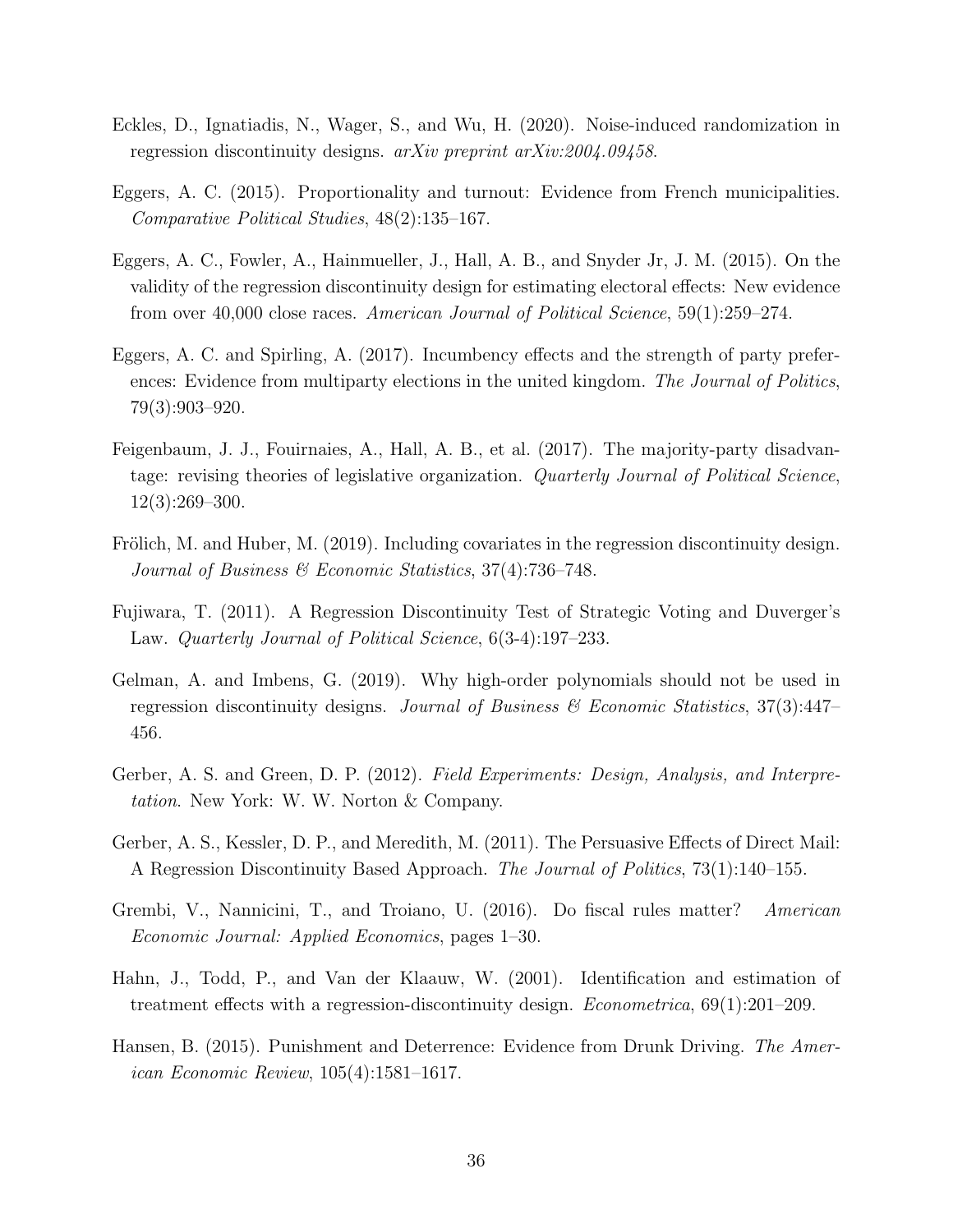- <span id="page-37-13"></span>Hartman, E. (2021). Equivalence testing for regression discontinuity designs. Political Analysis, 29(4):505–521.
- <span id="page-37-4"></span>Hsu, Y.-C. and Shen, S. (2019). Testing treatment effect heterogeneity in regression discontinuity designs. Journal of Econometrics, 208(2):468–486.
- <span id="page-37-2"></span>Imai, K. and Ratkovic, M. (2013). Estimating treatment effect heterogeneity in randomized program evaluation. The Annals of Applied Statistics, 7:443–470.
- <span id="page-37-9"></span>Imbens, G. W. and Lemieux, T. (2008). Regression discontinuity designs: A guide to practice. Journal of econometrics, 142(2):615–635.
- <span id="page-37-1"></span>Jenkins, J. M., Farkas, G., Duncan, G. J., Burchinal, M., and Vandell, D. L. (2016). Head start at ages 3 and 4 versus head start followed by state pre-k: Which is more effective? Educational evaluation and policy analysis, 38(1):88–112.
- <span id="page-37-6"></span>Kantorowicz, J. and Köppl–Turyna, M. (2019). Disentangling the fiscal effects of local constitutions. Journal of Economic Behavior  $\mathcal C$  Organization, 163:63-87.
- <span id="page-37-0"></span>Kaplan, E., Saltiel, F., and Urzúa, S. S. (2019). Voting for Democracy: Chile's Plebiscito and the Electoral Participation of a Generation. Technical report, National Bureau of Economic Research.
- <span id="page-37-7"></span>Köppl-Turyna, M. and Kantorowicz, J. (2020). The effect of quotas on female representation in local politics. Technical report, Research Paper.
- <span id="page-37-5"></span>Lalive, R. (2007). Unemployment benefits, unemployment duration, and post-unemployment jobs: A regression discontinuity approach. American Economic Review, 97(2):108–112.
- <span id="page-37-10"></span>Li, F., Mattei, A., Mealli, F., et al. (2015). Evaluating the causal effect of university grants on student dropout: evidence from a regression discontinuity design using principal stratification. Annals of Applied Statistics, 9(4):1906–1931.
- <span id="page-37-3"></span>Lopes da Fonseca, M. (2017). Identifying the source of incumbency advantage through a constitutional reform. American Journal of Political Science, 61(3):657–670.
- <span id="page-37-8"></span>Marshall, J. (2019). When can close election RDDs identify the effects of winning politician characteristics? Working Paper.
- <span id="page-37-11"></span>Mattei, A. and Mealli, F. (2016). Regression discontinuity designs as local randomized experiments. Observational Studies, 2:156–173.
- <span id="page-37-12"></span>McCrary, J. (2008). Manipulation of the running variable in the regression discontinuity design: A density test. Journal of econometrics, 142(2):698–714.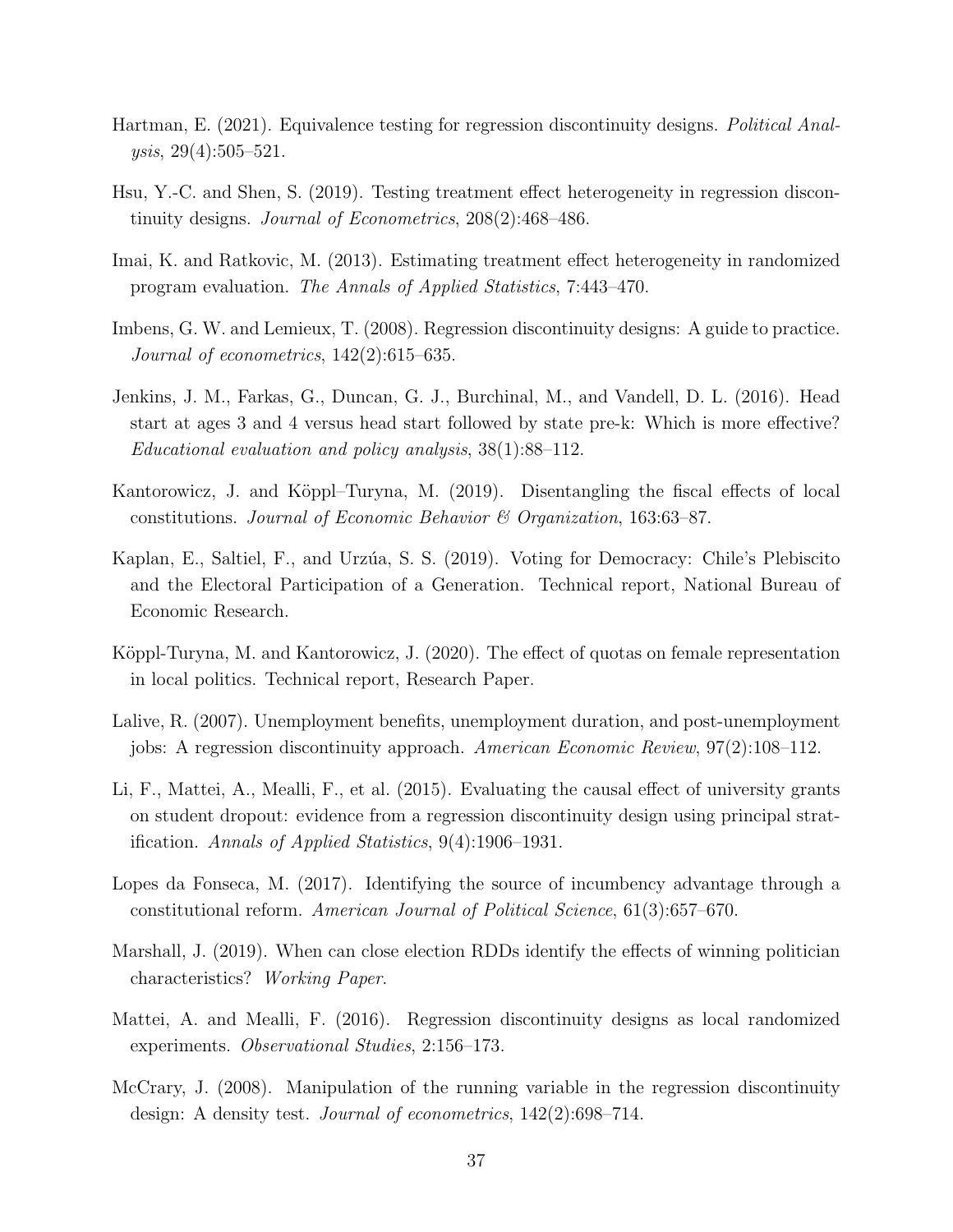- <span id="page-38-12"></span>Micozzi, J. P. and Lucardi, A. (2021). How valuable is a legislative seat? incumbency effects in the argentine chamber of deputies. *Political Science Research and Methods*, 9(2):414– 429.
- <span id="page-38-8"></span>Neyman, J. (1923). Sur les applications de la théorie des probabilités aux experiences agricoles: Essai des principes. Roczniki Nauk Rolniczych, 10:1–51.
- <span id="page-38-6"></span>Núñez, L. (2018). Do clientelistic machines affect electoral outcomes? mayoral incumbency as a proxy for machine prowess. Electoral Studies, 55:109–119.
- <span id="page-38-7"></span>Olson, M. P. (2020). The direct primary and the incumbency advantage in the us house of representatives. Quarterly Journal of Political Science, 15(4):483–506.
- <span id="page-38-2"></span>Pettersson-Lidbom, P. (2008). Do Parties Matter for Economic Outcomes? A Regression-Discontinuity Approach. Journal of the European Economic Association, 6(5):1037–1056.
- <span id="page-38-11"></span>Pop-Eleches, C. and Urquiola, M. (2013). Going to a better school: Effects and behavioral responses. American Economic Review, 103(4):1289–1324.
- <span id="page-38-3"></span>Ratkovic, M. (2021). Subgroup analysis: Pitfalls, promise, and honesty. In Druckman, J. N. and Green, D. P., editors, Advances in Experimental Political Science, chapter 15, pages 271–288. Cambridge University Press.
- <span id="page-38-4"></span>Ratkovic, M. and Tingley, D. (2017). Sparse estimation and uncertainty with application to subgroup analysis. Political Analysis,  $25(1)$ :1-40.
- <span id="page-38-9"></span>Rubin, D. B. (1974). Estimating causal effects of treatments in randomized and nonrandomized studies. Journal of Educational Psychology, 66(5):688.
- <span id="page-38-10"></span>Rubin, D. B. (1980). Comment: Randomization analysis of experimental data: The Fisher randomization test. Journal of the American Statistical Association, 75(371):591–593.
- <span id="page-38-13"></span>Sells, C. J. (2020). Building parties from city hall: Party membership and municipal government in brazil. *The Journal of Politics*,  $82(4):1576-1589$ .
- <span id="page-38-0"></span>Thistlethwaite, D. L. and Campbell, D. T. (1960). Regression-discontinuity analysis: An alternative to the ex post facto experiment. Journal of Educational psychology, 51(6):309.
- <span id="page-38-1"></span>Titiunik, R. (2021). Natural experiments. In Druckman, J. N. and Green, D. P., editors, Advances in Experimental Political Science, chapter 6, pages 103–129. Cambridge University Press.
- <span id="page-38-5"></span>Wager, S. and Athey, S. (2018). Estimation and inference of heterogeneous treatment effects using random forests. Journal of the American Statistical Association, 113(523):1228– 1242.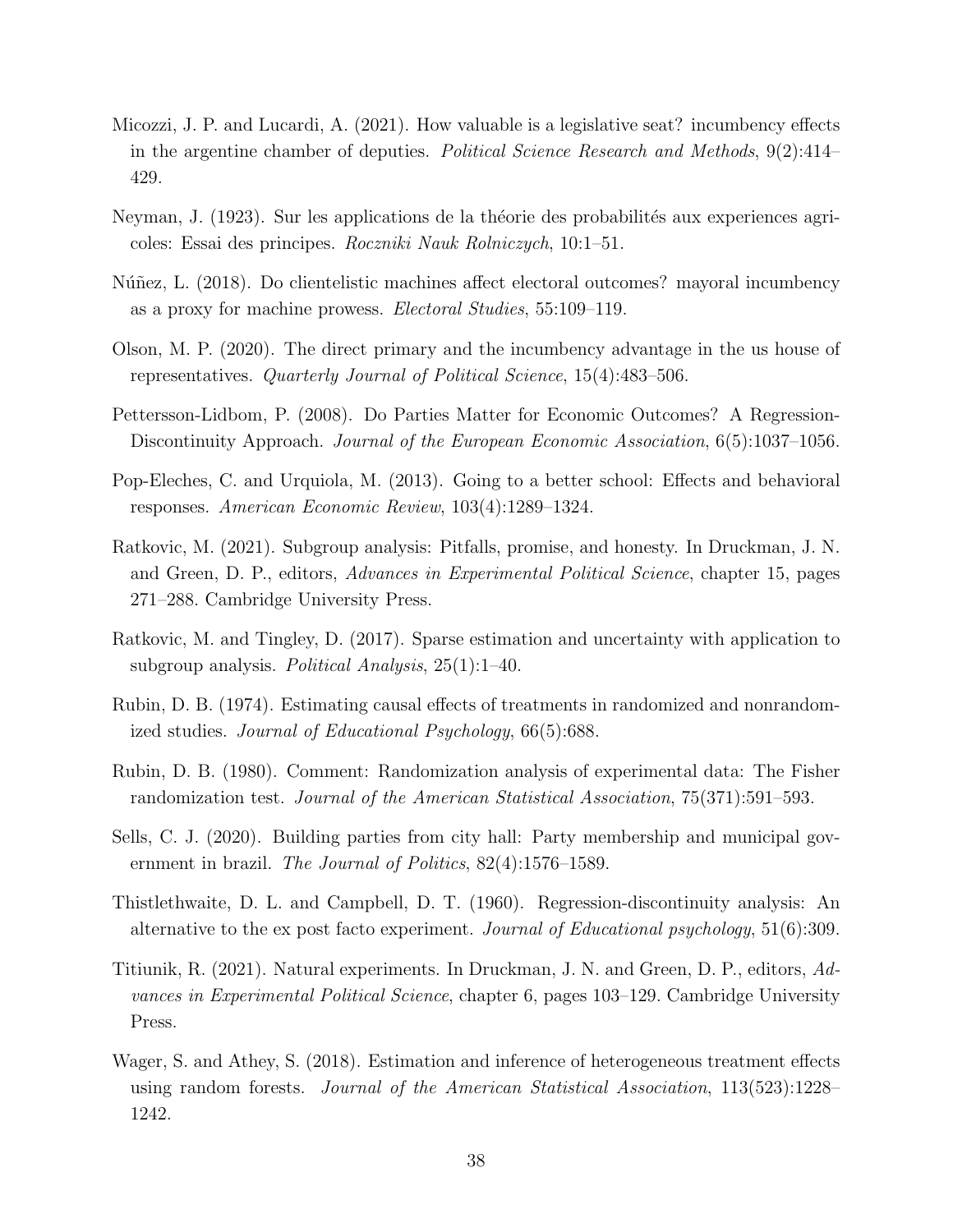- <span id="page-39-1"></span>Wasserman, M. (2018). Gender differences in politician persistence. Available at SSRN 3370587.
- <span id="page-39-2"></span>Wasserman, M. (2021). Up the political ladder: Gender parity in the effects of electoral defeats. In AEA Papers and Proceedings, volume 111, pages 169–73.
- <span id="page-39-0"></span>Yoder, J., Handan-Nader, C., Myers, A., Nowacki, T., Thompson, D. M., Wu, J. A., Yorgason, C., and Hall, A. B. (2021). How Did Absentee Voting Affect the 2020 US Election?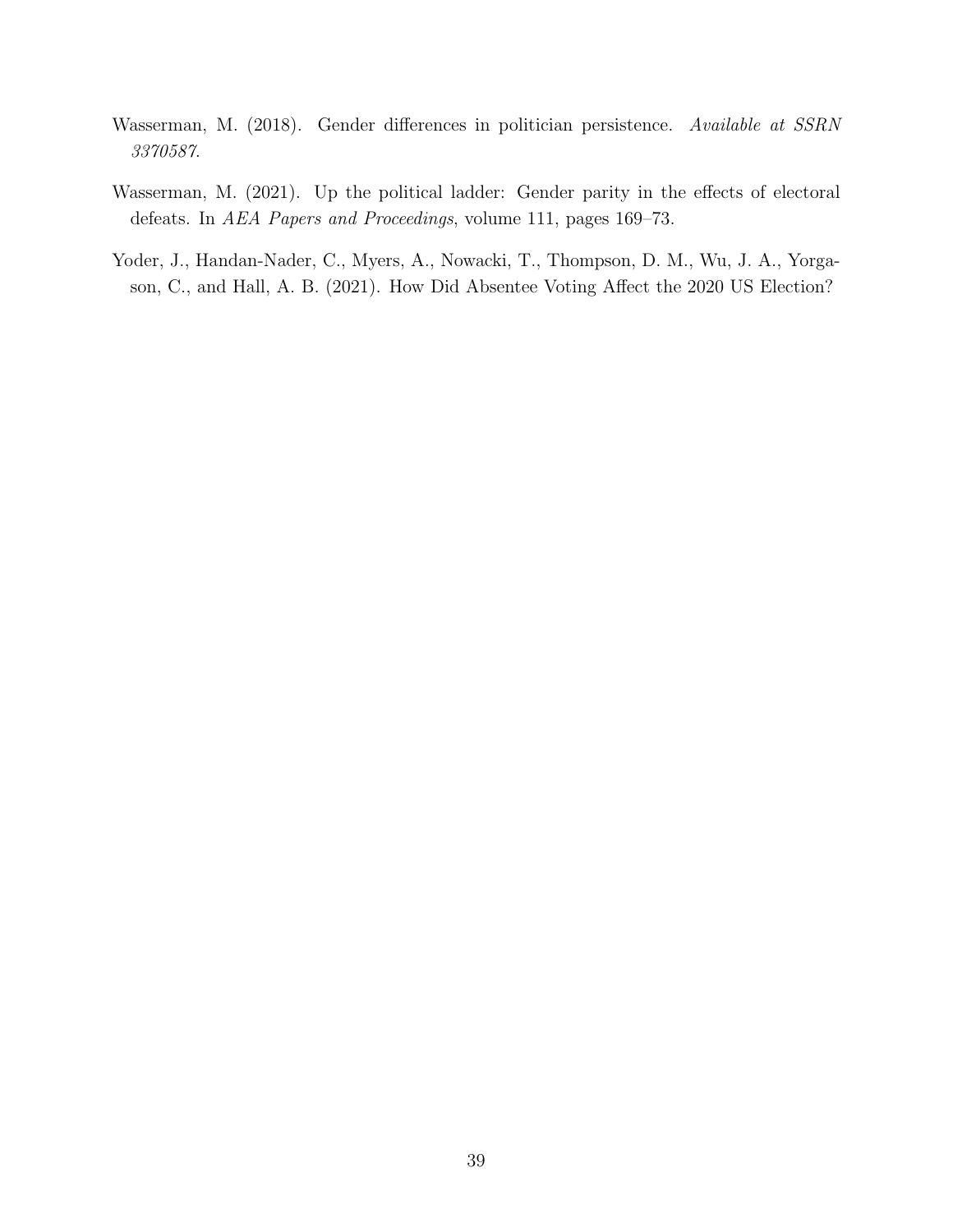# A. ADDITIONAL METHODS

# <span id="page-40-0"></span>A.1. Locally Randomized Running Variable and Conditionally Independent Moderator

An alternative to the standard RD formulation based upon continuous conditional expectation functions is a design-based strategy that posits the running variable to be random for a subset of units, typically defined by some interval around the cutoff c (see [Cattaneo et al.,](#page-35-10) [2015;](#page-35-10) [Eckles et al.,](#page-36-12) [2020;](#page-36-12) [Li et al.,](#page-37-10) [2015;](#page-37-10) [Mattei](#page-37-11) [and Mealli,](#page-37-11) [2016\)](#page-37-11). The benefit of this "local randomization" approach, if one feels comfortable with the plausibility of a locally randomized running variable, is the ability to eliminate functional form dependence in the estimation. Applying this approach to the Moderation-in-Discontinuities would proceed with the following local randomization assumption, adapted from [Mattei and Mealli](#page-37-11) [\(2016\)](#page-37-11):

<span id="page-40-1"></span>ASSUMPTION 6 (LOCAL RANDOMIZATION OF RUNNING VARIABLE) <sup>[10](#page-0-0)</sup>

For all  $i \in \mathcal{U}_c$ , where  $\mathcal{U}_c$  denotes a subset of units,

$$
Pr(X_i|Y_i(t,s), S_i, \mathbf{W}_i) = Pr(X_i)
$$

for all  $t \in \{0, 1\}$  and  $s \in \{0, 1\}$ .

Note that as a part of this assumption, it is implied that among the units belonging to  $U_c$ , there is no relationship between S and X, and hence  $X_i(0) = X_i(1) = X_i$ . In addition to local randomization of the running variable, the following assumptions are also necessary:

Assumption 7 (Local Moderator Conditional Independence)

 $Y_i(t,s) \perp\!\!\!\!\perp S_i\mid \bm{W}_i$ 

for all  $i \in \mathcal{U}_c$  and for  $t \in \{0,1\}$  and  $s \in \{0,1\}$ .

<span id="page-40-2"></span>Assumption 8 (Local Moderator Common Support)

 $0 < Pr(S_i = 1 | W_i) < 1$ 

for all  $i \in \mathcal{U}_c$ .

 $10$ In addition, the local randomization approach to regression discontinuities requires two additional enabling assumptions. The first (which [Mattei and Mealli](#page-37-11) [\(2016\)](#page-37-11) refer to as "local overlap") is the existence of the subset  $U_c$  defined such that for each  $i \in U_c$ ,  $Pr(X_i \le c) > \epsilon$  and  $Pr(X_i > c) > \epsilon$  for some sufficiently large  $\epsilon > 0$ . This assumption implies that each unit in the subset has a non-zero probability of assignment to either of the treatment conditions. The second additional assumption is a modification of the classic Stable Unit Treatment Value Assumption (SUTVA) attributable to [Rubin](#page-38-10) [\(1980\)](#page-38-10). This modified assumption (which [Mattei and Mealli](#page-37-11) [\(2016\)](#page-37-11) refer to as "local RD-SUTVA") states that for each  $i \in \mathcal{U}_c$ , consider two treatment statuses  $T'_i = \mathbf{1}(X'_i \le c)$  and  $T''_i = \mathbf{1}(X''_i \le c)$ , with possibly  $X'_i \ne X''_i$ ; if  $T'_i = T''_i$ , then  $Y_i(\boldsymbol{X}') = Y_i(\boldsymbol{X}'')$ , where  $Y_i(\boldsymbol{X})$  refers to potential outcomes defined as a function of the vector of running variable values  $X$  for the full subset. This assumption implies that there is no interference between units and that potential outcomes depend upon the running variable solely through the treatment status, and hence allows for  $Y_i(\mathbf{X})$  to be simplified as  $Y_i(t)$  for each unit  $i \in \mathcal{U}_c$ . Different variants of these sets of assumptions have also been presented in other related work [\(Cattaneo et al.,](#page-35-10) [2015;](#page-35-10) [Eckles et al.,](#page-36-12) [2020;](#page-36-12) [Li](#page-37-10) [et al.,](#page-37-10) [2015\)](#page-37-10).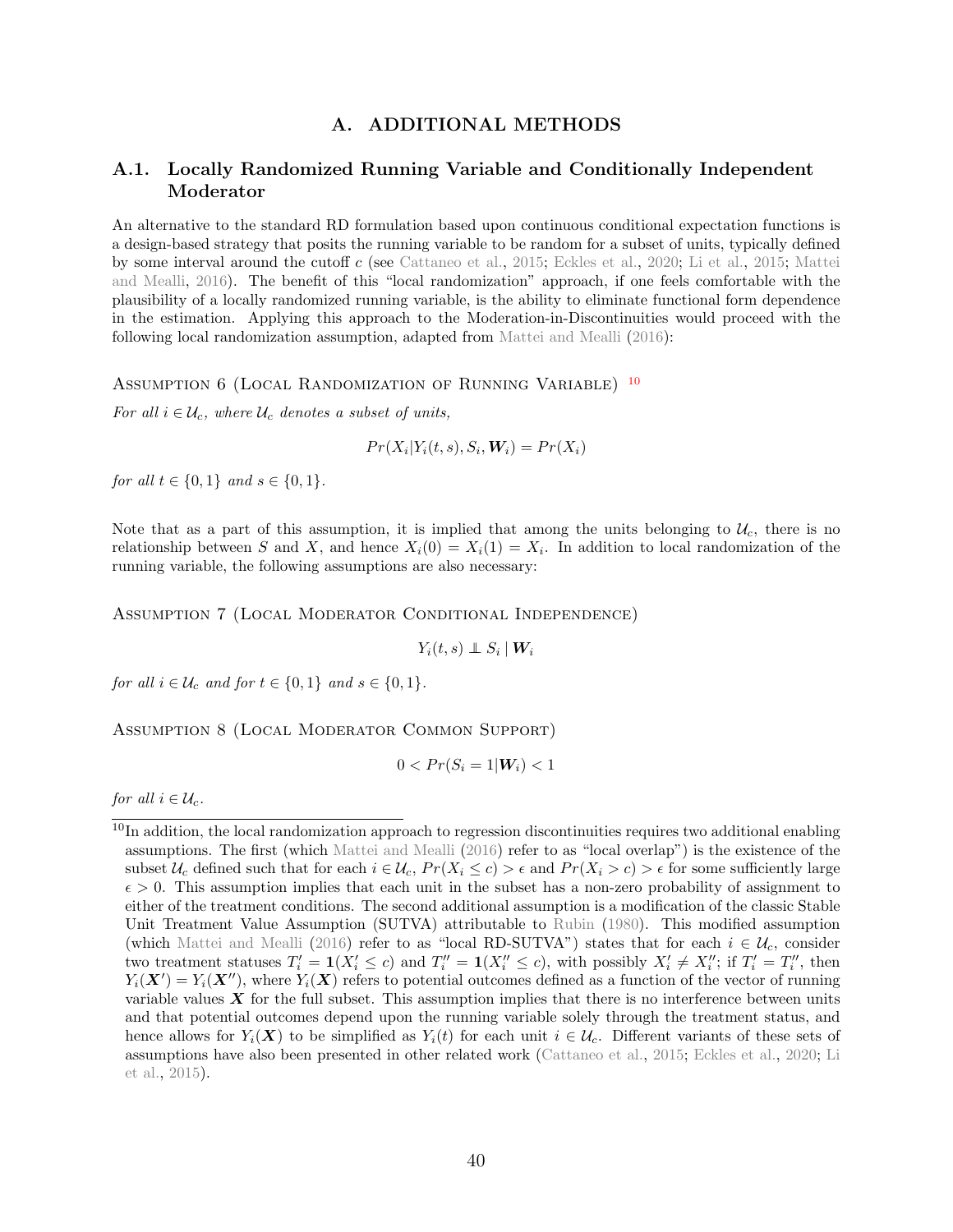Note that Assumption [6](#page-40-1) combined with Assumption [8](#page-40-2) implies a local version of  $0 < Pr(S_i = 1 | X_i, W_i) < 1$ , i.e. common support conditional on both  $W$  and  $X$ , as before.

As mentioned above, the benefit of proceeding based on the assumption of a locally randomized running variable, if it can be deemed plausible, is the ability to eliminate functional form dependence in the estimation. Specifically, the Moderation-in-Discontinuities need not be estimated on the basis of paramerizing the expected value of Y conditional on  $S, X$ , and W. Instead, the amount of parameterization can be limited, even allowing for entirely nonparametric estimation.

Specifically, one can proceed with the standard approach where  $\mathcal{U}_c$  is defined as the subset of units whose running variable values fall within some (symmetric) interval around the cutoff c. For this subset, one can then adapt the nonparametric framework presented by [Bansak](#page-34-10) [\(2021\)](#page-34-10) for estimating causal moderation effects given randomization of a treatment and non-randomization of a moderator. In the present context, this would involve first splitting the data into two subsets—one in which  $i \in \mathcal{U}_c$  and  $X_i \leq c$ , and one in which  $i \in \mathcal{U}_c$  and  $X_i > c$ —and then estimating separately for each of those subsets the causal effect of S on Y via some covariate adjustment strategy conditioning on  $W$ , which could include nonparametric methods like matching. The difference between these two within-subset estimates would then comprise the Moderation-in-Discontinuities estimate (see [Bansak,](#page-34-10) [2021,](#page-34-10) for more details).

# B. EXISTING LITERATURE

#### B.1. Literature Review

Table [1](#page-42-0) summarizes recent studies using Heterogeneity-in-Discontinuities designs.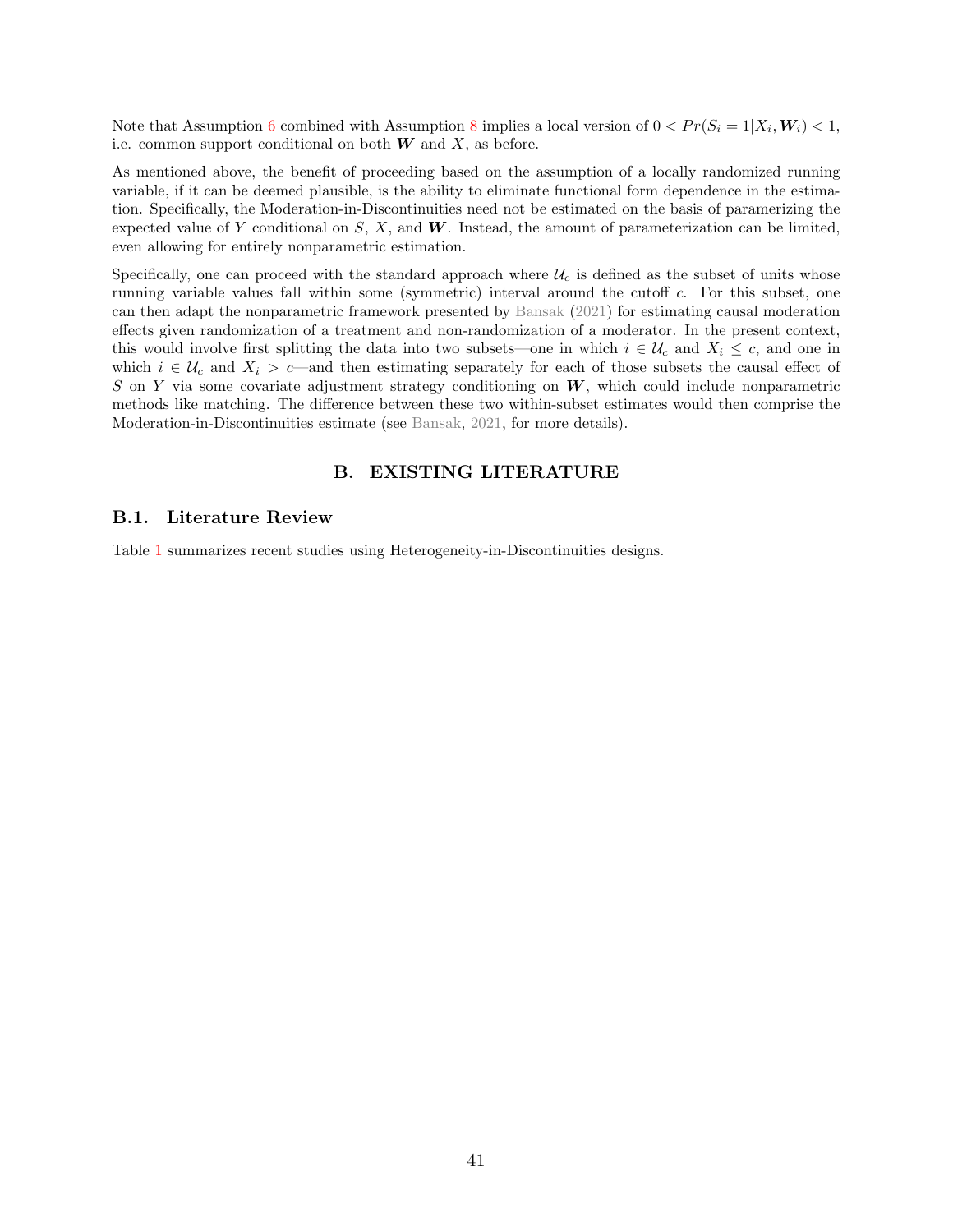<span id="page-42-0"></span>

| Authors                                                  | $_{\rm Journal}$       | Treatment                                                                                                      | Outcome                    | Heterogeneity Set         | Notes           |
|----------------------------------------------------------|------------------------|----------------------------------------------------------------------------------------------------------------|----------------------------|---------------------------|-----------------|
| Pop-Eleches and Urquiola (2013)                          | <b>AER</b>             | Better School                                                                                                  | <b>Student Test Scores</b> | Intial School Performance |                 |
| 3ronzini and Iachini (2014)                              | AEJ:EP                 | Subsidies                                                                                                      | Investment                 | Firm Size                 |                 |
| Card and Giuliano (2016)                                 | <b>AER</b>             | High-Performance School                                                                                        | <b>Student Test Scores</b> | Minority Status           |                 |
| Grembi et al. (2016)                                     | AEJ:Applied            | Fiscal Rules                                                                                                   | Fiscal Outcomes            | Time                      | $(diff.$ framew |
| $E$ ggers and Spirling (2017)                            | JOP                    | Being Elected                                                                                                  | Winning Again              | Party Competition         |                 |
| de Benedictis-Kessner (2018)                             | <b>HOP</b>             | Being Elected                                                                                                  | Winning Again              | On-Off-Cycle              |                 |
| Bazzi et al. (2020)                                      |                        | Land Expropriation                                                                                             | Islamist Strength          | Expropriation Intensity   |                 |
| Bohlken (2018)                                           | <b>AJPS</b>            | Being Elected                                                                                                  | Project Expenditure        | Governing Party           |                 |
| Micozzi and Lucardi (2021)                               | PSRM                   | Being Elected                                                                                                  | Future Career Outcomes     | Party Type                |                 |
| Olson (2020)                                             | Being Elected          | Winning Again                                                                                                  | Nomination Process         |                           |                 |
| Barrow et al. (2020)                                     | AEJ:Applied            | Selective School                                                                                               | Test Scores                | Socioeconomic status      |                 |
| Sells (2020)                                             | JOP                    | Being Elected                                                                                                  | Party Membership           | Party Type                |                 |
| Nasserman (2018)                                         | ReEconStat             | Being Elected                                                                                                  | Running Again              | Gender                    |                 |
| Vasserman (2021)                                         | <b>AEA</b> Proceedings | Being Elected                                                                                                  | Running Again              | Gender                    |                 |
| Bernhard and de Benedictis-Kessner (2021)                | <b>PNAS</b>            | Being Elected                                                                                                  | Running Again              | Gender                    |                 |
| Desai and Frey (2021)                                    | <b>AJPS</b>            | Right-Wing Elected                                                                                             | Pro-Poor Spending          | Town Wealth               |                 |
| Brown et al. (2020)                                      | <b>RE</b>              | Being Elected (State)                                                                                          | Being Elected (Congress)   | Gender                    |                 |
| Cipullo (2021)                                           |                        | Being Elected                                                                                                  | Running Again              | Gender                    |                 |
| McCrain et al (2021)                                     | $\mathbb{R}^n$         | Being Elected (State)                                                                                          | Being Elected (Congress)   | Professionalisation       |                 |
| $T_{\rm A}$ 1.1.2 $T_{\rm A}$ . $C_{\rm max}$ . $\ldots$ |                        | and the later and the state of the state of the state of the state of the state of the state of the state of t |                            |                           |                 |

Table 1: Summary of recent papers using heterogeneity-in-discontinuity designs Table 1: Summary of recent papers using heterogeneity-in-discontinuity designs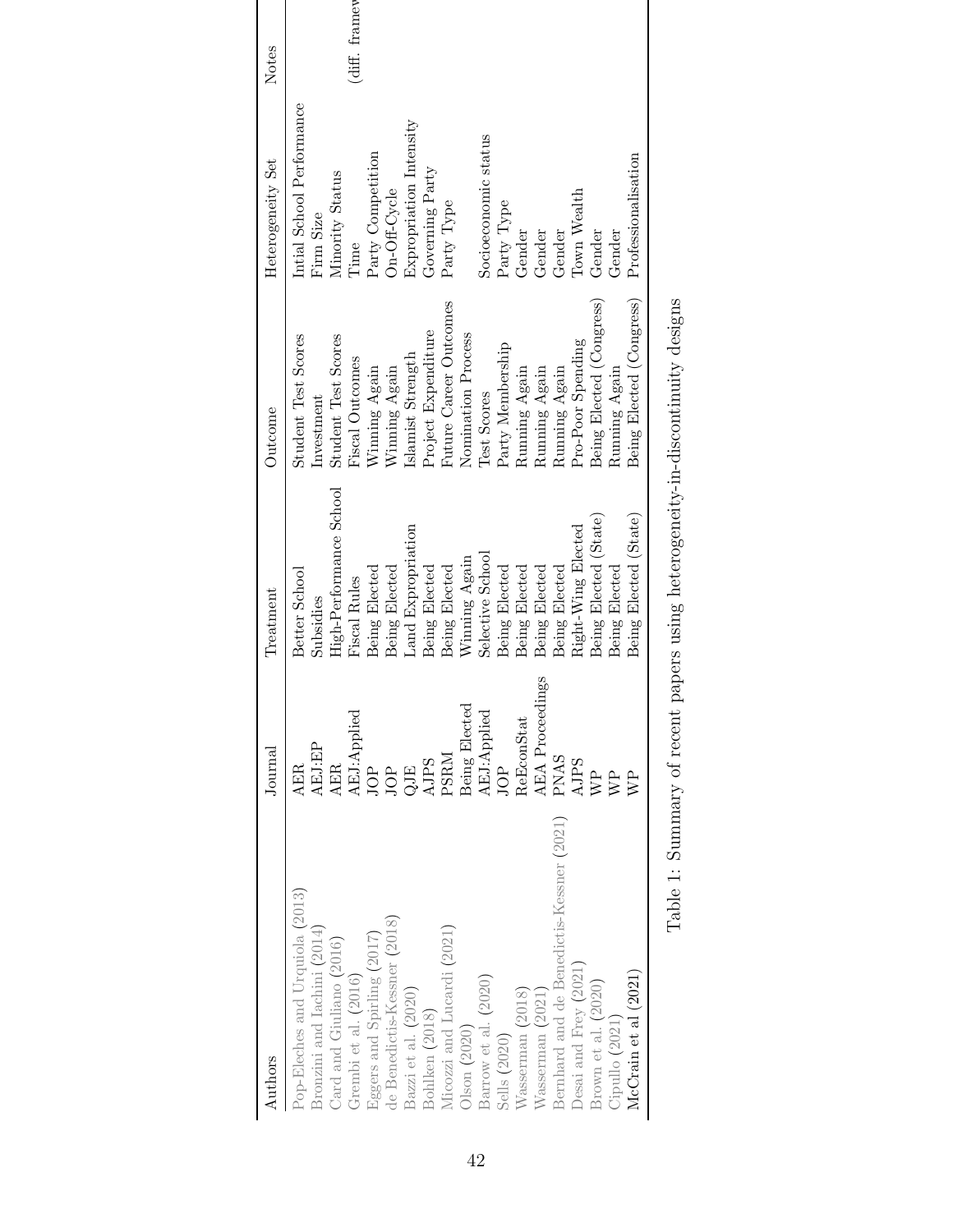# C. ADDITIONAL ROBUSTNESS CHECKS

#### <span id="page-43-0"></span>C.1. Propensity Score Distributions Before Matching

In this Appendix, we report the distribution of propensity scores before any matching for both of our applications. The results are consistent with the general conclusions from the two applications: in the case of [Cipullo](#page-35-6) [\(2021\)](#page-35-6), the overlap is already pretty good before any matching, whereas in the case of [Desai and](#page-35-7) [Frey](#page-35-7) [\(2021\)](#page-35-7), wealthy and poor municipalities offer a stark difference. We also report the overlap for the case of [Desai and Frey](#page-35-7) [\(2021\)](#page-35-7) after matching without replacement. Unsurprisingly, this method does not improve overlap very much, since matching without replacement does not allow us to find high-quality matches for most observations.



Figure 5: Assessing overlap among observations before matching in [Desai and Frey](#page-35-7) [\(2021\)](#page-35-7) using propensity scores (measuring how likely an observation is in the moderated group)



Figure 6: Assessing overlap among observations before matching in [Desai and Frey](#page-35-7) [\(2021\)](#page-35-7) using propensity scores (measuring how likely an observation is in the moderated group)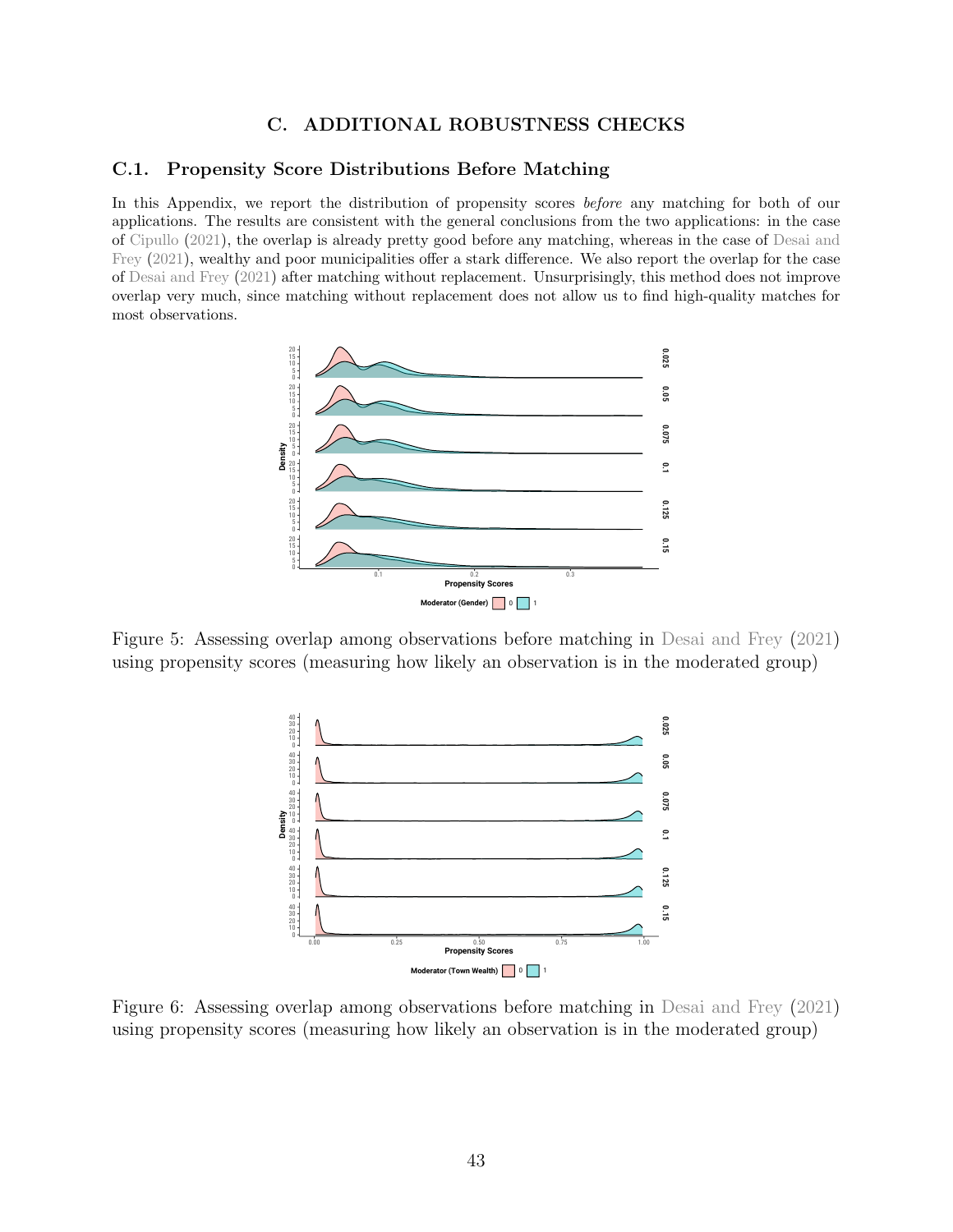

Figure 7: Assessing overlap among matched observations (without replacement) in [Desai and](#page-35-7) [Frey](#page-35-7) [\(2021\)](#page-35-7) using propensity scores (measuring how likely an observation is in the moderated group)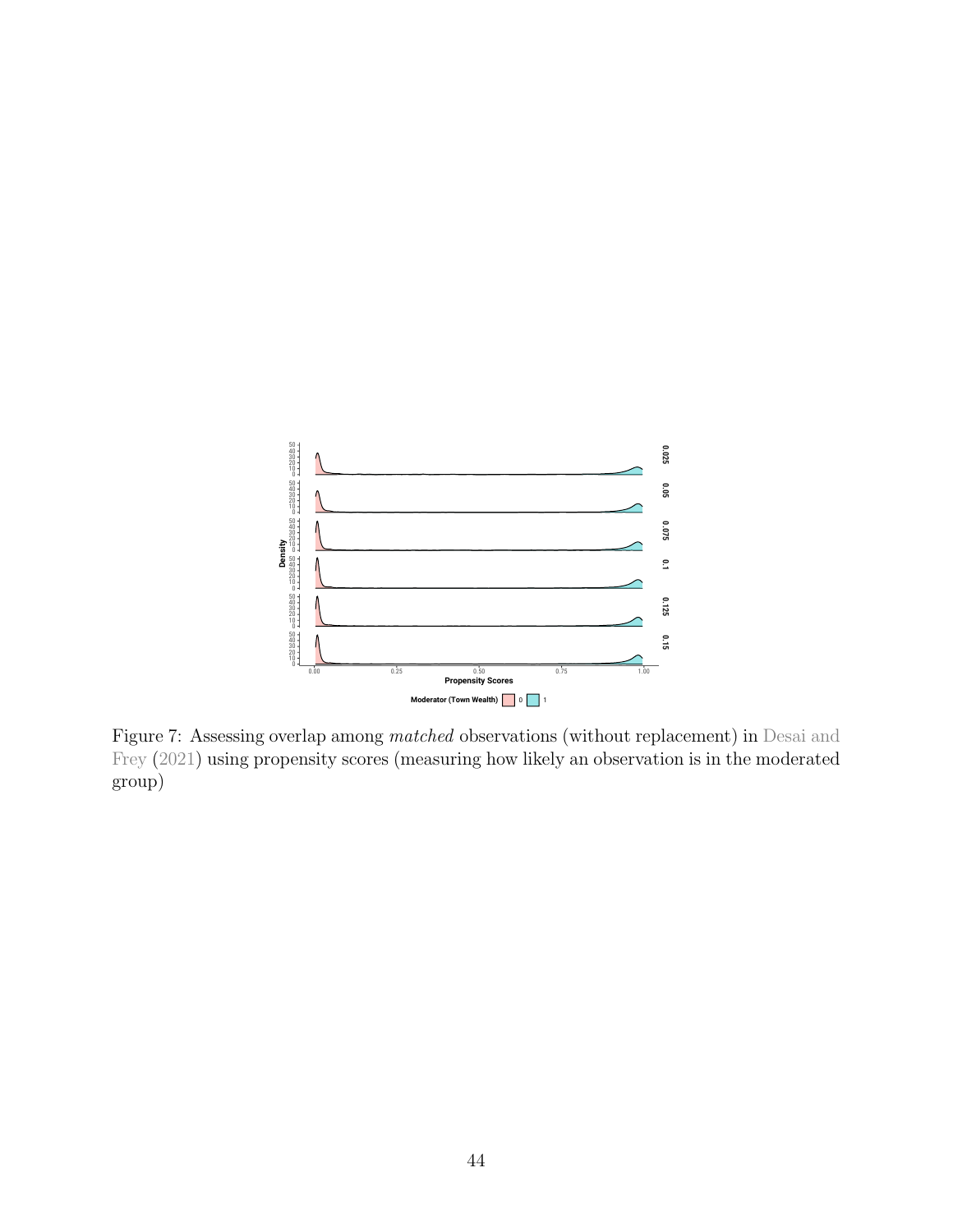# <span id="page-45-0"></span>C.2. Desai and Frey (2021): Sensitivity to Kernel Checks and Bandwidth

Throughout our applications, we use uniform kernels around the threshold in estimating the Heterogeneityin-Discontinuities and Moderation-in-Discontinuities. In the original paper, [Desai and Frey](#page-35-7) [\(2021\)](#page-35-7) use triangular kernels as default estimation procedure. In Figure ??, we report our estimates from the vanilla Heterogeneity-in-Discontinuities estimation specification (with covariates and year fixed effects) for both kernel estimators across a wide range of the bandwidth.



Estimator **+** triangular.Treatment **+** uniform.Treatment **+** triangular.Treatment x Moderator **+** uniform.Treatment x Moderato

Figure 8: Assessing overlap among matched observations (without replacement) in [Desai and](#page-35-7) [Frey](#page-35-7) [\(2021\)](#page-35-7) using propensity scores (measuring how likely an observation is in the moderated group)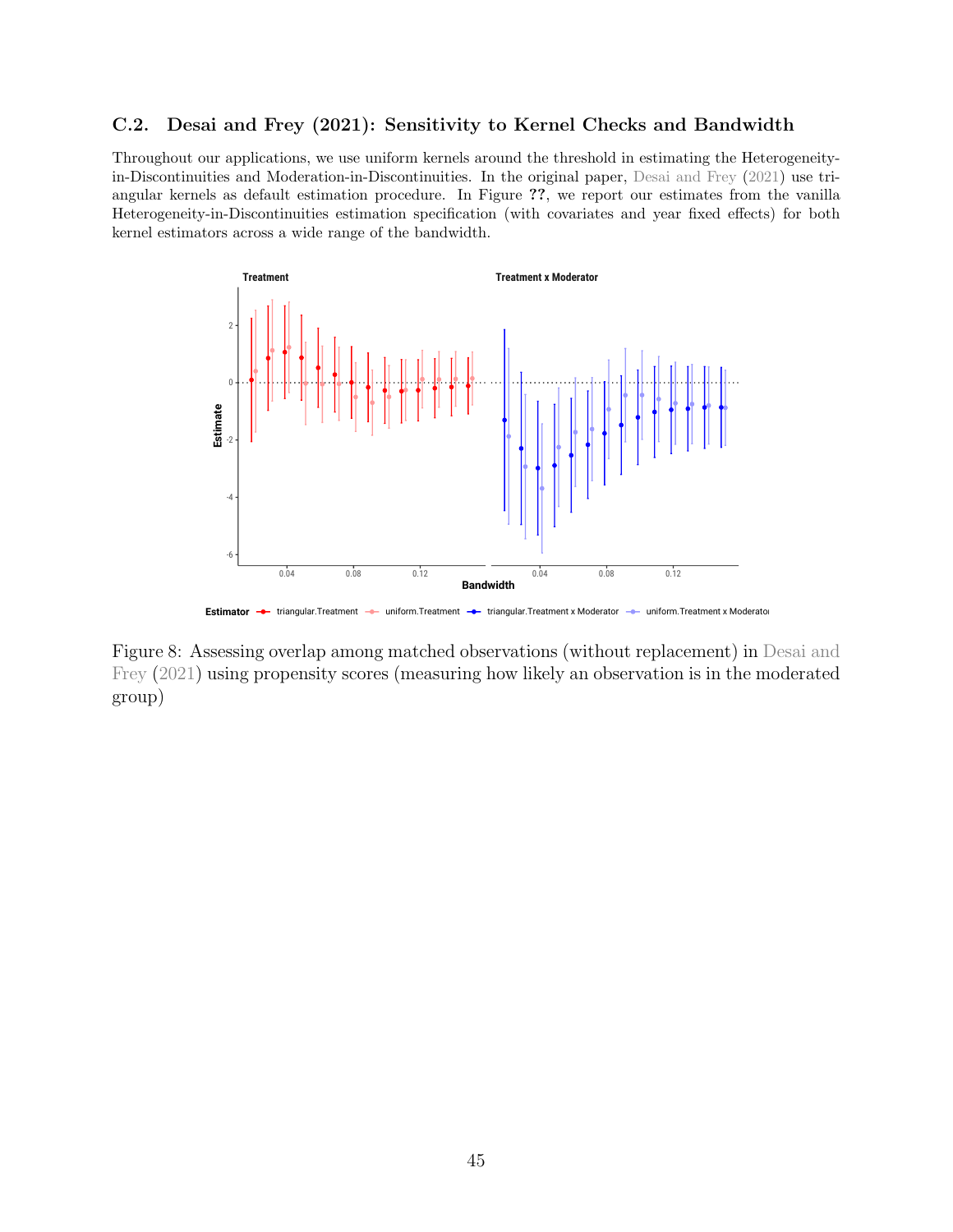# <span id="page-46-0"></span>C.3. Desai and Frey (2021): Robustness to Smaller Control Set

Finally, we also report our results from the Moderation-in-Discontinuities estimators when using a control set that is limited to longitude, latitude, and population. We observe results that are very similar to our main results in the paper, highlighting the role that these three variables play in distinguishing between the Heterogeneity-in-Discontinuities and the Moderation-in-Discontinuities.



Figure 9: Assessing overlap among matched observations (with replacement) in [Desai and](#page-35-7) [Frey](#page-35-7) [\(2021\)](#page-35-7) using propensity scores (measuring how likely an observation is in the moderated group) and a limited control set